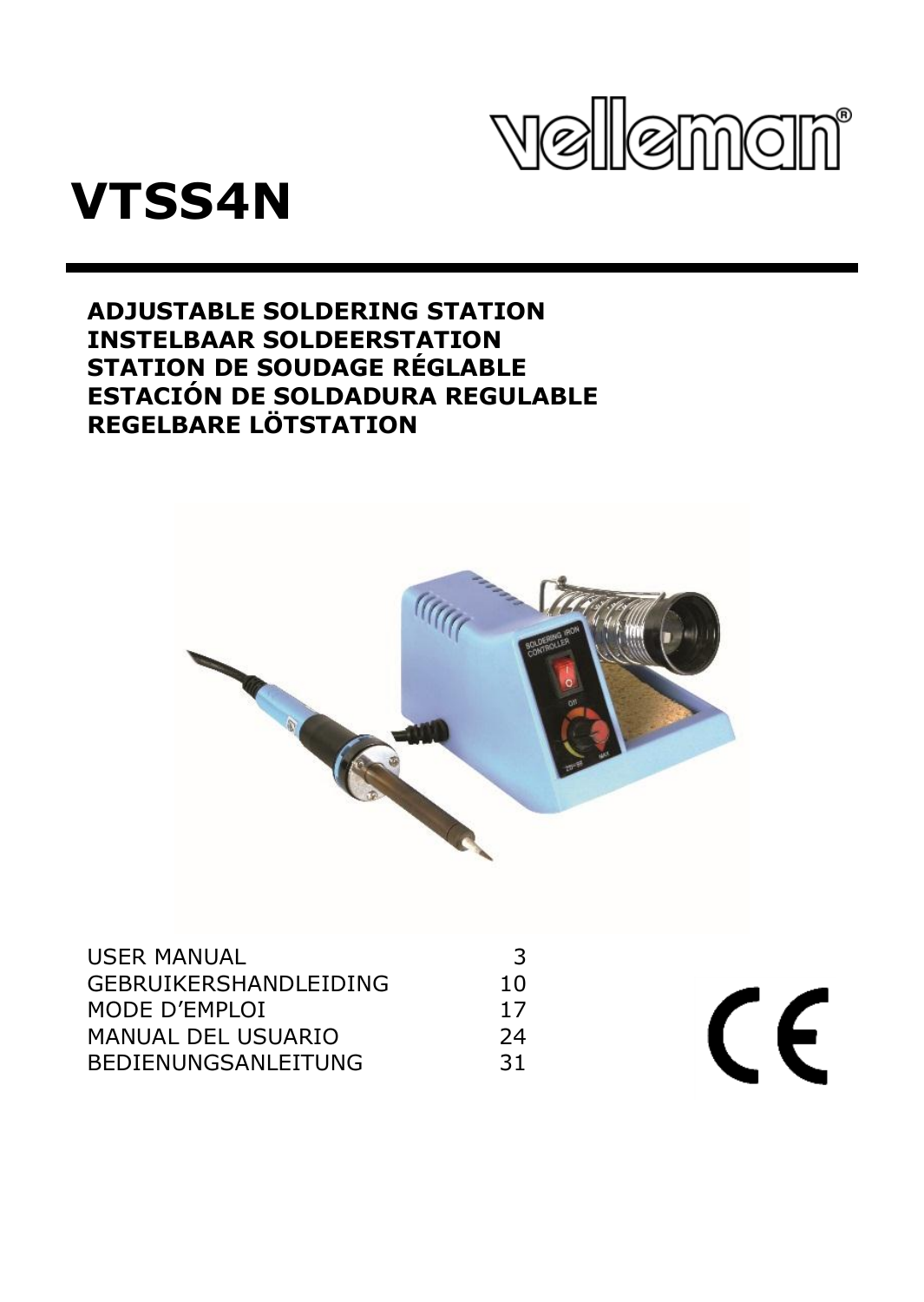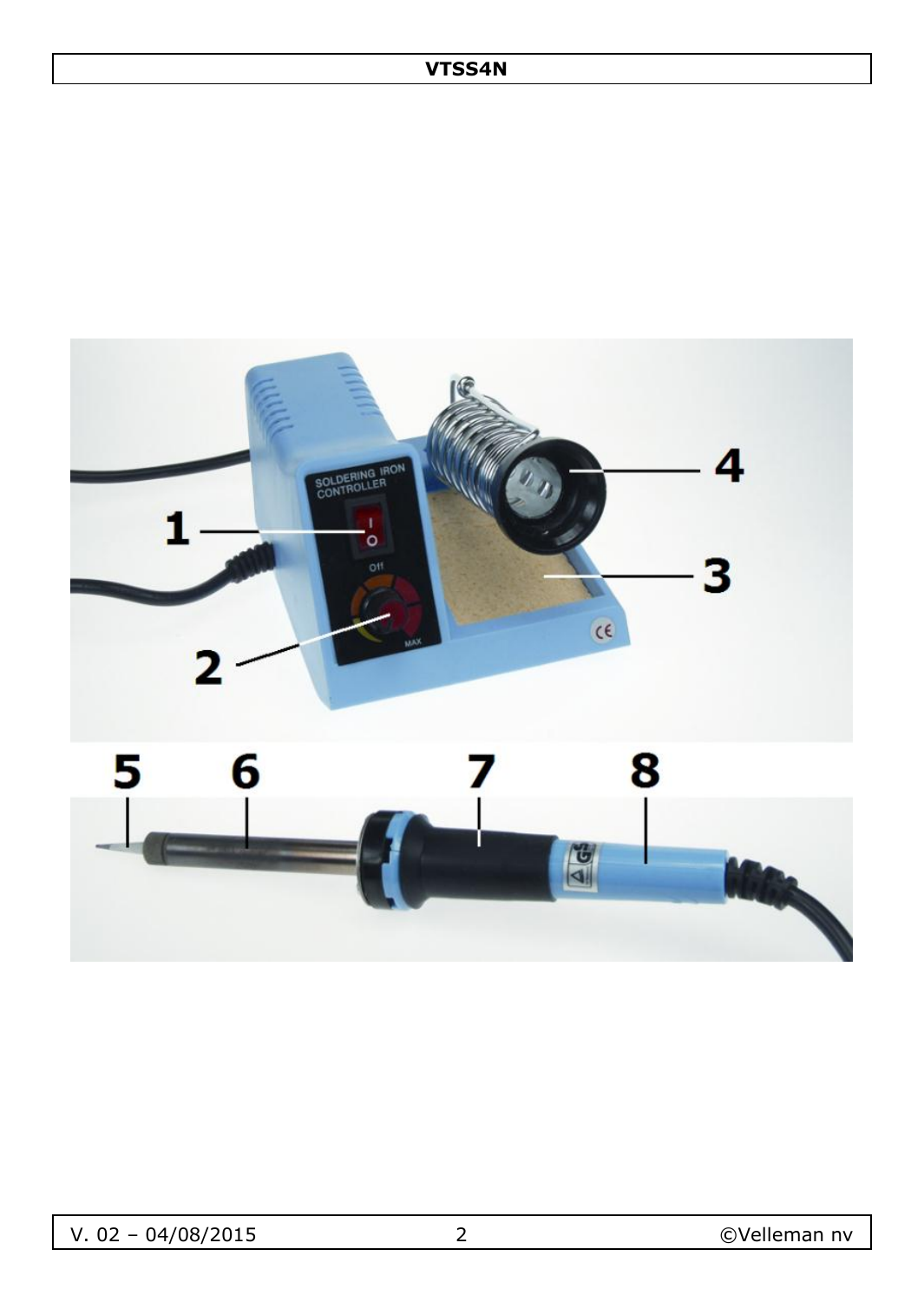# **USER MANUAL**

# <span id="page-2-0"></span>**1. Introduction**

### **To all residents of the European Union Important environmental information about this product**



This symbol on the device or the package indicates that disposal of the device after its lifecycle could harm the environment. Do not dispose of the unit (or batteries) as unsorted municipal waste; it should be taken to a specialized company for recycling. This device should be returned to your distributor or to a local recycling service. Respect the local environmental rules.

### **If in doubt, contact your local waste disposal authorities.**

Thank you for choosing Velleman! Please read the manual thoroughly before bringing this device into service. If the device was damaged in transit, do not install or use it and contact your dealer.

# **2. Safety Instructions**

| This appliance is not intended for use by persons (including<br>children) with reduced physical, sensory or mental capabilities,<br>or lack of experience and knowledge, unless they have been<br>given supervision or instruction concerning use of the<br>appliance by a person responsible for their safety.<br>Children shall be supervised to ensure that they do not play<br>with the appliance.                                                                                                                                                                                                                                                                                             |
|----------------------------------------------------------------------------------------------------------------------------------------------------------------------------------------------------------------------------------------------------------------------------------------------------------------------------------------------------------------------------------------------------------------------------------------------------------------------------------------------------------------------------------------------------------------------------------------------------------------------------------------------------------------------------------------------------|
| Do not crimp the power cord and protect it against damage.<br><b>Warning!</b> If the power cord is damaged, it must be replaced<br>by the manufacturer, its service agent, or similarly qualified<br>persons in order to avoid any hazard.<br>Make sure that the available voltage does not exceed the<br>voltage stated in the specifications of this manual.<br>Plug the power cord into a suitable, earthed mains outlet.<br>Risk of electroshock when opening the cover. Touching live<br>wires can cause life-threatening electroshocks. Do not<br>disassemble or open the housing yourself. Have the device<br>repaired by qualified personnel.<br>Do not operate the device with wet hands. |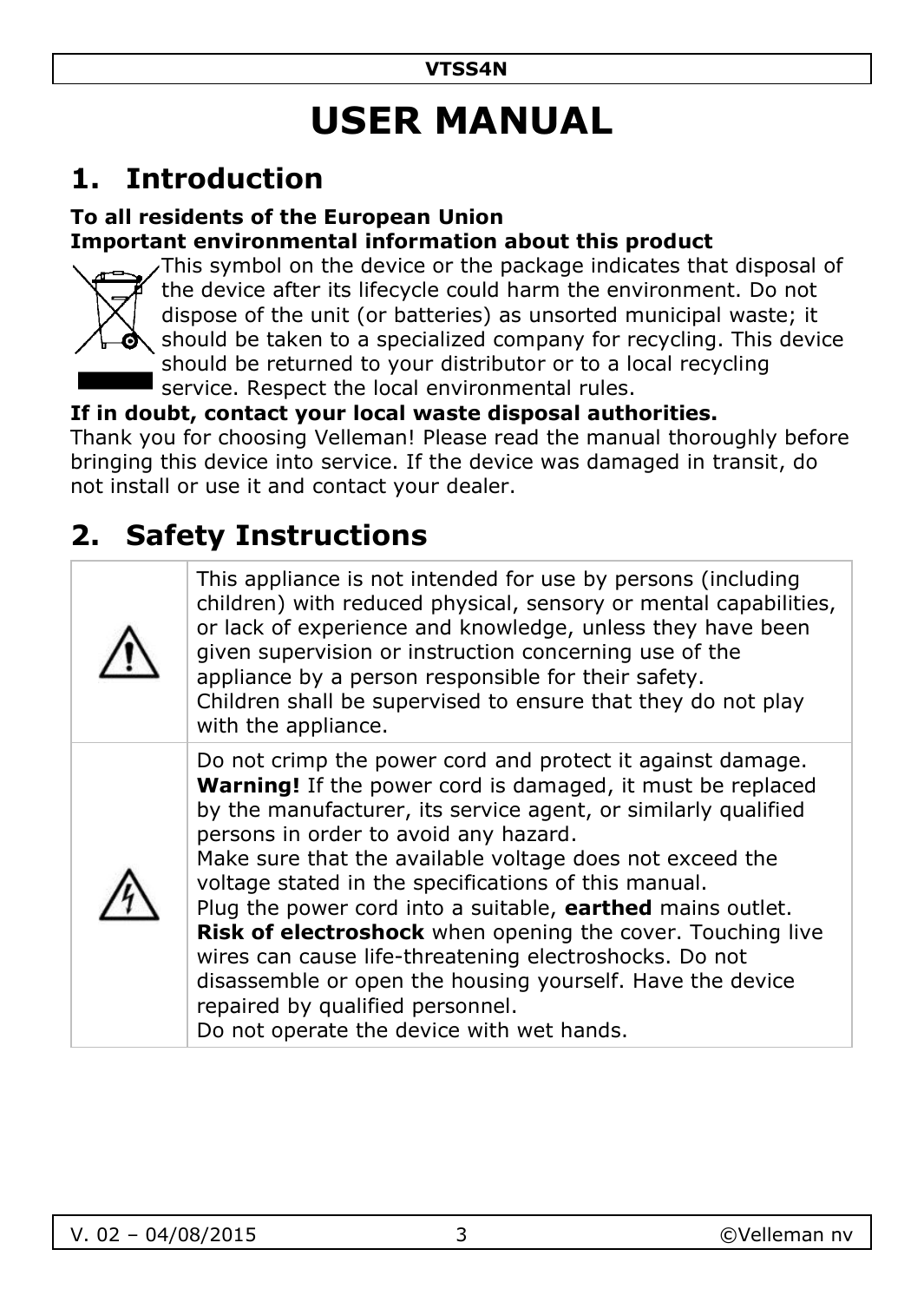| Always disconnect mains power when the device is not in use<br>or when servicing or maintenance activities are performed.<br>Handle the power cord by the plug only.<br>Caution! After switching off, leave the power cord plugged<br>in for a few minutes. When you switch off the unit, the<br>automatic cooling function blows cooling air through the heater<br>pipe for a short period. This protects the heater from damage<br>and extends its lifetime. Do not disconnect the mains plug<br>during this cooling process.                               |
|---------------------------------------------------------------------------------------------------------------------------------------------------------------------------------------------------------------------------------------------------------------------------------------------------------------------------------------------------------------------------------------------------------------------------------------------------------------------------------------------------------------------------------------------------------------|
| Indoor use only. Keep this device away from rain, moisture,<br>splashing and dripping liquids. Never put objects filled with<br>liquids on top of or close to the device.                                                                                                                                                                                                                                                                                                                                                                                     |
| Do not use near inflammable products or in explosive<br>atmospheres. Heat can cause fire to inflammable products<br>even when they are not in sight. Only use in properly<br>ventilated rooms.                                                                                                                                                                                                                                                                                                                                                                |
| Incorrect use may cause fire.<br>Do not touch the shafts, tips, or hot air gun as this can cause<br>serious burns. Keep the tips and hot air away from the body,<br>clothes, or other flammable material. Do not aim the hot air<br>gun at the eyes. Use gloves and/or heat-resistant tools to pick<br>up the PCB assembly to prevent burns. Always return the irons<br>and gun to their stands between uses; always let the device<br>cool down after use and before storage.<br>Place the device on a level, stable, and fire resistant working<br>surface. |
| Do not inhale solder fumes. The vapours that are released<br>during soldering are harmful. Therefore, you shall only use the<br>soldering station in well-ventilated areas or under an exhaust<br>hood (solder fume extractor). Dispose of fume filters and<br>solder residue in accordance with local regulations.                                                                                                                                                                                                                                           |
| Never use the device on live electronic circuits. Make sure<br>power to the work piece is cut and capacitors are discharged.                                                                                                                                                                                                                                                                                                                                                                                                                                  |
| Do not block the hot air gun nozzle. This may cause heat<br>reflection and may damage the heating element.                                                                                                                                                                                                                                                                                                                                                                                                                                                    |
| <b>Warning!</b> This tool must be placed on its stand when not in<br>use; do not leave the tool unattended when switched on.                                                                                                                                                                                                                                                                                                                                                                                                                                  |

- Use the soldering iron on a heatproof workbench. Place the soldering iron in its holder after use.
-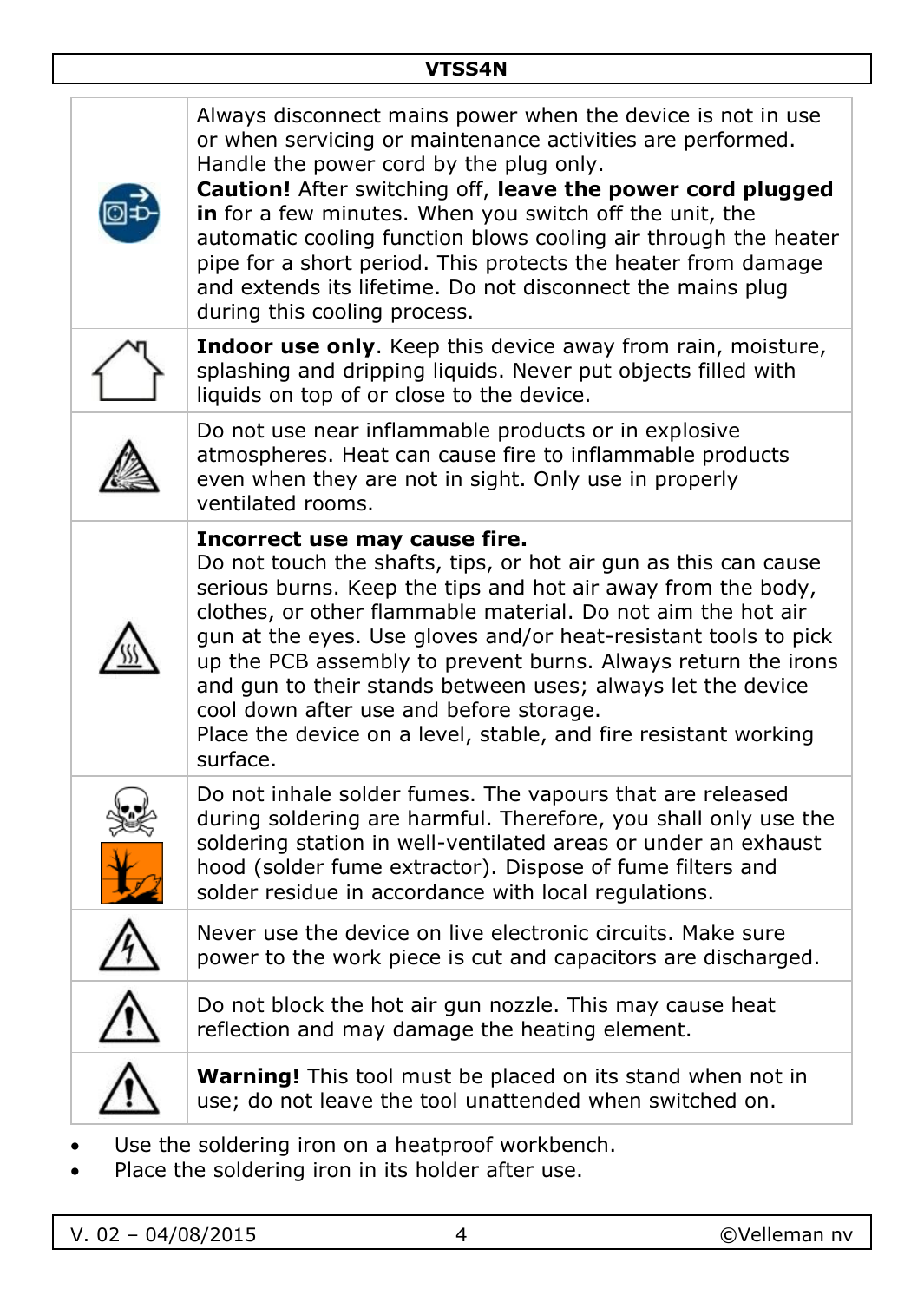Let a hot soldering iron cool down naturally and do not immerse in water.

# **3. General Guidelines**

Refer to the **Velleman® Service and Quality Warranty** on the last pages of this manual.

- Protect this device from shocks and abuse. Avoid brute force when operating the device.
- Keep this device away from rain, moisture, splashing and dripping liquids.
- Familiarise yourself with the functions of the device before actually using it.
- All modifications of the device are forbidden for safety reasons. Damage caused by user modifications to the device is not covered by the warranty.
- Only use the device for its intended purpose. Using the device in an unauthorised way will void the warranty.
- Damage caused by disregard of certain guidelines in this manual is not covered by the warranty and the dealer will not accept responsibility for any ensuing defects or problems.
- Nor Velleman nor its dealers can be held responsible for any damage (extraordinary, incidental or indirect) – of any nature (financial, physical…) arising from the possession, use or failure of this product.

# **4. Features**

- for general electronics applications and repair
- with on-off switch with LED indication
- $\bullet$  standard tip:  $\varnothing$  0.5 mm
- spare bits:
	- o 0.5 mm: **BITC7N1**
	- o 1.5 mm: **BITC7N2**
	- o 3 mm: **BITC7N3**

# **5. Overview**

Refer to the illustrations on page 2 of this manual.

| $1$ ON/OFF switch     | $5$ bit           |
|-----------------------|-------------------|
| 2 temperature control | 6 heating element |
| 3 sponge              | 7 antiskid rubber |
| 4 liron stand         | 8 handle          |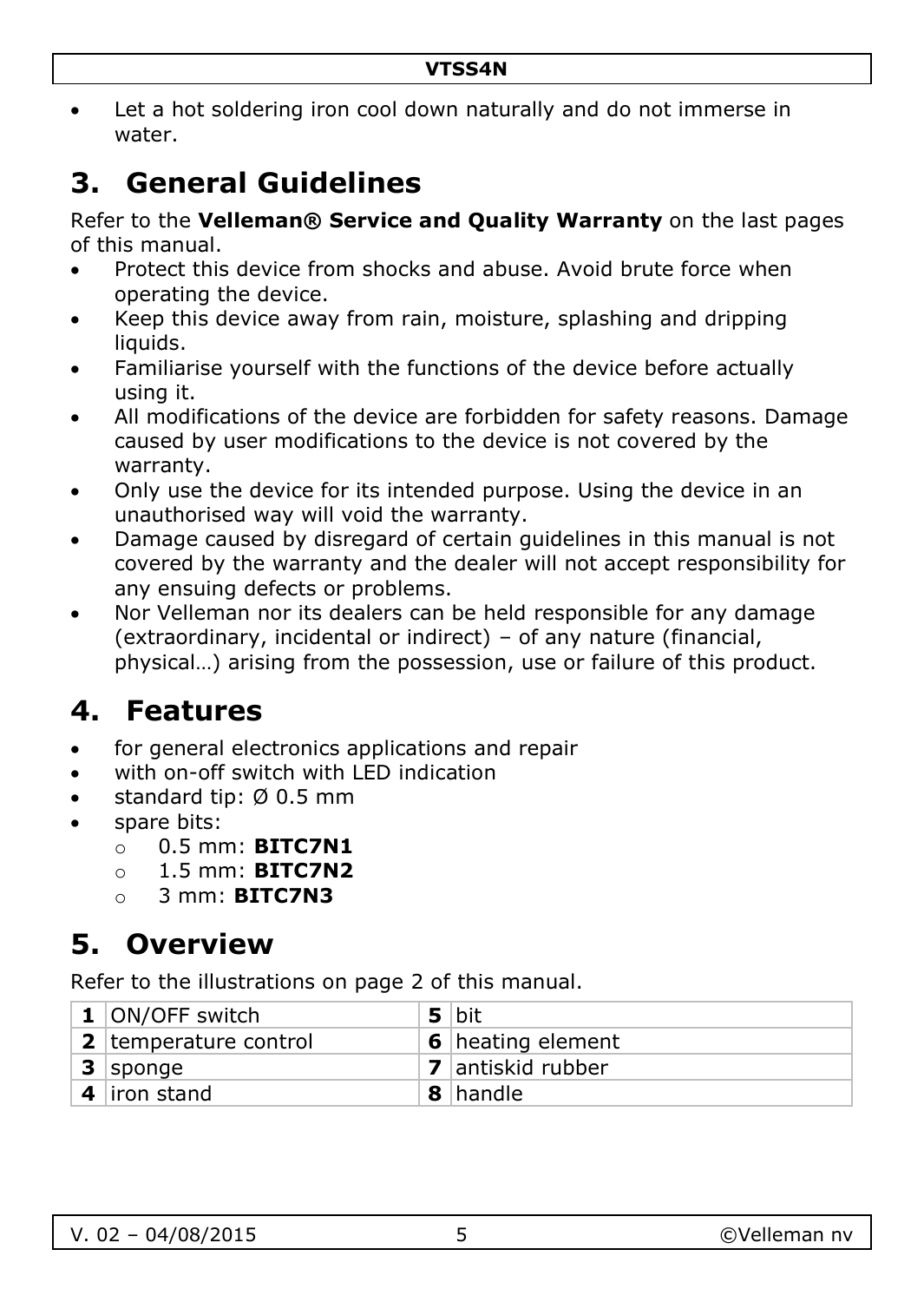# **6. Instructions**

### **6.1 Preparation**

- Put the soldering iron holder in the corresponding hole in the casing of the soldering station.
- Make sure the sponge is completely saturated with clean water and let it drip off before you put it in the sponge tray.
- Put the soldering tip into the shaft and attach it to the soldering iron with a coupling nut. Only change a soldering tip when the soldering iron has cooled down. Loosen the coupling nut and gently pull out the soldering tip. Check the screw fitting regularly and tighten it when necessary.

**Warning: Never use the soldering iron without the soldering tip.** 

### **6.2 Electrical Connection**

 Put the ON/OFF switch in the 0-position (OFF) and connect the device to a 230 V~, 50 Hz power supply. The soldering station is now ready for use.

### **6.3 Temperature setting**

 Switch on the soldering station by putting the ON/OFF switch in the 1 position (ON) (the red switch will light). You can set the temperature between 150 °C and 450 °C.

### **6.4 Operation**

 Prerequisite for clean joints is the use of suited solder and a correct use of the soldering station. We recommend the use of solder with a resin flux core. Halogen containing solder should not be used in any case. Before the first uses, you should tin the new soldering tip. Switch on the soldering station and apply some solder to the soldering tip at a temperature of 200 °C. Perfect joints are only possible at the right soldering temperature. When the soldering temperature is too low, the solder will not melt enough causing unclean (cold) soldering points. At too high temperatures, the solder will burn and the tin-solder will not flow. Moreover, there is the danger of damaging the PCB or the components. Only when the temperature of the soldering tip is perfectly adapted to the solder will you have clean joints.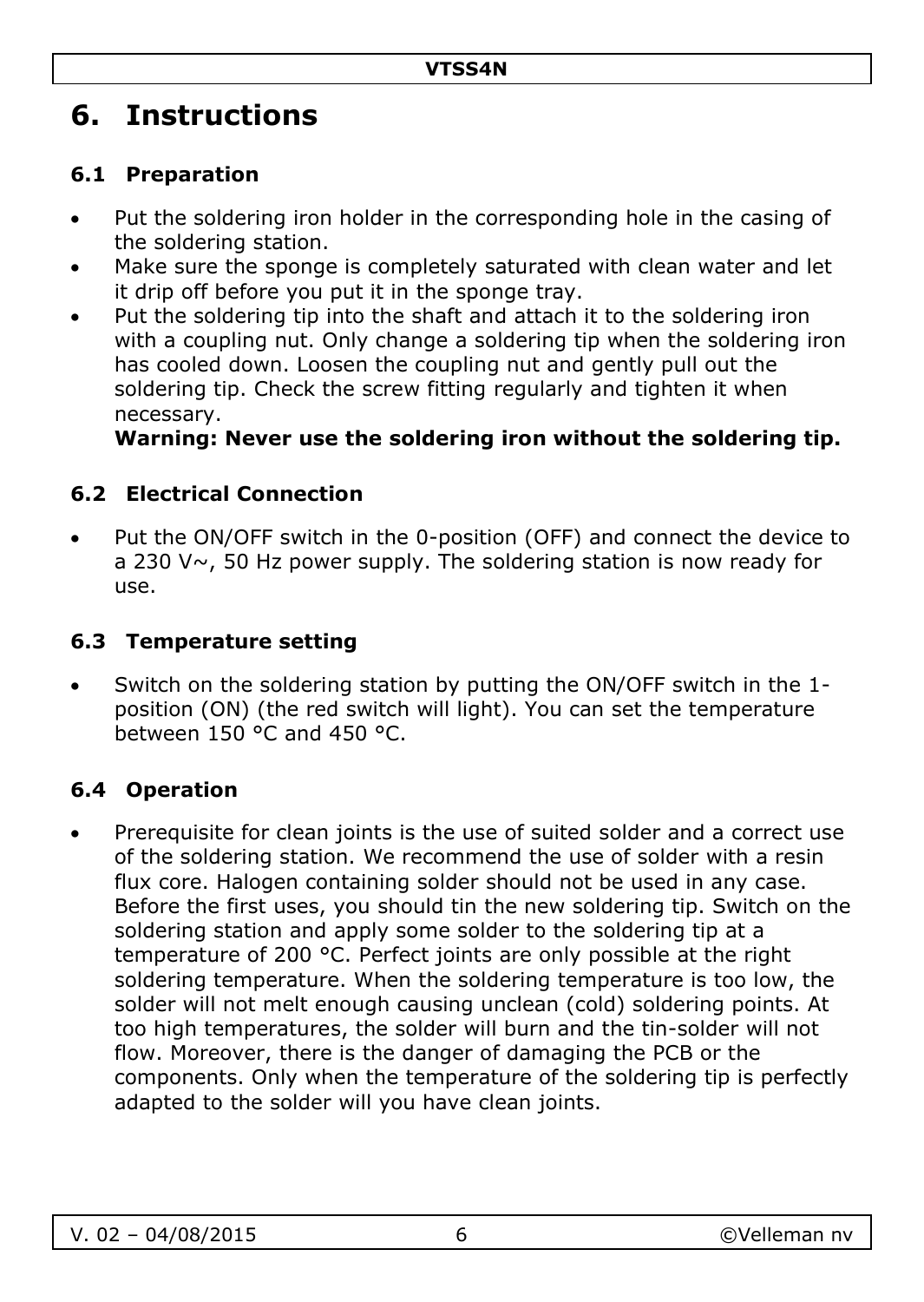The most common soldering alloys used in the electronics industry consist of 60 % tin and 40 % lead. The operating temperature of this type of solder is detailed below and can vary from manufacturer to manufacturer. However, to meet RoHS requirements, these solders are no longer allowed and are replaced by lead-free solders that require a working temperature which is ±30°C (54°F) higher.

|                              | leaded solder         | lead-free             |
|------------------------------|-----------------------|-----------------------|
| melting point                | 215°C (419°F)         | 220°C (428°F)         |
| normal operation             | 270-320°C (518-608°F) | 300-360°C (572-680°F) |
| production line<br>operation | 320-380°C (608-716°F) | 360-410°C (680-770°F) |

- The included soldering tip consists of copper-plated iron. Used correctly, the soldering tip has a long durability. Clean the tip immediately before use by rubbing it on the moist sponge. By doing so residues of unevaporated solder, oxides or other impurities will be removed.
- Before you put the soldering iron back into the holder, you should clean it again and apply some fresh solder. It is important to keep the tip covered with some solder as it will become passive, not accepting any more solder after a while.

### **6.5 Use**

 Thanks to the user-friendliness and the short soldering times this soldering station makes for carefree soldering. But please be careful! In order to ensure safe use and protect against damage, you should heed the safety instructions and the warning notices as well as the legal VDE regulations when soldering.

# **7. Tip maintenance**

The soldering uses extremely high temperatures. Make sure that the unit is switched off for maintenance purposes.

Remove the tip and clean it after heavy or moderate use. We recommend cleaning the tip daily if the station is used frequently.

- Always tin the tip before returning it to the holder, prior to turning off the station or to storing it for long periods of time. Wipe the tip on a wet sponge or use our tip cleaner before activating the device.
- Using excessive temperatures (more than 400°C or 750°F) will shorten the life span of the tip.
- Do not exercise excessive pressure on the tip while soldering, as this may cause damage to the tip.
- Never clean the tip with a file or with abrasive materials.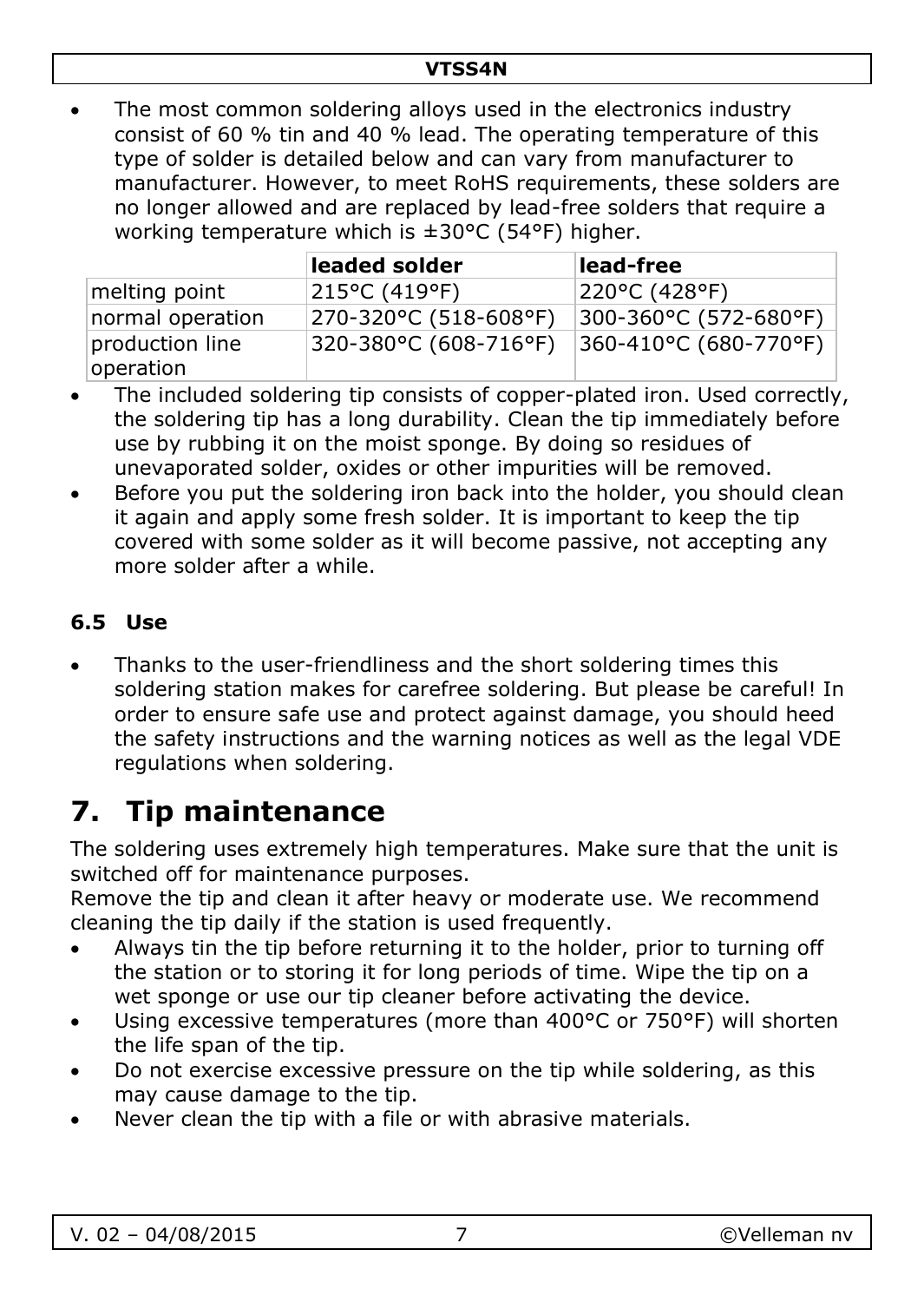- Do not use flux containing chloride or acid. Use only resinous fluxes.
- If an oxide film has formed, you should remove it by buffing carefully with a 600-800 grit emery cloth or by using isopropyl alcohol and consequently applying a new protective layer of solder.
- Set the desired temperature after allowing the unit to idle at 250°C for three minutes. The station will be ready for use once the set temperature is reached.
- Wet the sponge with nothing but water.

### **IMPORTANT**

Remove and clean the tip daily. Remove excess solder from the barrel nut assembly when installing a new tip,

# **8. Maintenance**

- Note: Always shut off the soldering station and disconnect it from the mains before cleaning and changing the soldering tip. Make sure the soldering iron has cooled down and has reached room temperature; otherwise it can cause severe burns! Damage to the soldering station may occur if the system is left on and the removed tip has not been replaced.
- Unscrew the coupling nut on the soldering iron and remove the soldering tip. Clean off the rust which may have formed in the cylinder. Don't ever try to remove the soldering tip during use (burn hazard). If the soldering tip should loosen during use, turn off the soldering station and let the soldering iron cool down until it has reached room temperature. Then tighten the coupling nut.
- After removing the tip, you should blow out any oxide dust that may have formed in the tip receptacle. Be careful not to get dust in your eyes. Replace the tip and tighten the screw. Pliers can be used to avoid contact with hot surfaces BUT SHOULD BE USED WITH CAUTION because over-tightening may cause damage to the element or fuse the tip to the element.
- The outer cover of the iron and station may be cleaned with a damp cloth using small amounts of liquid detergent. Never submerse the unit in liquid or allow any liquid to enter the case of the station. Never use any solvent to clean the case.
- If the iron or station should become faulty or, for some reason does not operate normally, the system should be returned to the service department of your authorized dealer or service agent.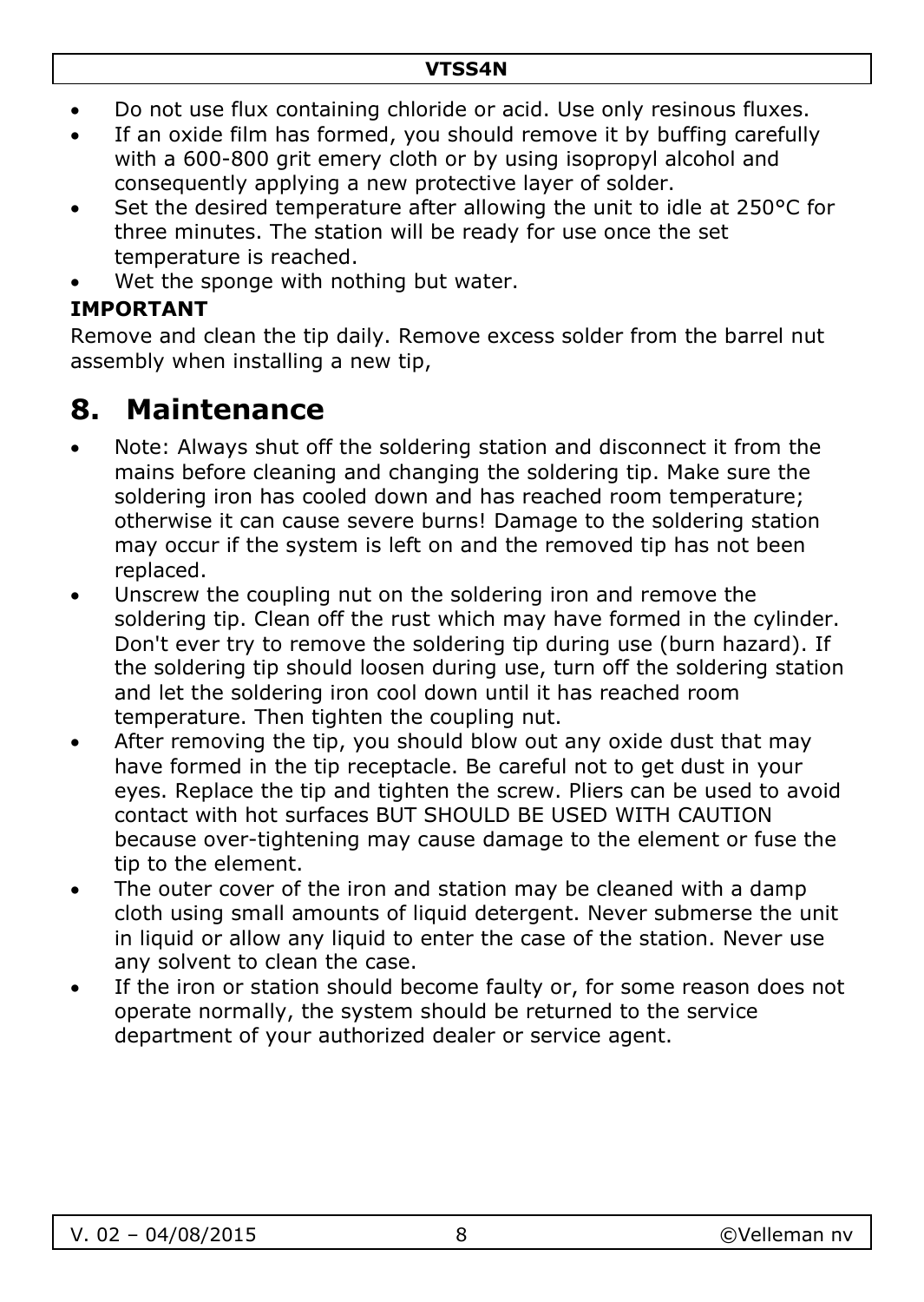# **9. Technical Specifications**

| heater power for soldering iron | 48 W            |
|---------------------------------|-----------------|
| temperature                     | 150 °C - 450 °C |
| voltage supply                  | 220-240 VAC     |
| weight                          | 0.59 kg         |

**Use this device with original accessories only. Velleman nv cannot be held responsible in the event of damage or injury resulting from (incorrect) use of this device. For more info concerning this product and the latest version of this manual, please visit our website www.velleman.eu. The information in this manual is subject to change without prior notice.**

### **© COPYRIGHT NOTICE**

**The copyright to this manual is owned by Velleman nv. All worldwide rights reserved.** No part of this manual may be copied, reproduced, translated or reduced to any electronic medium or otherwise without the prior written consent of the copyright holder.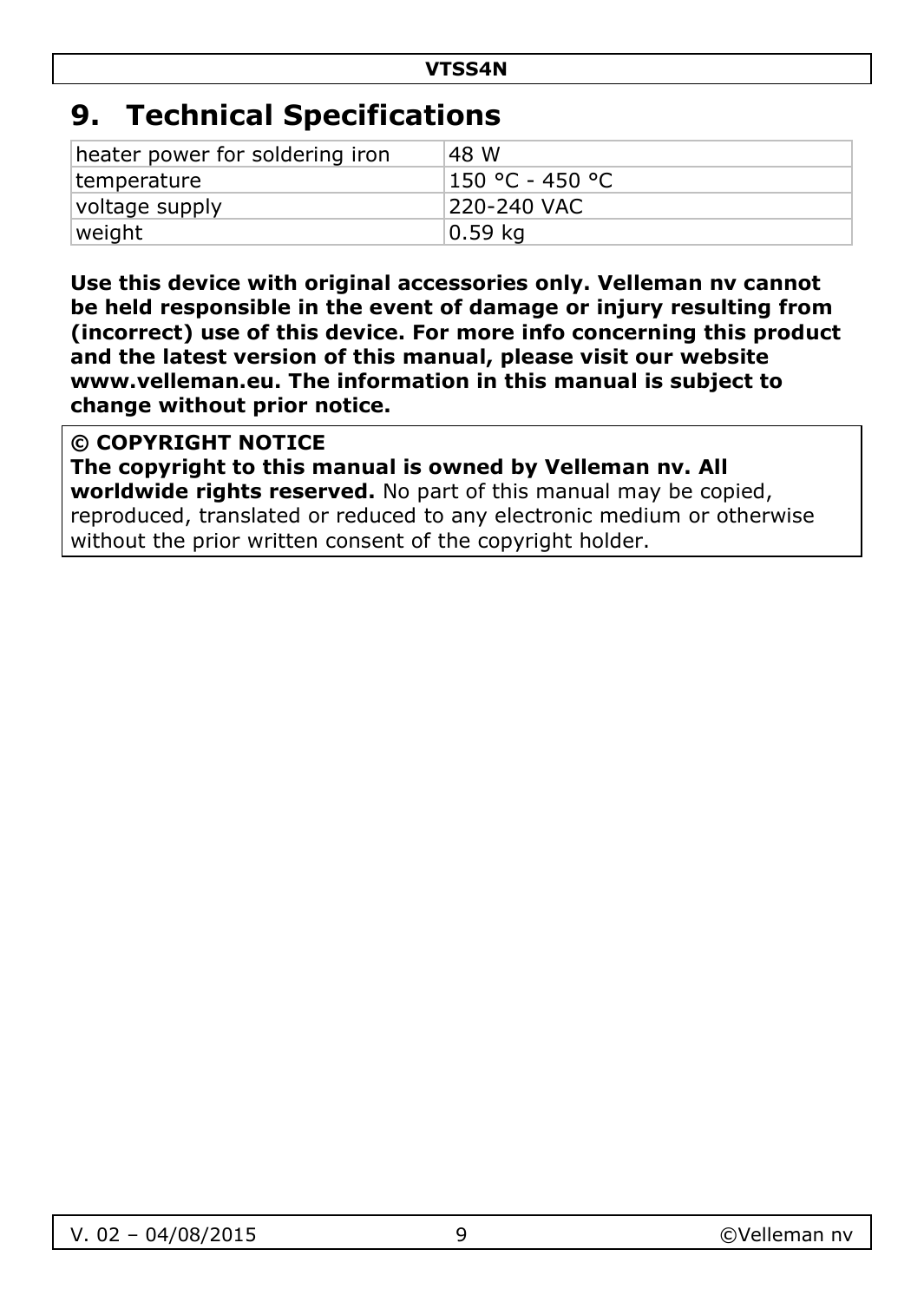# **GEBRUIKERSHANDLEIDING**

# <span id="page-9-0"></span>**1. Inleiding**

### **Aan alle ingezetenen van de Europese Unie Belangrijke milieu-informatie betreffende dit product**



Dit symbool op het toestel of de verpakking geeft aan dat, als het na zijn levenscyclus wordt weggeworpen, dit toestel schade kan toebrengen aan het milieu. Gooi dit toestel (en eventuele batterijen) niet bij het gewone huishoudelijke afval; het moet bij een gespecialiseerd bedrijf terechtkomen voor recyclage. U moet dit toestel naar uw verdeler of naar een lokaal recyclagepunt

brengen. Respecteer de plaatselijke milieuwetgeving.

### **Hebt u vragen, contacteer dan de plaatselijke autoriteiten betreffend de verwijdering.**

Dank u voor uw aankoop! Lees deze handleiding grondig voor u het toestel in gebruik neemt. Werd het toestel beschadigd tijdens het transport, installeer het dan niet en raadpleeg uw dealer.

# **2. Veiligheidsinstructies**

| Dit toestel is niet geschikt voor gebruik door personen<br>(kinderen inbegrepen) met verminderde fysieke, zintuiglijke of<br>geestelijke capaciteiten of gebrek aan ervaring en kennis,<br>tenzij zij onder toezicht staan of instructie hebben gekregen<br>over het gebruik van het toestel van een persoon die<br>verantwoordelijk is voor hun veiligheid.<br>Houd toezicht op kinderen om te voorkomen dat ze met het<br>toestel spelen.                                                                                                                                                                                                                                                                                                             |
|---------------------------------------------------------------------------------------------------------------------------------------------------------------------------------------------------------------------------------------------------------------------------------------------------------------------------------------------------------------------------------------------------------------------------------------------------------------------------------------------------------------------------------------------------------------------------------------------------------------------------------------------------------------------------------------------------------------------------------------------------------|
| De voedingskabel mag niet beschadigd zijn of ingekort worden.<br>Waarschuwing! Indien de voedingskabel beschadigd is, dan<br>moet deze door de fabrikant, diens servicedienst, of een<br>gelijkwaardig bekwaam persoon vervangen worden om gevaar<br>te voorkomen.<br>De beschikbare netspanning mag niet hoger zijn dan de<br>spanning in de specificaties achteraan de handleiding.<br>Steek de stekker in een geschikt, geaard stopcontact.<br>Elektrocutiegevaar bij het openen van het toestel. Raak geen<br>kabels aan die onder stroom staan om dodelijke elektrische<br>schokken te vermijden. Open de behuizing niet zelf. Laat het<br>onderhoud van het toestel over aan een geschoolde vakman.<br>Bedien het toestel nooit met natte handen. |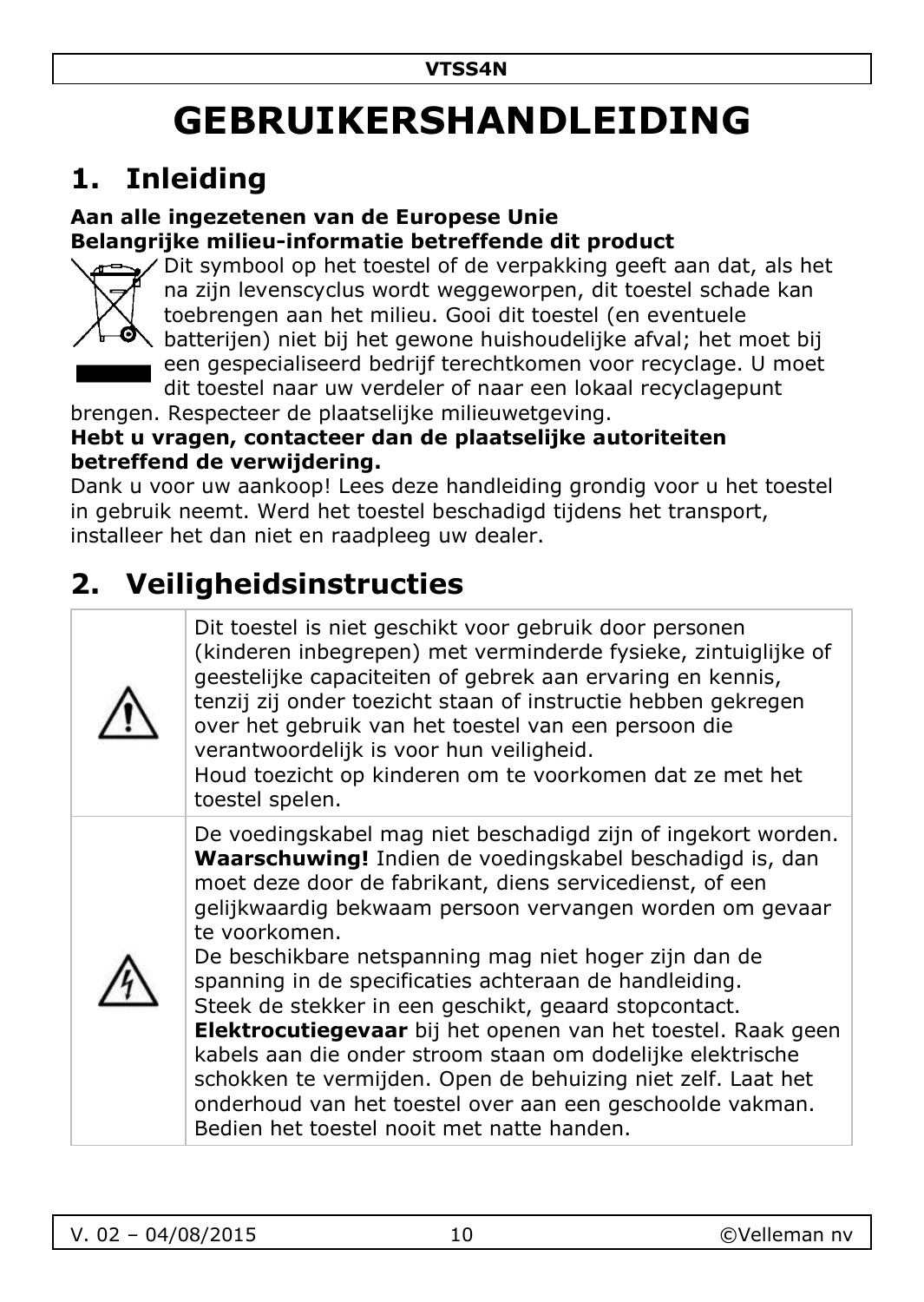| Trek de stekker uit het stopcontact wanneer het toestel niet in<br>gebruik is of voordat u het toestel reinigt. Houd de<br>voedingskabel altijd vast bij de stekker en niet bij de kabel.<br>Opgelet! Laat na het uitschakelen de voedingskabel<br>aangesloten gedurende enkele minuten. Bij het uitschakelen,<br>blaast de automatische koelfunctie kortstondig koude lucht<br>door het verwarmingselement. Dit beschermt het toestel tegen<br>materiële schade en wordt de levensduur verlengd. Ontkoppel<br>het toestel niet tijdens het afkoelingsproces.                                                                      |
|------------------------------------------------------------------------------------------------------------------------------------------------------------------------------------------------------------------------------------------------------------------------------------------------------------------------------------------------------------------------------------------------------------------------------------------------------------------------------------------------------------------------------------------------------------------------------------------------------------------------------------|
| Gebruik het toestel enkel binnenshuis. Bescherm dit<br>toestel tegen regen, vochtigheid en opspattende vloeistoffen.<br>Plaats nooit objecten gevuld met vloeistof op of naast het<br>toestel.                                                                                                                                                                                                                                                                                                                                                                                                                                     |
| Vermijd gebruik in de buurt van brandbare producten of<br>explosieve gassen. Hitte kan brandbare stoffen doen<br>ontbranden, ook al zijn deze stoffen niet zichtbaar. Gebruik<br>enkel in een goed geventileerde ruimte.                                                                                                                                                                                                                                                                                                                                                                                                           |
| Bij verkeerd gebruik ontstaat brandgevaar.<br>Raak de schacht, de stift of het heteluchtpistool nooit aan; u<br>kunt ernstige brandwonden oplopen. Houd de stift en warme<br>lucht uit de buurt van het lichaam, kleding of ander brandbaar<br>materiaal. Richt het heteluchtpistool niet op de ogen. Gebruik<br>handschoenen en/of hittebestendig gereedschap om de PCB-<br>assemblage vast te nemen; zo voorkomt u brandwonden.<br>Plaats na gebruik de bout en het luchtpistool altijd terug in de<br>houder en laat afkoelen alvorens op te bergen.<br>Plaats het toestel op een vlak, stabiel en hittebestendig<br>oppervlak. |
| Adem de vrijgekomen dampen nooit in. De gassen die tijdens<br>het solderen ontstaan zijn schadelijk. Daarom mag u enkel<br>solderen in goed geventileerde ruimtes of onder een geschikte<br>afzuiging. Gooi rookfilters en soldeerresidu weg volgens de<br>plaatselijke milieuwetgeving.                                                                                                                                                                                                                                                                                                                                           |
| Gebruik dit toestel nooit op een elektronisch circuit onder<br>spanning. Schakel eerst de voeding van het circuit uit en<br>ontlaad alle condensatoren.                                                                                                                                                                                                                                                                                                                                                                                                                                                                            |
| Zorg ervoor dat het mondstuk van het heteluchtpistool niet<br>wordt geblokkeerd. Dit kan warmtereflectie veroorzaken en het<br>verwarmingselement beschadigen.                                                                                                                                                                                                                                                                                                                                                                                                                                                                     |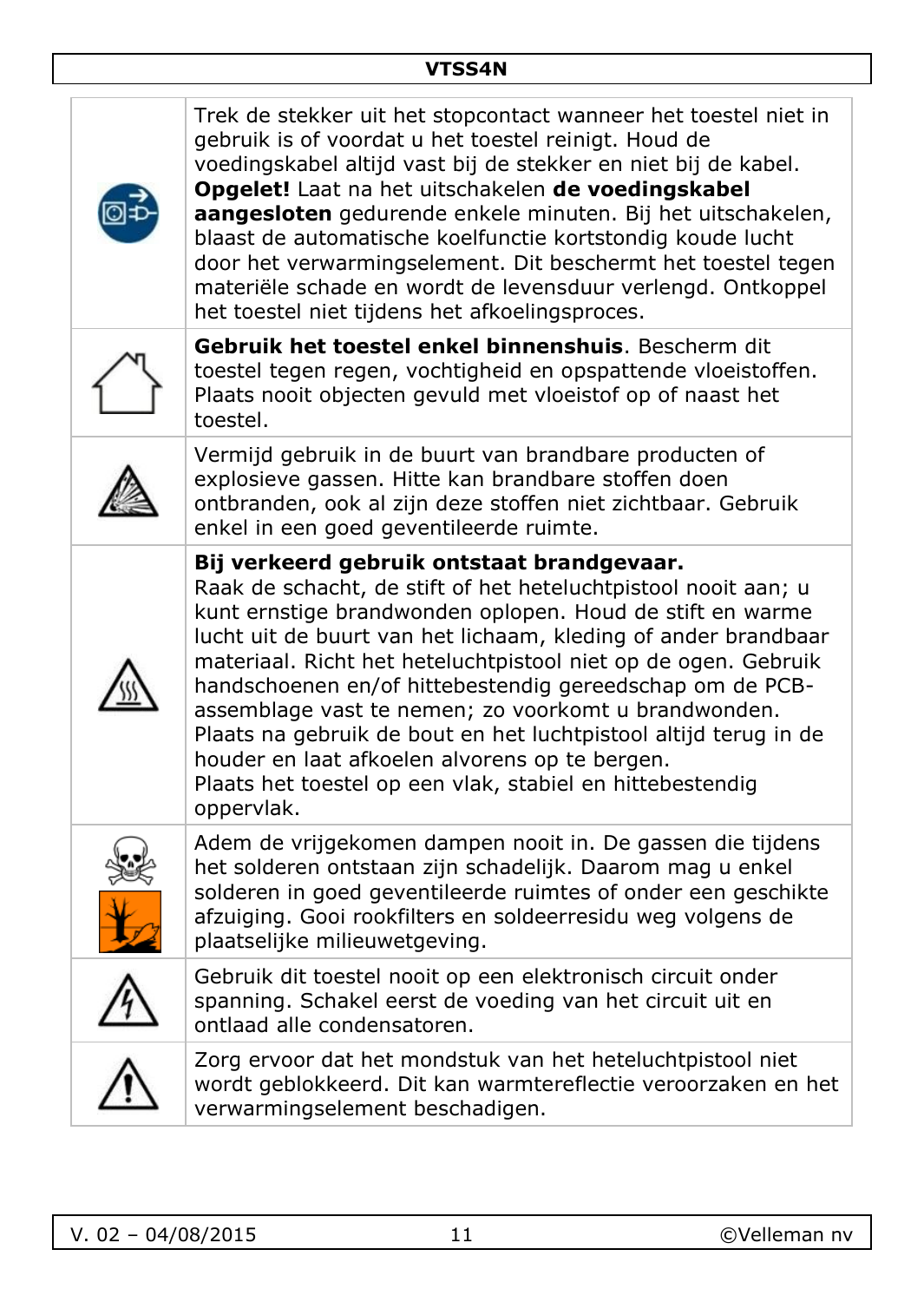

**Waarschuwing!** Dit gereedschap moet in de houder geplaatst worden indien het niet gebruikt wordt; laat het niet onbeheerd achter wanneer het ingeschakeld is.

- Gebruik de soldeerbout op een hittebestendig oppervlak.
- Plaats de soldeerbout na gebruik in de houder.
- Laat de soldeerbout op een natuurlijke wijze afkoelen en dompel de soldeerbout nooit in water.

# **3. Algemene richtlijnen**

Raadpleeg de **Velleman® service- en kwaliteitsgarantie** achteraan deze handleiding.

- Bescherm het toestel tegen schokken. Vermijd brute kracht tijdens de bediening.
- Bescherm dit toestel tegen regen, vochtigheid en opspattende vloeistoffen.
- Leer eerst de functies van het toestel kennen voor u het gaat gebruiken.
- Om veiligheidsredenen mag u geen wijzigingen aanbrengen aan het toestel. Schade door wijzigingen die de gebruiker heeft aangebracht aan het toestel, valt niet onder de garantie.
- Gebruik het toestel enkel waarvoor het gemaakt is. De garantie vervalt automatisch bij ongeoorloofd gebruik.
- De garantie geldt niet voor schade door het negeren van bepaalde richtlijnen in deze handleiding en uw dealer zal de verantwoordelijkheid afwijzen voor defecten of problemen die hier rechtstreeks verband mee houden.
- Noch Velleman nv noch zijn verdelers kunnen aansprakelijk gesteld worden voor schade (buitengewoon, incidenteel of onrechtstreeks) – van welke aard dan ook (financieel, fysisch…) voortvloeiend uit het bezit, gebruik of falen van dit product.

# **4. Eigenschappen**

- voor algemene elektronica en herstellingen
- aan-uitschakelaar met ledaanduiding
- standaard soldeerpunt: Ø 0.5 mm
- reservebits:
	- o 0.5 mm: **BTIC7N1**
	- o 1.5 mm: **BTIC7N2**
	- o 1.5 mm: **BTIC7N3**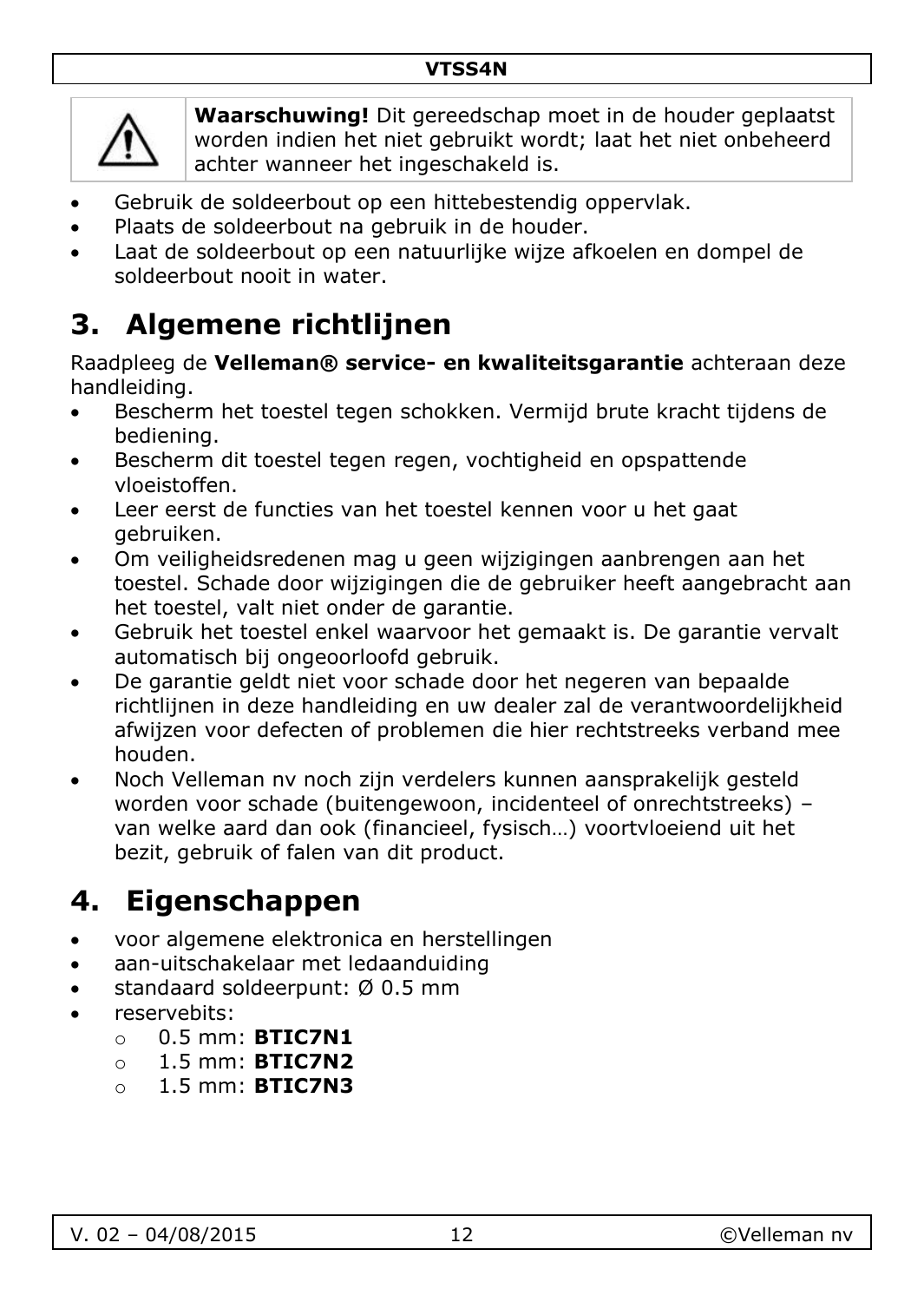# **5. Omschrijving**

Raadpleeg de afbeeldingen op pagina 2 van deze handleiding.

| 1   ON/OFF-schakelaar | $5$ stift            |
|-----------------------|----------------------|
| 2 temperatuurregeling | 6 verwarmingselement |
| $3$ spons             | 7 antislip rubber    |
| 4 soldeerbouthouder   | 8 handvat            |

# **6. Instructies**

### **6.1 Voorbereiding**

- Steek de spiraalvormige soldeerbouthouder in het daartoe bestemde gat in de behuizing.
- Laat de spons zich met zuiver water volzuigen en laat ze uitdruipen alvorens ze in het bakje te leggen.
- De punt wordt op de stang gestoken en met een moer aan de soldeerbout bevestigt. Vervang de punt enkel bij een afgekoelde soldeerbout. Draai de moer los en trek de punt er voorzichtig uit. Controleer regelmatig of de moer nog goed vast zit. Wanneer dat niet het geval is, draai ze vast.

**Opmerking: de soldeerbout mag in geen geval zonder punt gebruikt worden.** 

### **6.2 Aansluiting**

 Steek de stroomkabel van het uitgeschakelde soldeerstation (0-positie) in een 230 V~, 50 Hz stopcontact.

### **6.3 Temperatuurinstelling**

 Zet het soldeerstation aan door de stroomschakelaar in de 1-positie te zetten. Met behulp van de temperatuurregeling kan een soldeertemperatuur van 150° - 450°C traploos worden ingesteld.

### **6.4 Hantering**

 Correct solderen is enkel mogelijk onder volgende voorwaarden: het gebruik van geschikte soldeerdraad en een correct gebruik van het soldeerstation. We raden het gebruik van elektronicasoldeerdraad met vloeibare colophonium-kern aan. Gebruik in geen geval halogeenhoudende smeltmiddelen. Voor het eerste gebruik moet de soldeerpunt worden vertind. Zet het soldeerstation aan, en laat bij een temperatuur van ongeveer 200°C een beetje soldeerdraad op de punt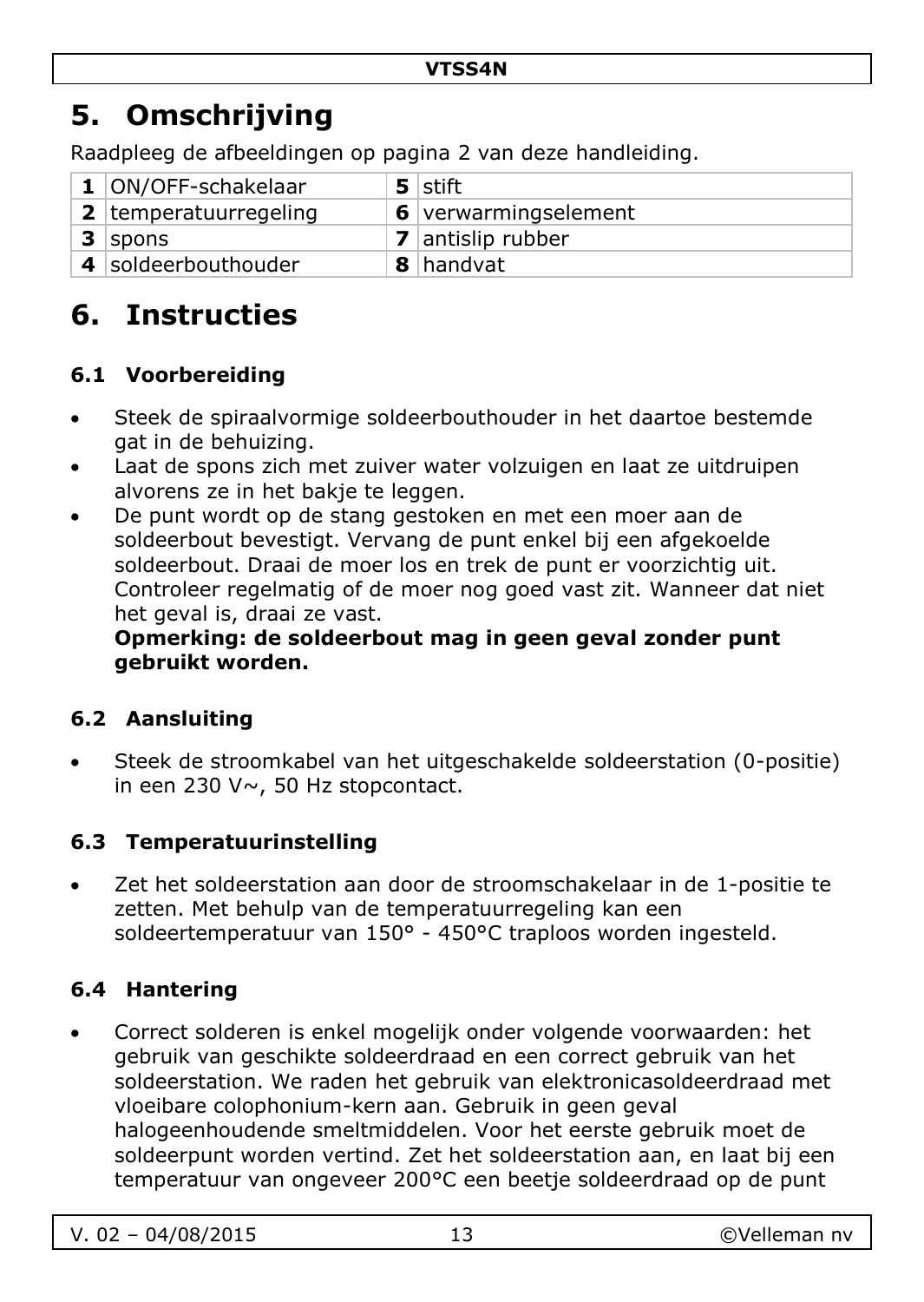smelten. Perfecte soldeerplaatsen zijn enkel mogelijk bij de juiste soldeertemperatuur. Bij een te lage soldeertemperatuur is het soldeersel niet vloeibaar genoeg en veroorzaakt het onzuivere (koude) soldeerplaatsen. Bij een te hoge soldeertemperatuur verbrandt het soldeersel en vloeit het niet. Bovendien bestaat het gevaar dat de printplaat of componenten beschadigd raken. Enkel wanneer de temperatuur van de punt perfect op het soldeersel is afgestemd, zijn perfecte soldeerplaatsen mogelijk.

 De meest gebruikte soldeerlegeringen in de elektronica-industrie bestaan uit 60% tin en 40% lood. Hieronder vindt u de werktemperatuur van dit type soldeer. Die temperatuur kan verschillen van fabrikant tot fabrikant. De Europese RoHS-standaard verbiedt echter het gebruik en de verkoop van loodsoldeer. Het toegelaten loodvrije soldeer smelt aan een temperatuur die gemiddeld 30°C (54°F) hoger ligt dan dat van loodsoldeer.

|                     | loodsoldeer |                  | loodvrij soldeer                            |
|---------------------|-------------|------------------|---------------------------------------------|
| Smeltpunt           | 215°C       | $(419^{\circ}F)$ | 220°C (428°F)                               |
| Normale werking     |             |                  | 270-320°C (518-608°F) 300-360°C (572-680°F) |
| Productiedoeleinden |             |                  | 320-380°C (608-716°F) 360-410°C (680-770°F) |

- De meegeleverde soldeerpunt bestaat uit verkoperd ijzer. Bij correct gebruik gaat ze zeer lang mee. Reinig de punt onmiddellijk voor gebruik aan de vochtige spons. Resten van onvolledig verdampt soldeersel, oxides en andere onzuiverheden worden zo verwijderd en kunnen niet meer meegesoldeerd worden.
- Alvorens de soldeerbout na het solderen in de houder te steken, moet u de punt op weer reinigen en wat nieuw soldeersel aanbrengen. Het is belangrijk dat de punt steeds met wat soldeersel bedekt blijft anders wordt de punt 'passief' en zal hij geen soldeersel meer aannemen.

### **6.5 Gebruik**

 De gebruikersvriendelijkheid en de korte soldeertijden dragen bij tot een zorgeloos gebruik van het soldeerstation. Maar wees toch voorzichtig! Om een veilig gebruik te garanderen en beschadigingen aan het soldeerstation te voorkomen, moet u de veiligheidsinstructies, de waarschuwingen en de wettelijke VDE-bepalingen in deze gebruiksaanwijzing aandachtig volgen.

# **7. Tips voor het onderhoud van de punt**

De soldeerbout maakt gebruik van extreem hoge temperaturen. Schakel het toestel uit wanneer u het wil reinigen.

Verwijder en reinig de punt na intensief gebruik. U moet de punt dagelijks reinigen indien u het toestel frequent gebruikt.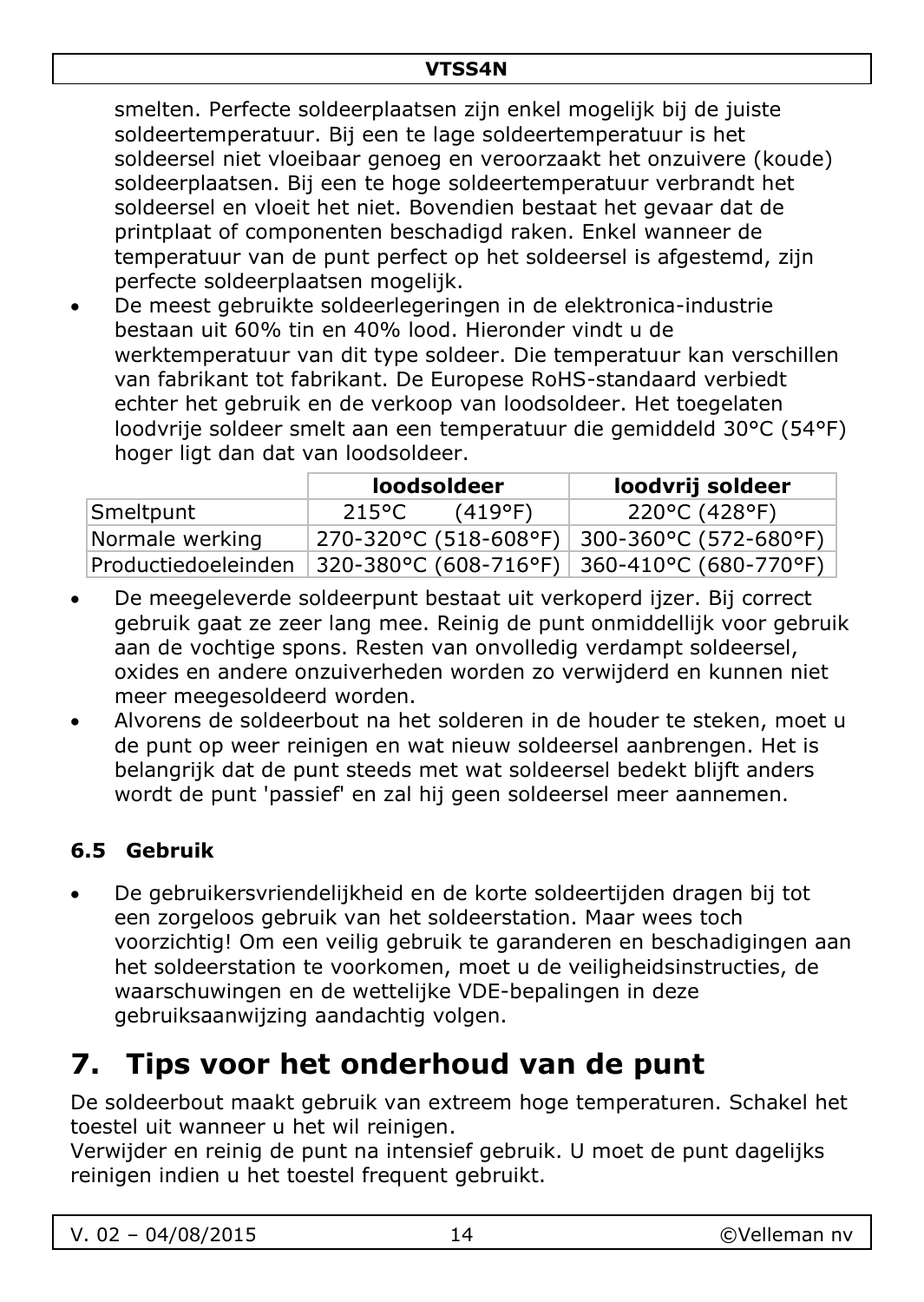- U moet de punt altijd vertinnen vóór u hem terug in de houder plaatst, vóór u het apparaat uitschakelt of bij lange periodes van inactiviteit. Veeg de punt schoon met een natte spons vóór u begint of gebruik onze reinigingsspons.
- De levensduur van de punt vermindert indien u te hoge temperaturen gebruikt (hoger dan 400°C of 750°F).
- Duw niet te hard op de punt tijdens het solderen om beschadiging te vermijden.
- Gebruik geen vijlen of schurende materialen om de punt te reinigen.
- Gebruik geen vloeimiddelen die chloride of zuur bevatten. Gebruik enkel harshoudende vloeimiddelen.
- Verwijder eventuele oxidelaagjes door voorzichtig te polijsten met een amarildoek met korrel 600 – 800. U kunt ook isopropylalcohol gebruiken en vervolgens een nieuw laagje soldeer aanbrengen.
- Laat het toestel opwarmen tot 250°C (482°F) en stel na een drietal minuten de gewenste temperatuur in. Het toestel is gebruiksklaar wanneer de ingestelde temperatuur wordt bereikt.
- Maak de spons enkel nat met water.

### **BELANGRIJK**

Reinig de punt dagelijks. Verwijder overtollig soldeer van de stiftvergrendeling en de stiftpunt, anders kan de punt samensmelten met het verwarmingselement of met de stiftvergrendeling.

# **8. Onderhoud**

- Opmerking: Vooraleer u de punt reinigt of verwisselt, moet u het soldeerstation uitschakelen en de stekker uit het stopcontact trekken. Wacht tot de soldeerbout kamertemperatuur bereikt heeft, anders bestaat het risico dat u brandwonden oploopt! Het toestel kan worden beschadigd indien het systeem is ingeschakeld en de verwijderde punt niet werd vervangen.
- Draai de moer van de soldeerbout los en verwijder eventuele roestvorming in de cilinder van de soldeerbout. Probeer nooit tijdens het solderen de soldeerpunt te verwijderen (brandwondenrisico). Indien de punt tijdens het solderen zou loskomen, schakel dan het soldeerstation uit en laat de soldeerbout tot op kamertemperatuur afkoelen. Pas dan mag u de moer weer vastdraaien.
- Blaas het oxidestof in de stifthouder weg wanneer u de punt heeft verwijderd. Bescherm uw ogen tegen dit stof. Vervang de punt en draai de schroef vast. U kunt een tang gebruiken om elk contact met hete oppervlakken te vermijden. WEES ECHTER VOORZICHTIG: indien u de schroef te hard aanspant, kan het verwarmingselement worden beschadigd of kunnen het element en de punt worden samengesmolten.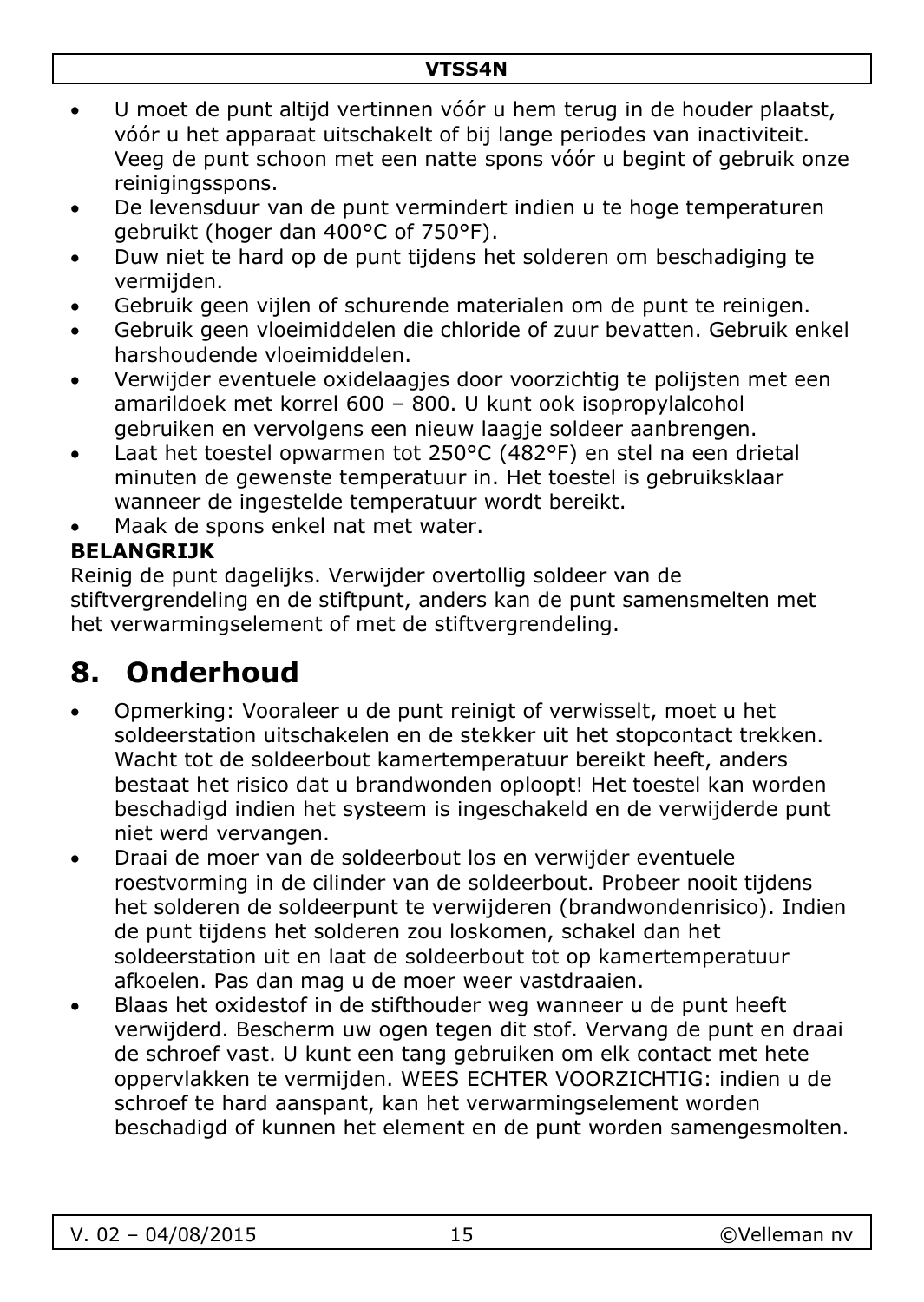- Maak de soldeerbout en het toestel schoon met een vochtige doek een kleine hoeveelheid mild reinigingsmiddel. Dompel het toestel nooit in een vloeistof onder en zorg ervoor dat er geen vloeistof in de behuizing kan binnensijpelen. Gebruik geen solventen.
- Breng een defect toestel terug naar uw verdeler of agent.

## **9. Technische specificaties**

| verwarmingselement voor soldeerbout | 48 W            |
|-------------------------------------|-----------------|
| temperatuur                         | 150 °C - 450 °C |
| voeding                             | 220-240 VAC     |
| qewicht                             | 10.59 ka        |

**Gebruik dit toestel enkel met originele accessoires. Velleman nv is niet aansprakelijk voor schade of kwetsuren bij (verkeerd) gebruik van dit toestel. Voor meer informatie over dit product en de laatste versie van deze handleiding, zie www.velleman.eu. De informatie in deze handleiding kan te allen tijde worden gewijzigd zonder voorafgaande kennisgeving.**

### **© AUTEURSRECHT**

**Velleman nv heeft het auteursrecht voor deze handleiding. Alle wereldwijde rechten voorbehouden.** Het is niet toegestaan om deze handleiding of gedeelten ervan over te nemen, te kopiëren, te vertalen, te bewerken en op te slaan op een elektronisch medium zonder voorafgaande schriftelijke toestemming van de rechthebbende.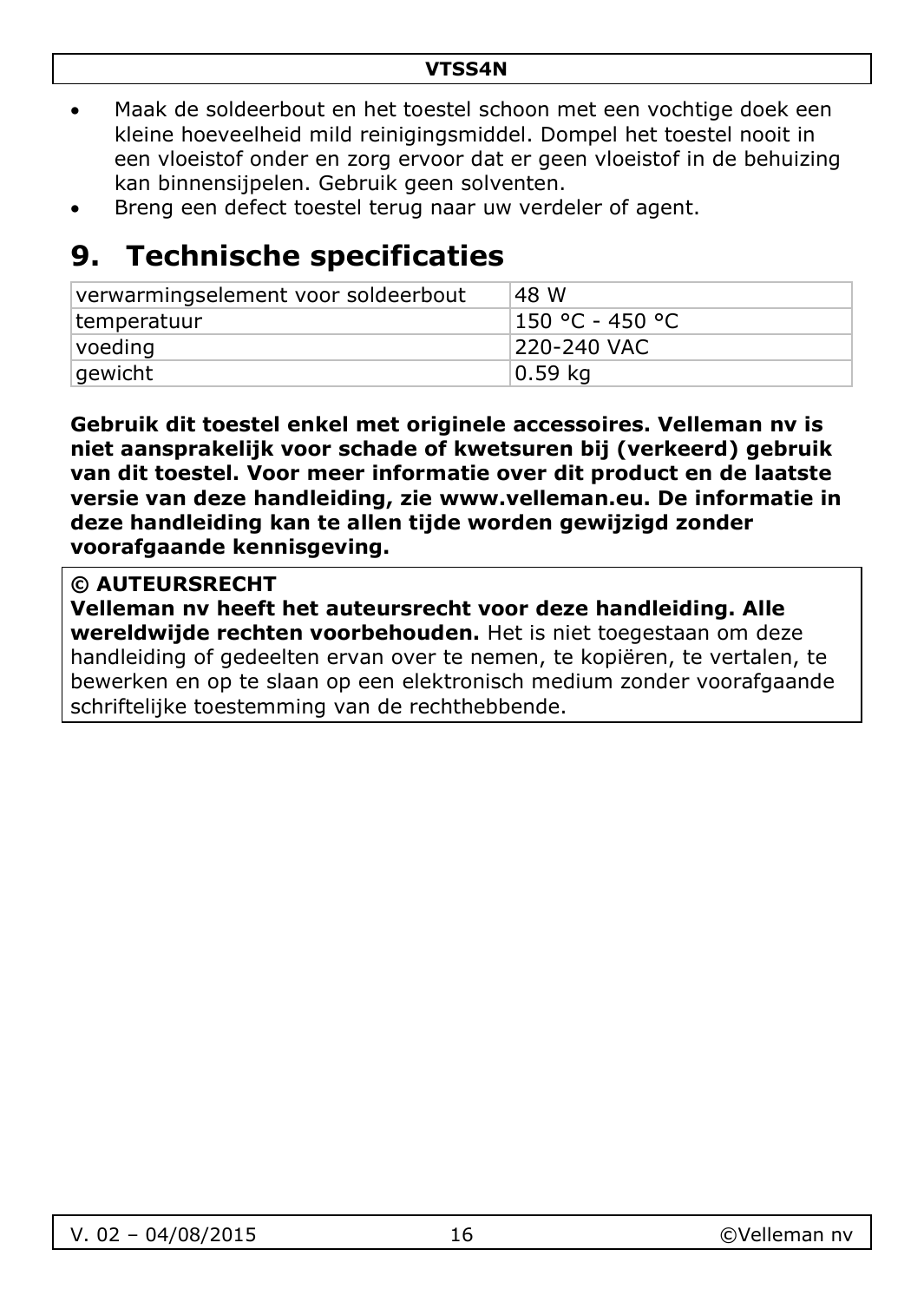# **MODE D'EMPLOI**

# <span id="page-16-0"></span>**1. Introduction**

#### **Aux résidents de l'Union européenne Des informations environnementales importantes concernant ce produit**



Ce symbole sur l'appareil ou l'emballage indique que l'élimination d'un appareil en fin de vie peut polluer l'environnement. Ne pas jeter un appareil électrique ou électronique (et des piles éventuelles) parmi les déchets municipaux non sujets au tri sélectif ; une déchèterie traitera l'appareil en question. Renvoyer

les équipements usagés à votre fournisseur ou à un service de recyclage local. Il convient de respecter la réglementation locale relative à la protection de l'environnement.

**En cas de questions, contacter les autorités locales pour élimination.** Nous vous remercions de votre achat ! Lire la présente notice attentivement avant la mise en service de l'appareil. Si l'appareil a été endommagé pendant le transport, ne pas l'installer et consulter votre revendeur.

# **2. Consignes de sécurité**

| l'appareil.<br>Le câble d'alimentation ne peut pas être replissé ou<br>endommagé.<br>Avertissement ! Un câble d'alimentation endommagé doit<br>être remplacé par le fabricant, un technicien ou une autre<br>personne qualifiée pour éviter tout danger.<br>S'assurer que la tension réseau ne dépasse pas la tension<br>indiquée dans les spécifications.<br>Brancher le câble d'alimentation sur une prise secteur<br>appropriée avec mise à la terre.<br>Risque d'électrocution lors de l'ouverture du boîtier. Toucher<br>un câble sous tension peut causer des électrochocs mortels. Ne<br>jamais démonter ou ouvrir le boîtier soi-même. Confier la | Cet appareil ne convient pas aux personnes (y compris<br>enfants) qui possèdent des capacités physiques, sensorielles ou<br>mentales réduites, ou manquent d'expérience et de<br>connaissances, sauf si elles ont recu une supervision ou des<br>instructions concernant l'utilisation de l'appareil de la part<br>d'une personne responsable de leur sécurité.<br>Surveiller les enfants pour s'assurer qu'ils ne jouent pas avec |
|-----------------------------------------------------------------------------------------------------------------------------------------------------------------------------------------------------------------------------------------------------------------------------------------------------------------------------------------------------------------------------------------------------------------------------------------------------------------------------------------------------------------------------------------------------------------------------------------------------------------------------------------------------------|------------------------------------------------------------------------------------------------------------------------------------------------------------------------------------------------------------------------------------------------------------------------------------------------------------------------------------------------------------------------------------------------------------------------------------|
|                                                                                                                                                                                                                                                                                                                                                                                                                                                                                                                                                                                                                                                           | réparation de l'appareil à du personnel qualifié.                                                                                                                                                                                                                                                                                                                                                                                  |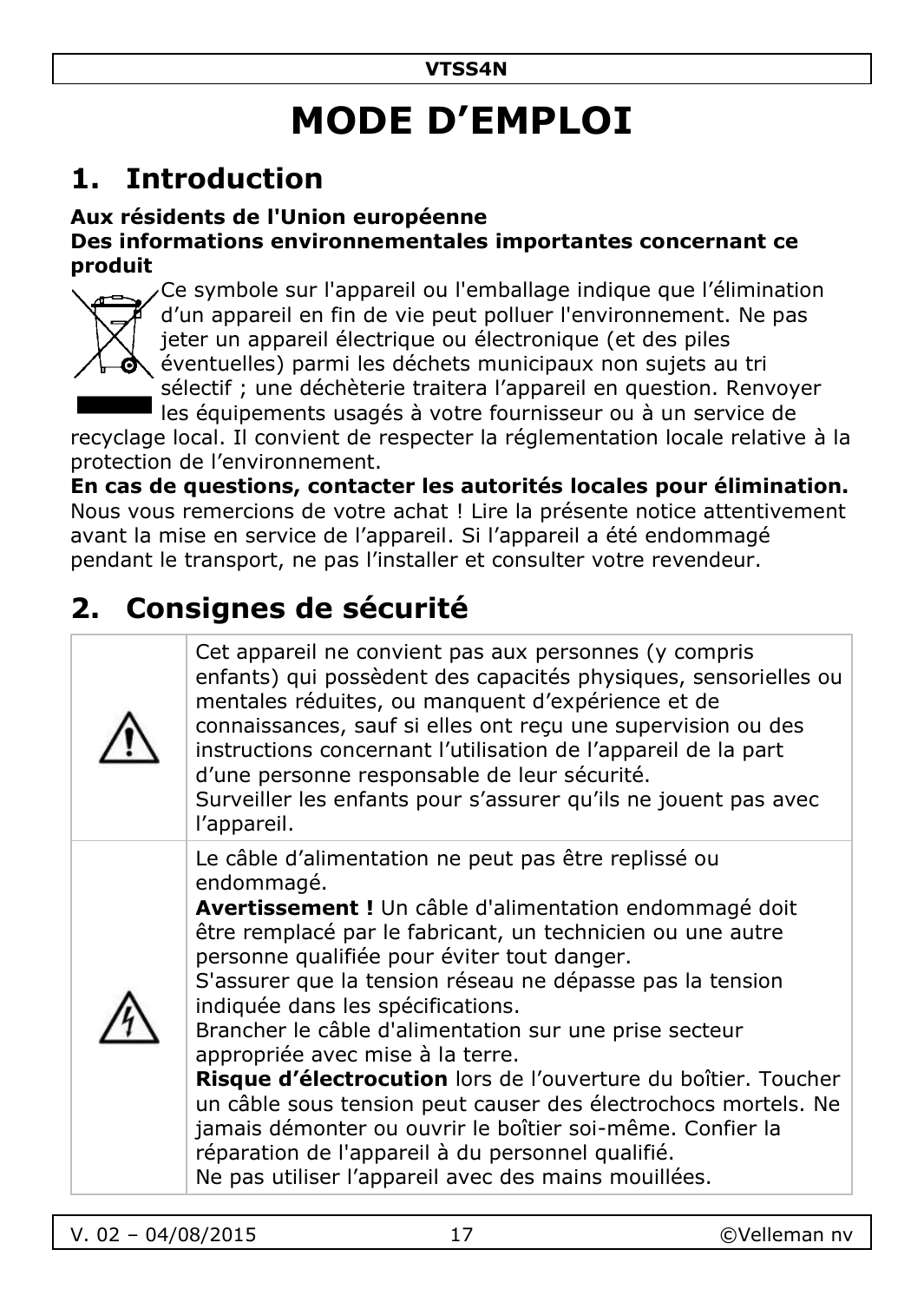| Toujours déconnecter l'appareil lorsque l'appareil n'est pas<br>utilisé ou avant de le nettoyer. Tirer sur la fiche pour<br>débrancher l'appareil ; non pas sur le câble.<br>Attention ! Après avoir éteint l'appareil, laisser le câble<br>d'alimentation branché quelques minutes. Lors de<br>l'extinction de l'appareil, la fonction de refroidissement<br>automatique s'enclenche et souffle brièvement de l'air froid à<br>travers l'élément chauffant. Cela protège l'élément chauffant<br>contre des dommages et prolonge sa durée de vie. Ne pas<br>débrancher l'appareil durant le refroidissement.                                                          |
|-----------------------------------------------------------------------------------------------------------------------------------------------------------------------------------------------------------------------------------------------------------------------------------------------------------------------------------------------------------------------------------------------------------------------------------------------------------------------------------------------------------------------------------------------------------------------------------------------------------------------------------------------------------------------|
| Utiliser cet appareil uniquement à l'intérieur. Protéger de<br>la pluie, de l'humidité et des projections d'eau. Ne jamais<br>placer d'objets contenant du liquide sur l'appareil.                                                                                                                                                                                                                                                                                                                                                                                                                                                                                    |
| Éviter l'usage à proximité de produits inflammables ou de gaz<br>explosifs. La chaleur peut enflammer les produits<br>inflammables, même s'ils ne sont pas visibles. N'utiliser que<br>dans un endroit bien ventilé.                                                                                                                                                                                                                                                                                                                                                                                                                                                  |
| Un usage incorrect peut engendrer des risques<br>d'incendie.<br>Ne pas toucher la tige, la panne ou le pistolet à air chaud afin<br>d'éviter tout risque de brûlures. Tenir la panne et l'air chaud à<br>l'écart du corps, des vêtements ou de tout autre matériau<br>inflammable. Ne pas pointer le pistolet à air chaud vers les<br>yeux. Toujours utiliser des gants et/ou des outils<br>thermorésistants pour éviter des brûlures lors de la<br>manipulation de l'assemblage du CI. Placer le fer à souder et le<br>pistolet dans le support après usage. Laisser refroidir avant le<br>stockage.<br>Placer l'appareil sur une surface plane, stable et ignifuge. |
| Ne jamais respirer les fumées de soudure. Les émanations<br>produites pendant le soudage sont nocives. Travailler dans un<br>endroit bien ventilé ou sous un exhausteur. Eliminer les filtres<br>de fumées et les résidus de soudure en respectant la<br>réglementation locale relative à la protection de<br>l'environnement.                                                                                                                                                                                                                                                                                                                                        |
| Ne jamais utiliser l'appareil sur un circuit sous tension. Il est<br>important de couper l'alimentation vers le circuit et de<br>décharger les condensateurs au préalable.                                                                                                                                                                                                                                                                                                                                                                                                                                                                                            |
| Eviter de bloquer la buse du pistolet à air chaud. Cela pourrait<br>entraîner une réflexion de chaleur et endommager l'élément<br>chauffant.                                                                                                                                                                                                                                                                                                                                                                                                                                                                                                                          |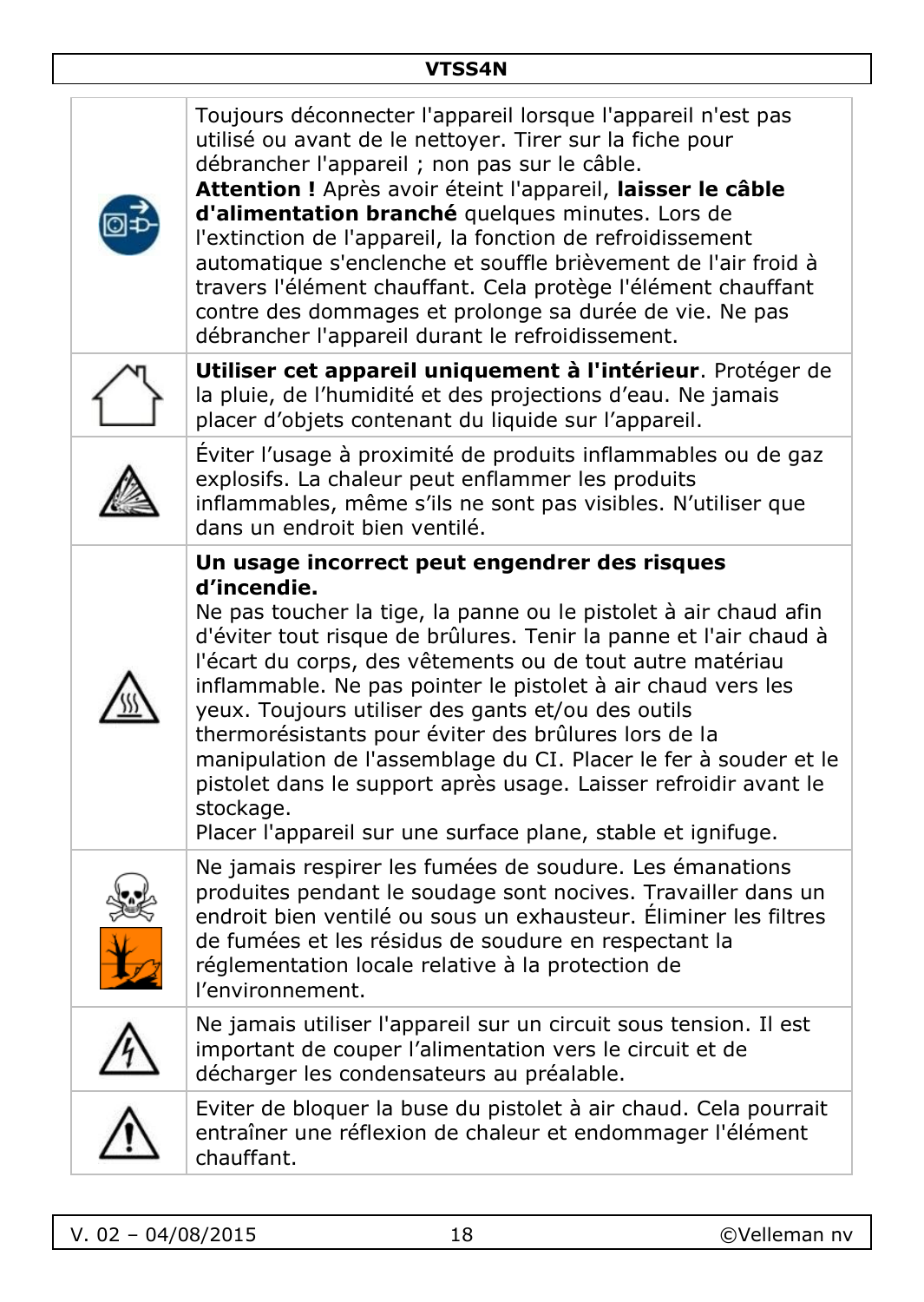

**Avertissement !** Placer cet outil dans son support lorsqu'il n'est pas utilisé ; ne pas laisser l'outil sans surveillance lorsqu'il est allumé.

- Utiliser le fer à souder sur une surface thermorésistante.
- Placer le fer à souder dans son support après chaque usage.
- Laisser refroidir la panne de manière naturelle et ne jamais immerger dans de l'eau.

# **3. Directives générales**

Se référer à la **garantie de service et de qualité Velleman®** en fin de ce mode d'emploi.

- Protéger cet appareil des chocs. Traiter l'appareil avec circonspection pendant l'opération.
- Protéger de la pluie, de l'humidité et des projections d'eau.
- Se familiariser avec le fonctionnement de l'appareil avant de l'utiliser.
- Toute modification est interdite pour des raisons de sécurité. Les dommages occasionnés par des modifications par le client ne tombent pas sous la garantie.
- N'utiliser l'appareil qu'à sa fonction prévue. Un usage impropre annule d'office la garantie.
- La garantie ne s'applique pas aux dommages survenus en négligeant certaines directives de cette notice et votre revendeur déclinera toute responsabilité pour les problèmes et les défauts qui en résultent.
- Ni Velleman nv ni ses distributeurs ne peuvent être tenus responsables des dommages exceptionnels, imprévus ou indirects, quelles que soient la nature (financière, corporelle, etc.), causés par la possession, l'utilisation ou le dysfonctionnement de ce produit.

# **4. Caractéristiques**

- pour l'électronique et la réparation en général
- interrupteur marche/arrêt avec témoin LED
- panne standard: Ø 0.5 mm
- pannes de rechange:
	- o 0.5 mm: **BITC7N1**
	- o 1.5 mm: **BITC7N2**
	- $o$  1.5 mm: BITC7N3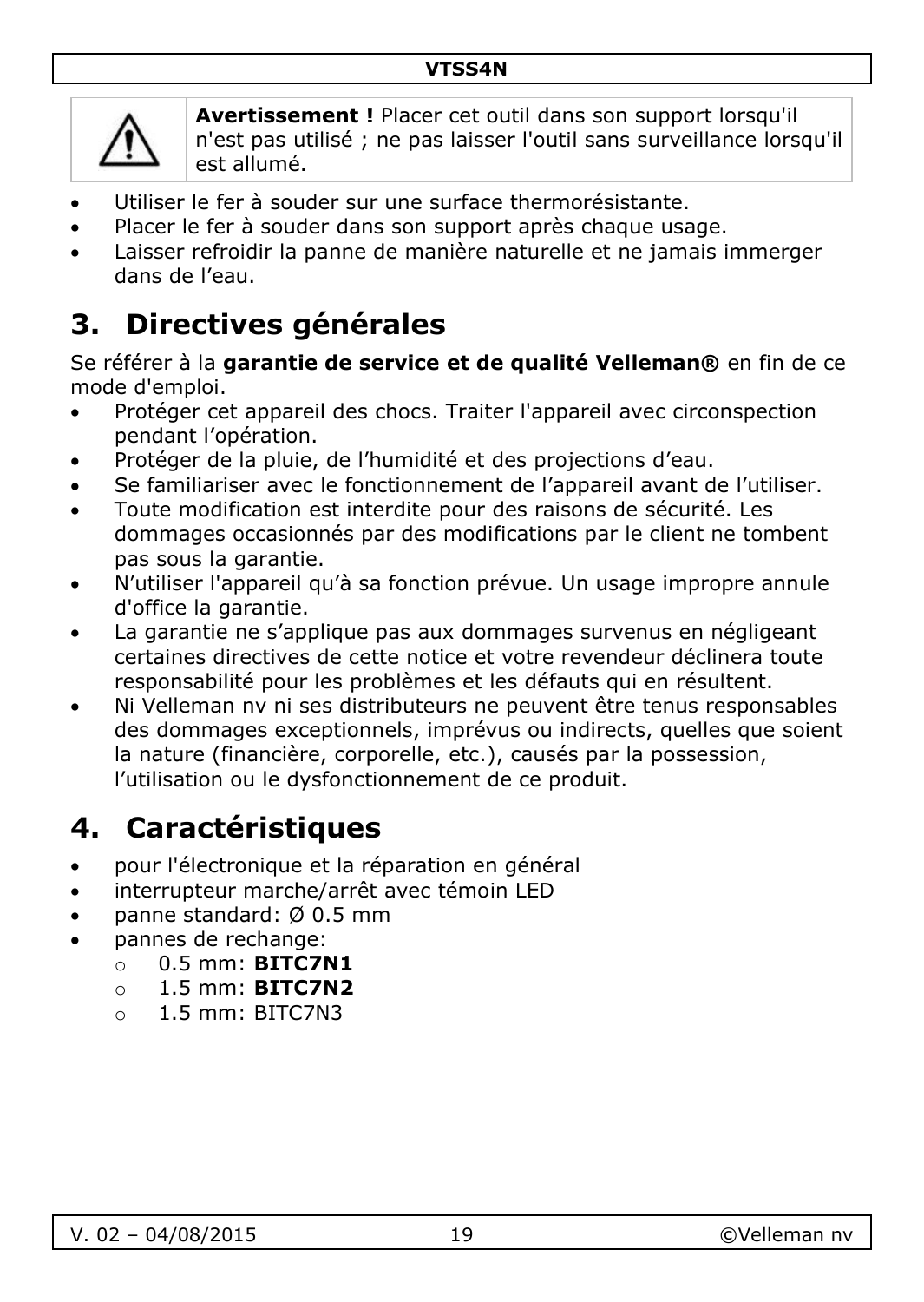# **5. Description**

Se référer aux illustrations en page 2 de cette notice.

| 1 interrupteur ON/OFF    | $5$   panne                      |
|--------------------------|----------------------------------|
| 2 réglage de température | 6 résistance                     |
| $3$ eponge               | <b>7</b> caoutchouc antidérapant |
| 4 support                | 8 poignée                        |

# **6. Instructions**

### **6.1 Préparations**

- Placez l'embout porte-fer à souder dans l'orifice qui lui est destiné.
- Laissez l'éponge absorber de l'eau. Laissez couler toute eau superflue avant de la mettre dans le baquet.
- Placez la panne dans le fer et fixez-la avec l'écrou. Laissez refroidir la panne avant de la remplacer. Dévissez l'écrou et enlevez la panne. Contrôlez régulièrement si l'écrou est bien fixé. Vissez-le dans le cas contraire.

### **Remarque: n'utilisez jamais le fer sans la panne.**

### **6.2 Connexion**

 Branchez la station (position 0) dans une prise de courant de 230 V~, 50 Hz.

### **6.3 Instauration de la température**

 Allumez la station en positionnant l'interrupteur sur 1. Réglez la température de soudage d'une façon progressive à l'aide du bouton de réglage.

### **6.4 Manipulation**

 Un soudage correct se fait sous ces conditions: l'utilisation d'un fil de soudure approprié et une utilisation correcte de la station de soudage. Il est recommandé d'utiliser du fil de soudure pour électronique avec un noyau en colophane liquide. N'utilisez jamais de résines halogène. Etamez la panne au préalable. Allumez la station et laissez fondre un rien de soudure sur la panne à une température d'environ 200°C. Un soudage parfait ne se fait qu'à une température correcte. Le fil de soudure ne fond pas à basse température et laisse des soudures impropres. A température trop élevée, le fil de soudure brûle. En plus, il se peut que le circuit imprimé ou les composants s'endommagent.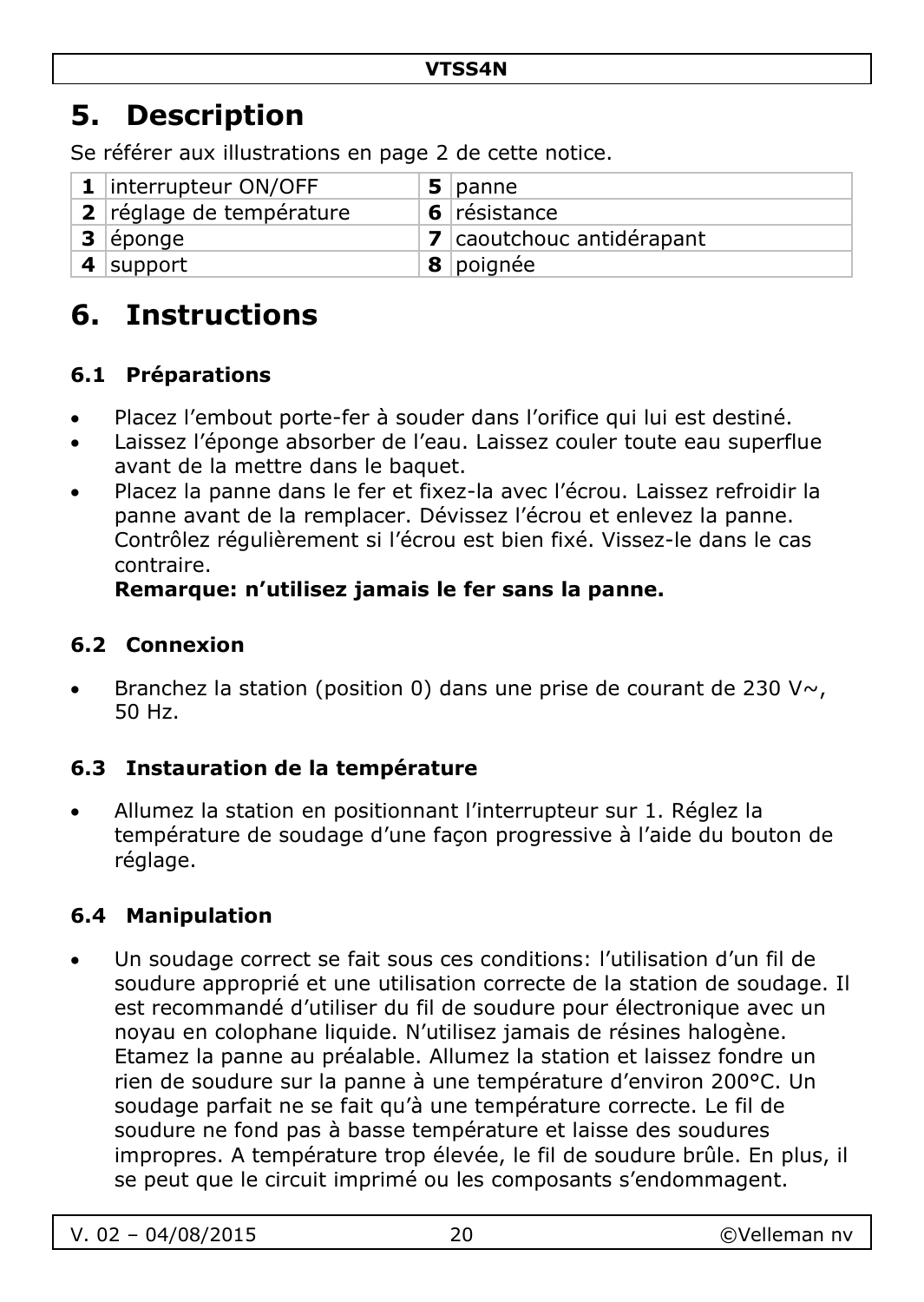La plupart des alliages de soudure dans le monde de l'électronique sont des alliages 60/40 (étain 60% - plomb 40%). Ci-dessous vous trouverez la température de travail de ce type de soudure, une température qui varie selon le fabricant. Cependant, la vente et l'utilisation d'étain avec plomb est, par la norme RoHS, interdite en Union européenne. L'étain sans plomb nécessite une température plus élevée de quelque 30°C (54°F).

|                   | étain avec plomb                  | étain sans plomb          |
|-------------------|-----------------------------------|---------------------------|
| Point de fusion   | (419°F)<br>215°C                  | 220°C (428°F)             |
| Opération normale | 270-320°C (518-<br>$608^{\circ}F$ | 300-360°C (572-<br>680°F) |
| Usage dans la     | 320-380°C (608-                   | 360-410°C (680-           |
| production        | 716°F)                            | 770°F)                    |

- La panne (fournie) est composée de fer cuivré. Un usage correct garantie une longue durée de vie. Nettoyez la panne avant l'utilisation en la passant brièvement sur l'éponge humide. Les restes de soudure, oxydation et autres impuretés attachés à la panne se détachent et ne seront pas soudés.
- Après avoir utilisé le fer à souder, nettoyez étamez la panne avant de la mettre dans l'embout. Il est important d'étamer la panne pour qu'elle reste 'active'.

## **6.5 Utilisation**

 Son utilisation facile et les temps de chauffe réduits contribuent à une utilisation sans soucis. Mais soyez attentifs! Lisez attentivement les consignes de sécurité, les remarques et les dispositions VDE dans cette notice pour garantir une utilisation en toute sécurité et éviter d'endommager la station de soudure.

# **7. Entretien de la panne**

Les fers à souder et à dessouder utilisent des températures très élevées. Débranchez l'appareil avant de le nettoyer.

Enlevez et nettoyez la panne après chaque usage intensif. Nettoyez la panne chaque jour en cas d'une utilisation fréquente.

- N'oubliez pas d'étamer la panne avant de la replacer dans son support, avant de débrancher l'appareil ou lors d'une longue période d'inactivité. Avant de commencer, vous devez nettoyer la panne à l'aide d'une éponge mouillée ou de notre nettoyant.
- La durée de vie de la panne sera raccourcie si vous employez des températures excessives (qui dépassent donc 400°C ou 750°F).
- N'appuyez pas trop fort sur la panne pendant le soudage pour éviter tout endommagement.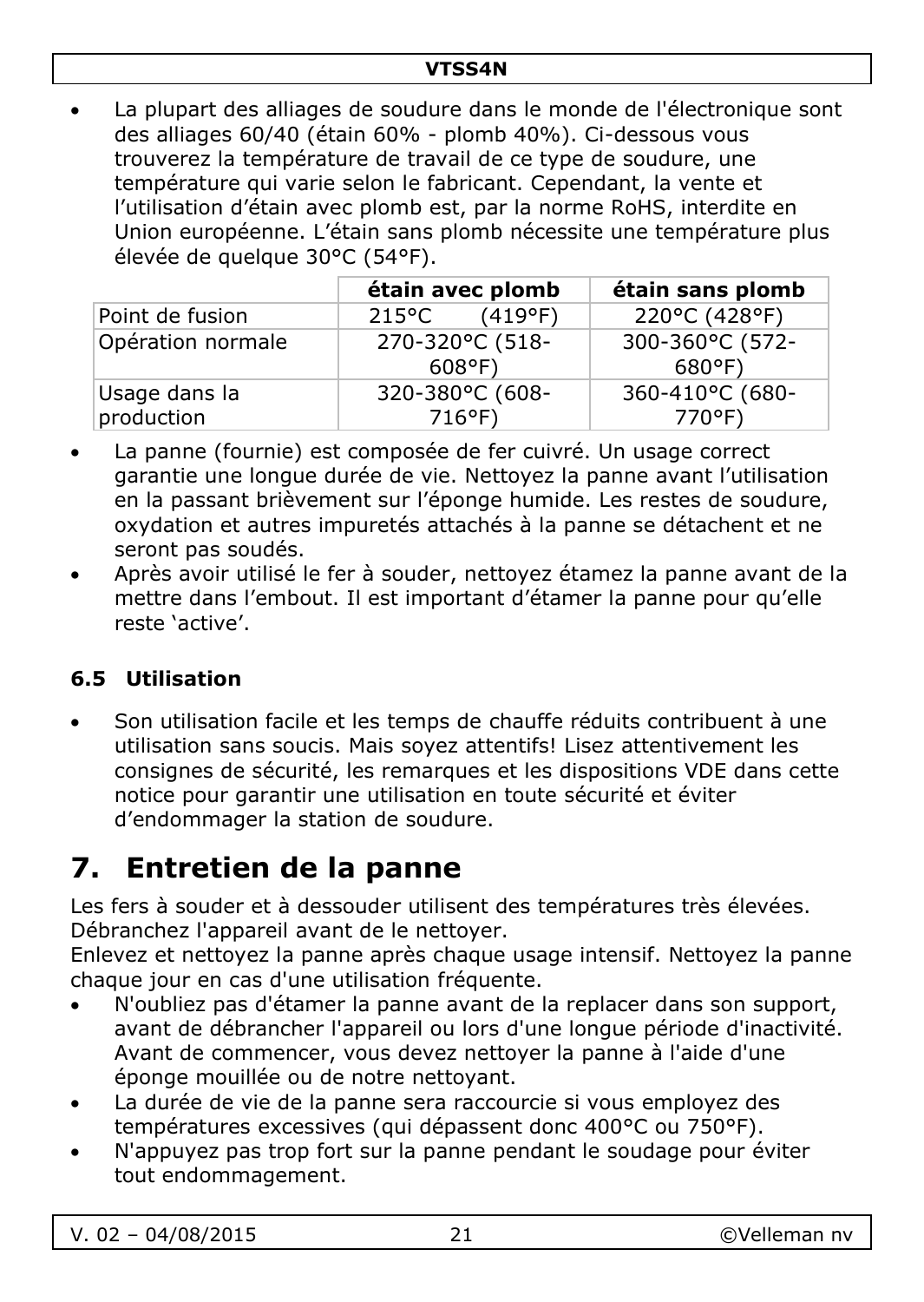- Évitez l'usage de limes et de matières abrasives lors du nettoyage de la panne.
- Évitez l'usage de fondants acidifères ou de fondants qui contiennent de la chlorure. N'utilisez que des fondants résineux.
- Enlevez des couches d'oxyde en polissant prudemment avec du papier d'émeri avec un grain de 600 à 800. Vous pouvez également utiliser de l'alcool iso propyle et appliquer par la suite une nouvelle couche protectrice de soudure.
- Vous pouvez instaurer la température désirée trois minutes après que l'appareil à atteint une température de 250°C (482°F). La station de soudage/dessoudage est prêt à l'emploi dès que la température instaurée est atteinte.
- Ne mouillez l'éponge qu'avec de l'eau.

## **IMPORTANT**

Nettoyez la panne journellement. Enlevez toute soudure superflue de la panne et du dispositif de verrouillage. Sinon, vous risquez de faire fondre soit la panne et l'élément d'échauffement, soit la panne et son dispositif de verrouillage.

# **8. Entretien**

- Remarque: Avant de nettoyer ou de remplacer la panne, il est nécessaire d'éteindre et de débrancher la station. Attendez que la station ait atteint la température de la pièce pour ne pas courir le risque de vous brûler. Vous risquez d'endommager l'appareil s'il reste branché sans que la panne soit remplacée.
- Dévissez l'écrou du fer à souder et enlevez toute trace de rouille dans le cylindre du fer. N'enlevez pas la panne pendant le soudage (risque de brûlures). Si la panne se détache du fer, débranchez la station du réseau et laissez refroidir le fer jusqu'à ce qu'il ait atteint la température de la pièce avant de resserrer l'écrou.
- Une fois la panne enlevée, vous devez souffler la poussière du support de la panne. N'oubliez pas de protéger vos yeux ! Remplacez la panne et serrez la vis au moyen d'une pince afin d'éviter tout contact avec des surfaces chaudes. ATTENTION : si la vis est trop serrée, vous risquez d'endommager l'élément ou de faire fondre l'élément et la panne.
- Nettoyez le fer à souder et la station à l'aide d'un chiffon humide et un peu de détergent. Ne jamais immerger les composants dans un liquide quelconque et veillez à ce qu'aucun liquide ne pénètre à l'intérieur du boîtier. Ne pas utiliser de solvants.
- Contactez votre revendeur ou votre agent en cas d'une station de soudage défectueuse.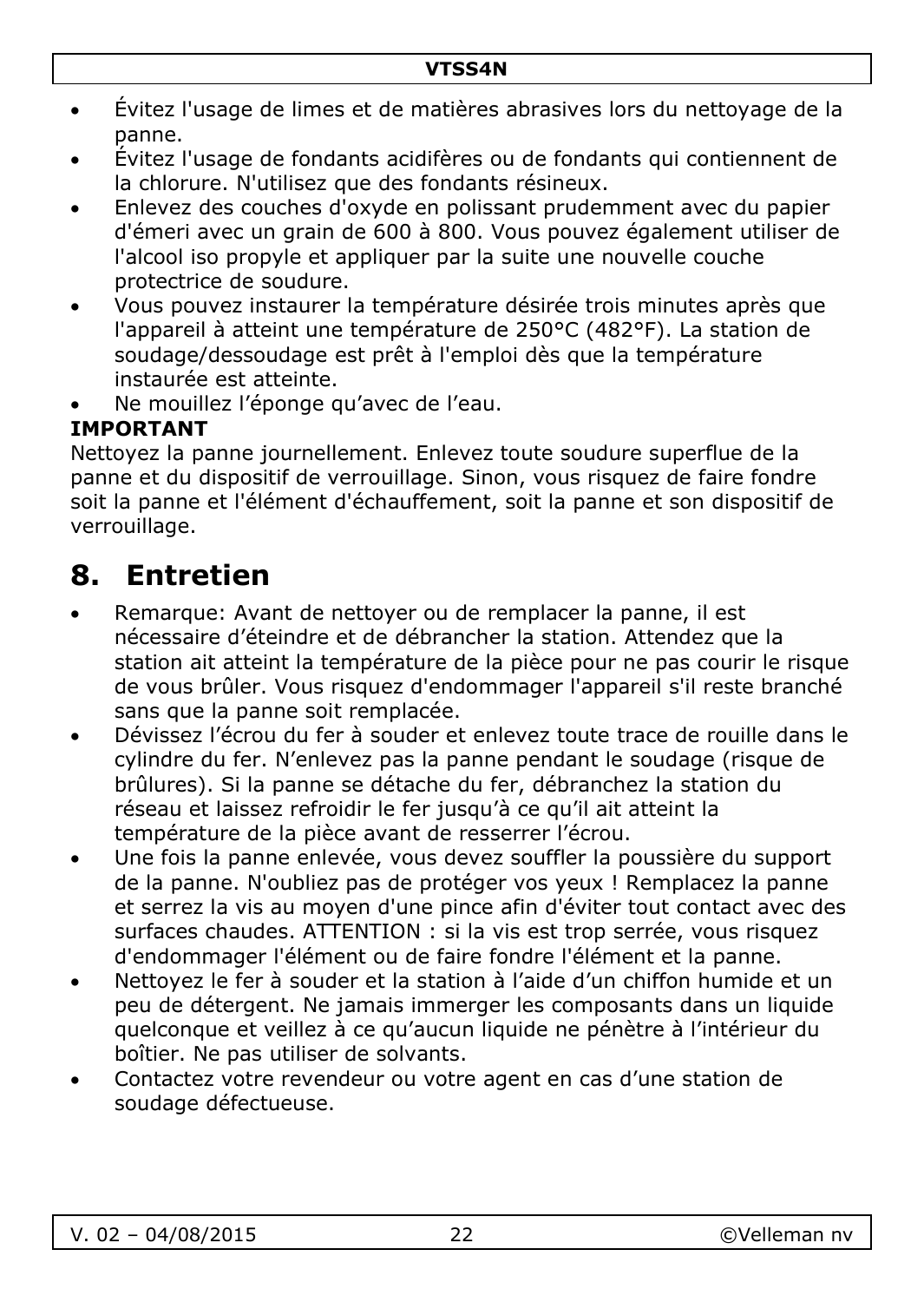# **9. Spécifications techniques**

| puissance fer à souder | 48 W            |
|------------------------|-----------------|
| température            | 150 °C - 450 °C |
| lalimentation          | 220-240 VCA     |
| poids                  | 10.59 ka        |

**N'employer cet appareil qu'avec des accessoires d'origine. La SA Velleman ne peut, dans la mesure conforme au droit applicable être tenue responsable des dommages ou lésions (directs ou indirects) pouvant résulter de l'utilisation de cet appareil. Pour plus d'information concernant cet article et la dernière version de cette notice, visiter notre site web www.velleman.eu. Toutes les informations présentées dans cette notice peuvent être modifiées sans notification préalable.**

### **© DROITS D'AUTEUR**

**SA Velleman est l'ayant droit des droits d'auteur pour cette notice. Tous droits mondiaux réservés.** Toute reproduction, traduction, copie ou diffusion, intégrale ou partielle, du contenu de cette notice par quelque procédé ou sur tout support électronique que ce soit est interdite sans l'accord préalable écrit de l'ayant droit.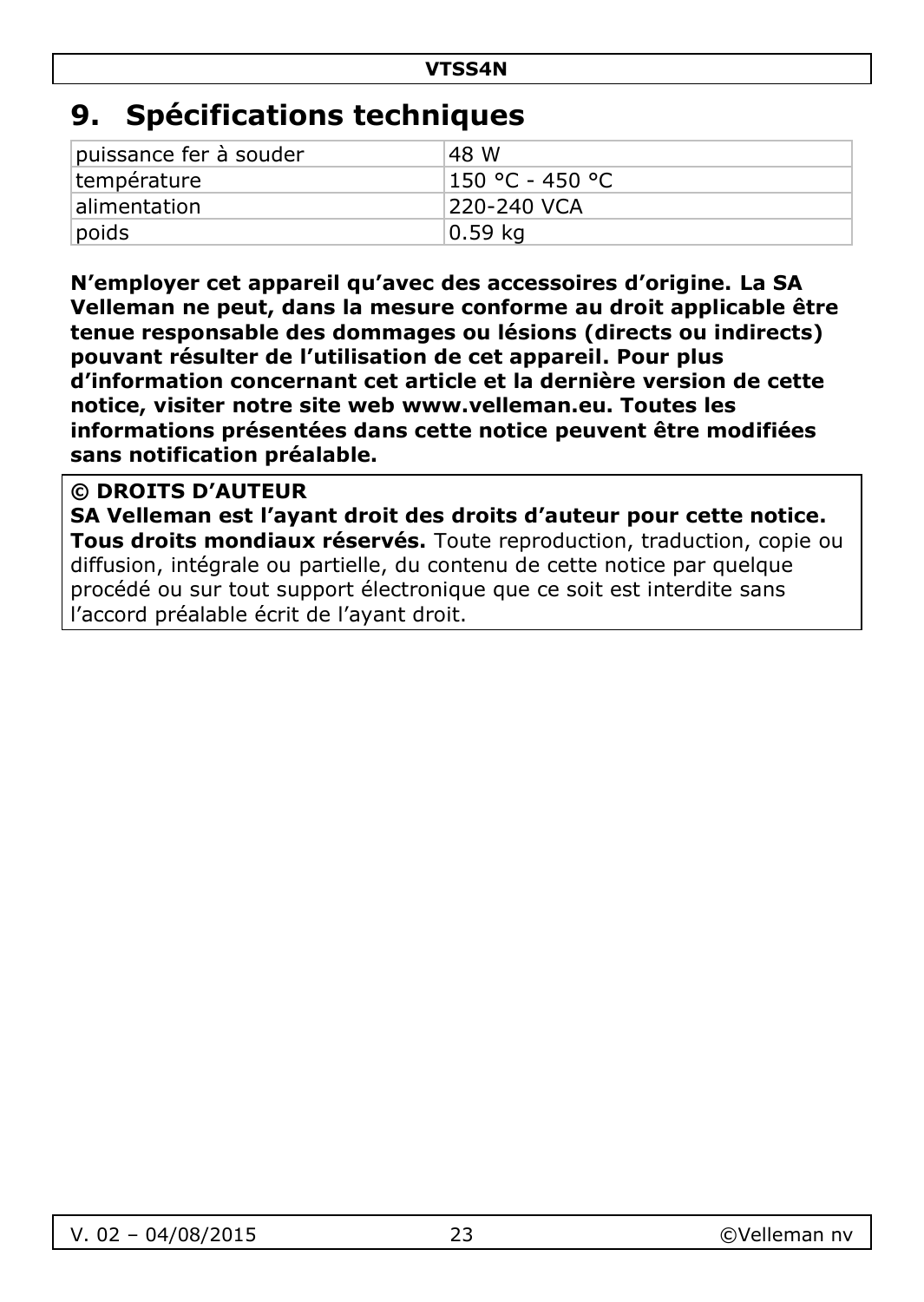# **MANUAL DEL USUARIO**

# <span id="page-23-0"></span>**1. Introducción**

#### **A los ciudadanos de la Unión Europea Importantes informaciones sobre el medio ambiente concerniente a este producto**



Este símbolo en este aparato o el embalaje indica que, si tira las muestras inservibles, podrían dañar el medio ambiente. No tire este aparato (ni las pilas, si las hubiera) en la basura doméstica; debe ir a una empresa especializada en reciclaje. Devuelva este aparato a su distribuidor o a la unidad de reciclaje local. Respete las leyes locales en relación con el medio ambiente.

**Si tiene dudas, contacte con las autoridades locales para residuos.** ¡Gracias por haber comprado el **VTSS4N**! Lea atentamente las instrucciones del manual antes de usarlo. Si el aparato ha sufrido algún daño en el transporte no lo instale y póngase en contacto con su distribuidor.

# **2. Instrucciones de seguridad**

| Este aparato no es apto para personas (niños incl.) con<br>capacidades físicas, sensoriales o mentales reducidas ni<br>personas con una falta de experiencia y conocimientos del<br>producto, salvo si están bajo la vigilancia de una persona que<br>pueda garantizar la seguridad.<br>Para proteger a los niños de los peligros de los aparatos<br>eléctricos, nunca los deje solos con el aparato sin supervisión.                                                                                                                                                                                                                                                                                                                               |
|-----------------------------------------------------------------------------------------------------------------------------------------------------------------------------------------------------------------------------------------------------------------------------------------------------------------------------------------------------------------------------------------------------------------------------------------------------------------------------------------------------------------------------------------------------------------------------------------------------------------------------------------------------------------------------------------------------------------------------------------------------|
| No aplaste el cable de alimentación y protéjalo contra posibles<br>daños.<br><b>iAdvertencia!</b> Un cable de alimentación dañado debe ser<br>reemplazado por el distribuidor, un técnico u otra persona<br>cualificada para evitar cualquier peligro.<br>Asegúrese de que la tensión de red no sea mayor que la<br>tensión indicada en las especificaciones.<br>Conecte el aparato a la red eléctrica puesta a tierra.<br>Riesgo de descargas eléctricas al abrir la caja. Puede sufrir<br>una peligrosa descarga eléctrica al tocar un cable conectado a<br>la red eléctrica. No intente abrir ni reparar el aparato usted<br>mismo. La reparación debe llevarla a cabo un técnico<br>cualificado.<br>No maneje el aparato con las manos mojadas. |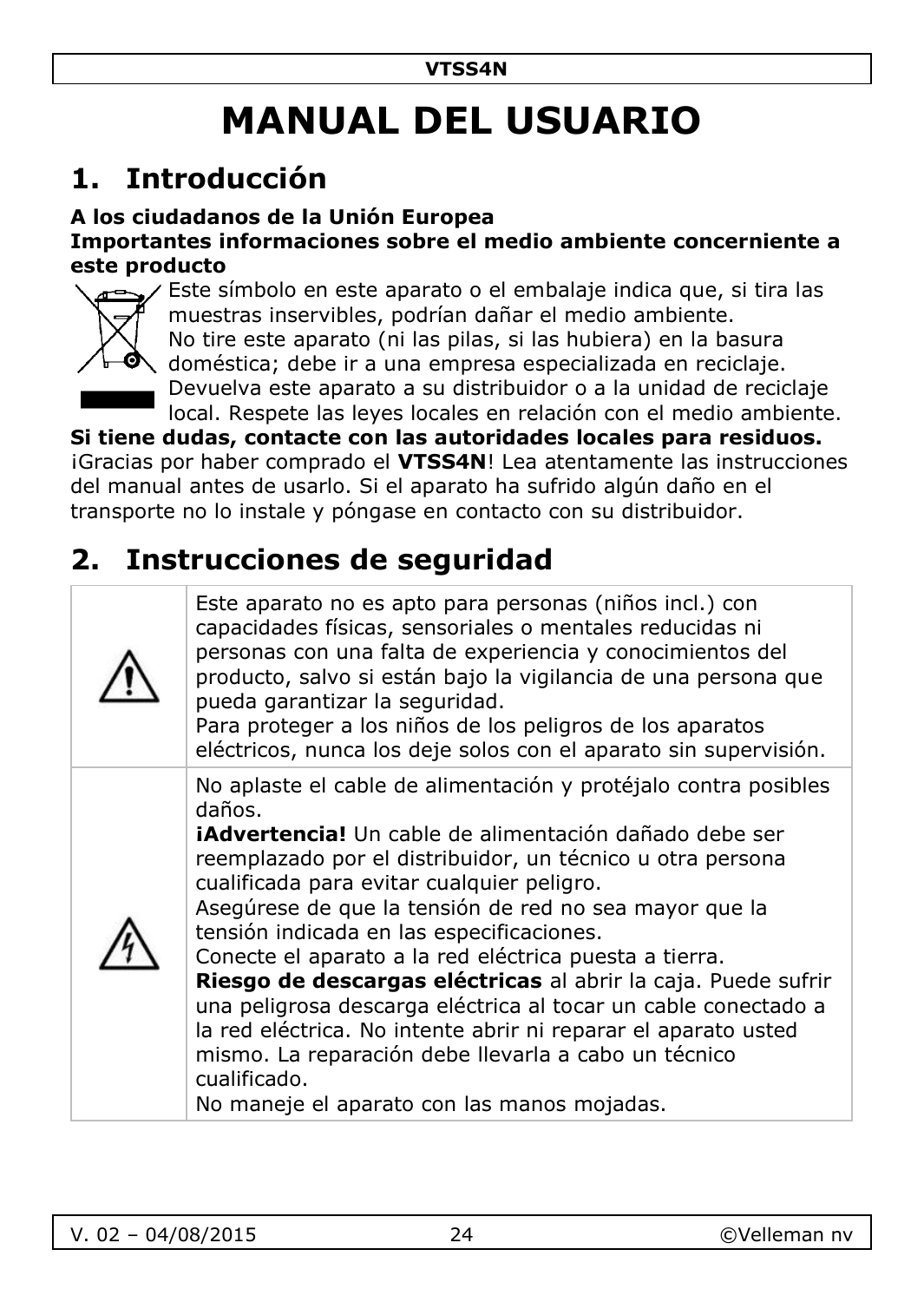| Desconecte el aparato siempre que no esté en uso o antes de<br>limpiarlo o mantenerlo. Tire siempre del enchufe para<br>desconectar el cable de red, nunca del propio cable.<br>iCuidado! Después de haber desconectado el aparato, deje<br>conectado el cable de alimentación durante unos minutos.<br>Después de haber desconectado el aparato, la función de<br>enfriamiento se activará automáticamente soplando<br>brevemente aire frío a través del tubo del elemento calentador.<br>De esa manera se evitarán daños y se prolongará la duración<br>de vida del elemento calentador. No desconecte el aparato de<br>la red eléctrica durante el proceso de enfriamiento. |
|--------------------------------------------------------------------------------------------------------------------------------------------------------------------------------------------------------------------------------------------------------------------------------------------------------------------------------------------------------------------------------------------------------------------------------------------------------------------------------------------------------------------------------------------------------------------------------------------------------------------------------------------------------------------------------|
| Utilice el aparato sólo en interiores. No exponga este<br>equipo a lluvia, humedad ni a ningún tipo de salpicadura o<br>goteo. Nunca ponga un objeto con líquido en el aparato.                                                                                                                                                                                                                                                                                                                                                                                                                                                                                                |
| No utilice el aparato cerca de productos inflamables o de gas<br>explosivo. El calor podría hacer inflamar productos inflamables,<br>incluso si no son visibles. Utilice el aparato sólo en un lugar<br>bien ventilado.                                                                                                                                                                                                                                                                                                                                                                                                                                                        |
| Un uso incorrecto puede causar un incendio.<br>No toque el soporte, la punta, etc. iRiesgo de quemaduras!<br>Mantenga la punta y el aire caliente lejos del alcance del<br>cuerpo, la ropa o materiales inflamables. No dirija el soldador a<br>los ojos. Utilice quantes y/o herramientas resistentes al calor<br>para coger el circuito impreso. Ponga el soldador en el soporte<br>después del uso. Deje que el aparato se enfríe después del uso<br>o antes de almacenarlo. iRiesgo de quemaduras!<br>Ponga el aparato en una superficie de trabajo plana, estable y<br>resistente al fuego.                                                                               |
| Nunca respire los humos de soldadura. Los vapores producidos<br>durante la soldadura son nocivos. Trabaje siempre en un lugar<br>bien ventilado o bajo un extractor de humo. Tire los residuos<br>de soldadura y los filtros de humo al respetar la<br>reglamentación local con respecto a la protección del ambiente.                                                                                                                                                                                                                                                                                                                                                         |
| Nunca utilice el aparato si el circuito está bajo tensión. Primero<br>desconecte la alimentación del circuito y descargue todos los<br>condensadores.                                                                                                                                                                                                                                                                                                                                                                                                                                                                                                                          |
| No bloquee la boquilla. Esto podría causar una reflexión del<br>calor y dañar el elemento calentador.                                                                                                                                                                                                                                                                                                                                                                                                                                                                                                                                                                          |
| <b>iAdvertencia!</b> Coloque el aparato en el soporte si no lo está<br>utilizando. No lo deje nunca activado sin vigilancia.                                                                                                                                                                                                                                                                                                                                                                                                                                                                                                                                                   |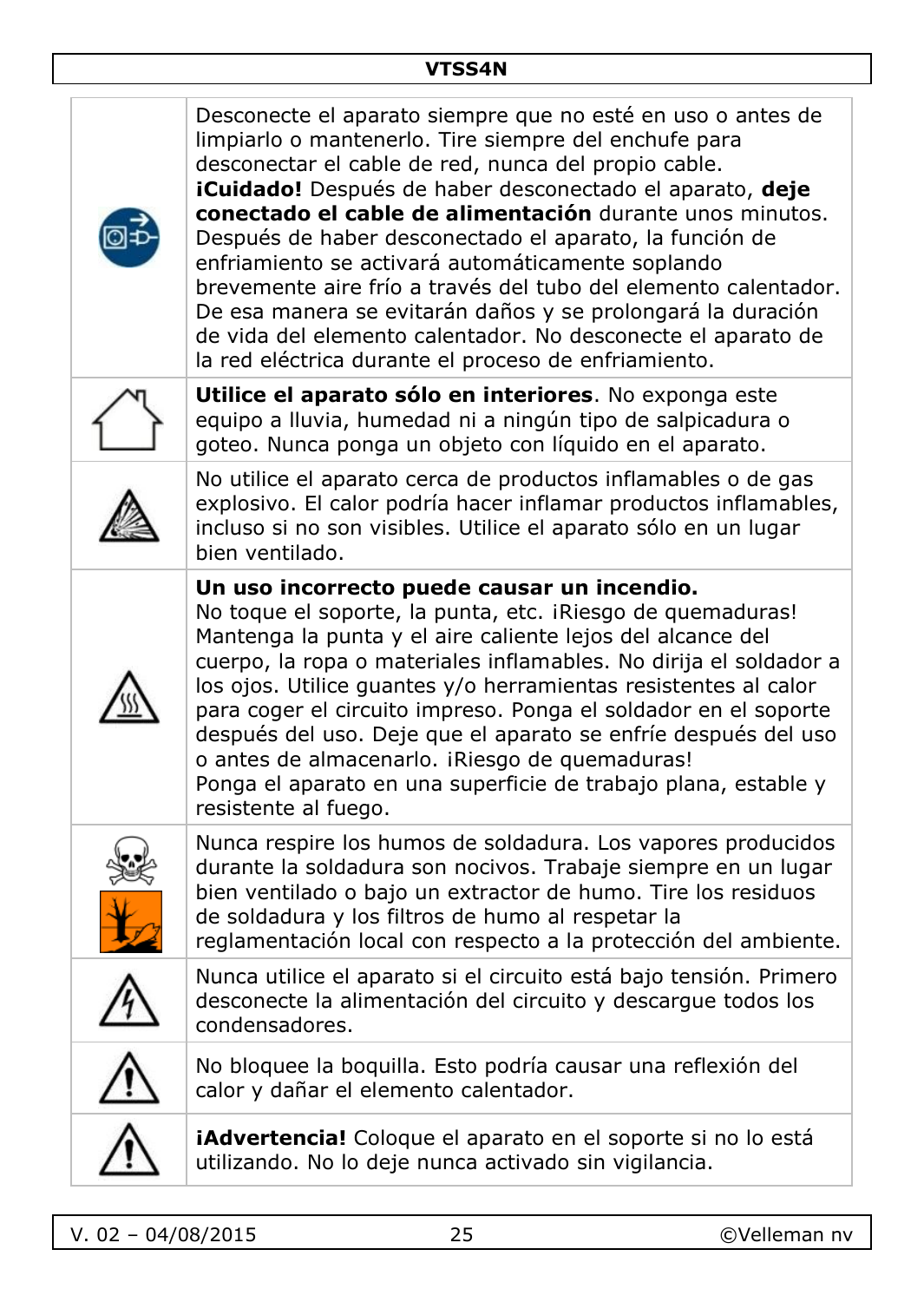- Utilice el soldador en una superficie resistente al calor.
- Ponga el soldador en un soporte después de cada uso.
- Deje que la punta se enfríe de manera natural y nunca sumérjala en agua.

# **3. Normas generales**

Véase la **Garantía de servicio y calidad Velleman®** al final de este manual del usuario.

- No agite el aparato. Evite usar excesiva fuerza durante el manejo y la instalación.
- No exponga este equipo a lluvia, humedad ni a ningún tipo de salpicadura o goteo.
- Familiarícese con el funcionamiento del aparato antes de utilizarlo.
- Por razones de seguridad, las modificaciones no autorizadas del aparato están prohibidas. Los daños causados por modificaciones no autorizadas, no están cubiertos por la garantía.
- Utilice sólo el aparato para las aplicaciones descritas en este manual Su uso incorrecto anula la garantía completamente.
- Los daños causados por descuido de las instrucciones de seguridad de este manual invalidarán su garantía y su distribuidor no será responsable de ningún daño u otros problemas resultantes.
- Ni Velleman nv ni sus distribuidores serán responsables de los daños extraordinarios, ocasionales o indirectos, sea cual sea la índole (financiera, física, etc.), causados por la posesión, el uso o el fallo de este producto.

# **4. Características**

- para electrónica general y reparaciones
- con interruptor ON/OFF e indicación LED
- punta estándar: Ø 0.5 mm
- puntas de recambio:
	- o 0.5 mm: **BITC7N1**
	- o 1.5 mm: **BITC7N2**
	- o 3 mm: **BITC7N3**

# **5. Descripción**

Véase las figuras en la página 2 de este manual del usuario.

| 1 interruptor ON/OFF    | $5$   punta                    |
|-------------------------|--------------------------------|
| 2 ajuste de temperatura | 6 elemento calentador          |
| $3$ esponia             | <b>7</b> caucho antideslizante |
| 4 soporte de soldador   | 8 mango                        |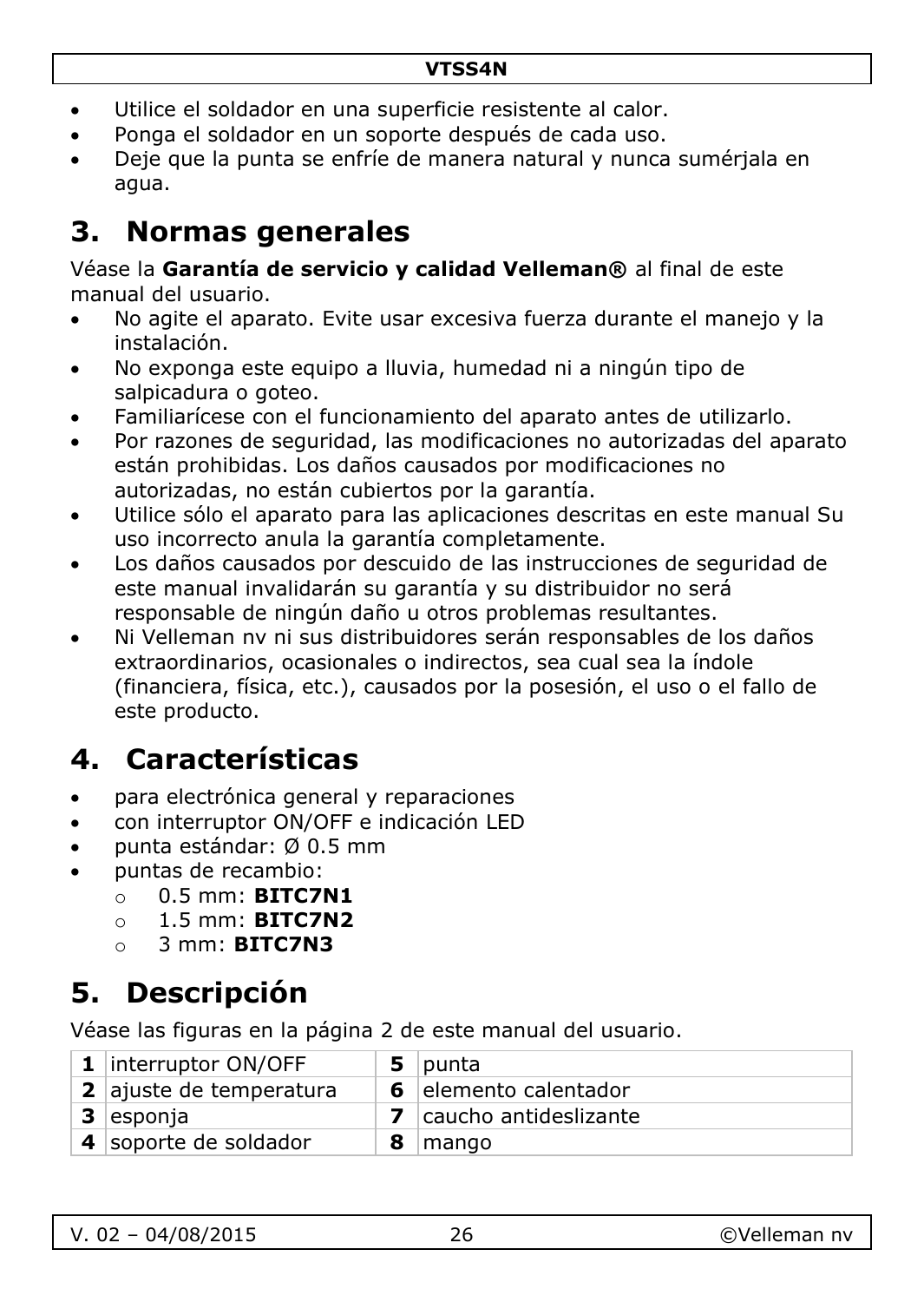# **6. Instrucciones**

### **6.1 Preparación**

- Coloque el soporte para soldador en el agujero adecuado de la caja.
- Deje que la esponja absorbe agua y deje que se escurra el agua sobrante antes de ponerla en la caja.
- Coloque la punta en el soldador y fíjela con la tuerca. Deje que la punta se enfríe antes de reemplazarla. Desatornille la tuerca y quite la punta. Controle regularmente si la tuerca esté bien fijada. Si no es el caso, atorníllela.

**Observación: nunca utilice el soldador sin la punta.**

### **6.2 Conexión**

 Conecte la estación de soldadura (posición 0) a una toma de corriente de 230 V~, 50 Hz.

### **6.3 Seleccionar la temperatura**

 Active la estación de soldadura al colocar el interruptor en la posición 1. Es posible seleccionar la temperatura de soldadura de manera continua con el botón de ajuste.

### **6.4 Funcionamiento**

- Una soldadura correcta se hace bajo las siguientes condiciones: utilice hilo de estaño adecuado y utilice la estación de soldadura de manera correcta. Utilice hilo de estaño para electrónica con alma de resina. Nunca utilice resinas halógenas. Estañe la punta antes del primer uso. Active la estación de soldadura y deje que se funda un poco de soldadura en la punta a una temperatura de aproximadamente 200°C. Una soldadura perfecta sólo se realiza a una temperatura correcta. El hilo de estaño no funde a baja temperatura y causa soldaduras impuras. A una temperatura demasiado elevada, el hilo de soldadura se quema. Además, es posible que el CI o los componentes se dañen.
- La mayoría de las aleaciones de soldadura en el mundo de la electrónica son aleaciones "60/40" (estaño 60% - plomo 40%). Véase abajo para la temperatura de trabajo de este tipo de soldadura, una temperatura que varia según el fabricante. Sin embargo, la norma RoHS prohíbe la venta y el uso de estaño con plomo en la Unión Europea. El estaño sin plomo necesita una temperatura más elevada de unos 30°C (54°F).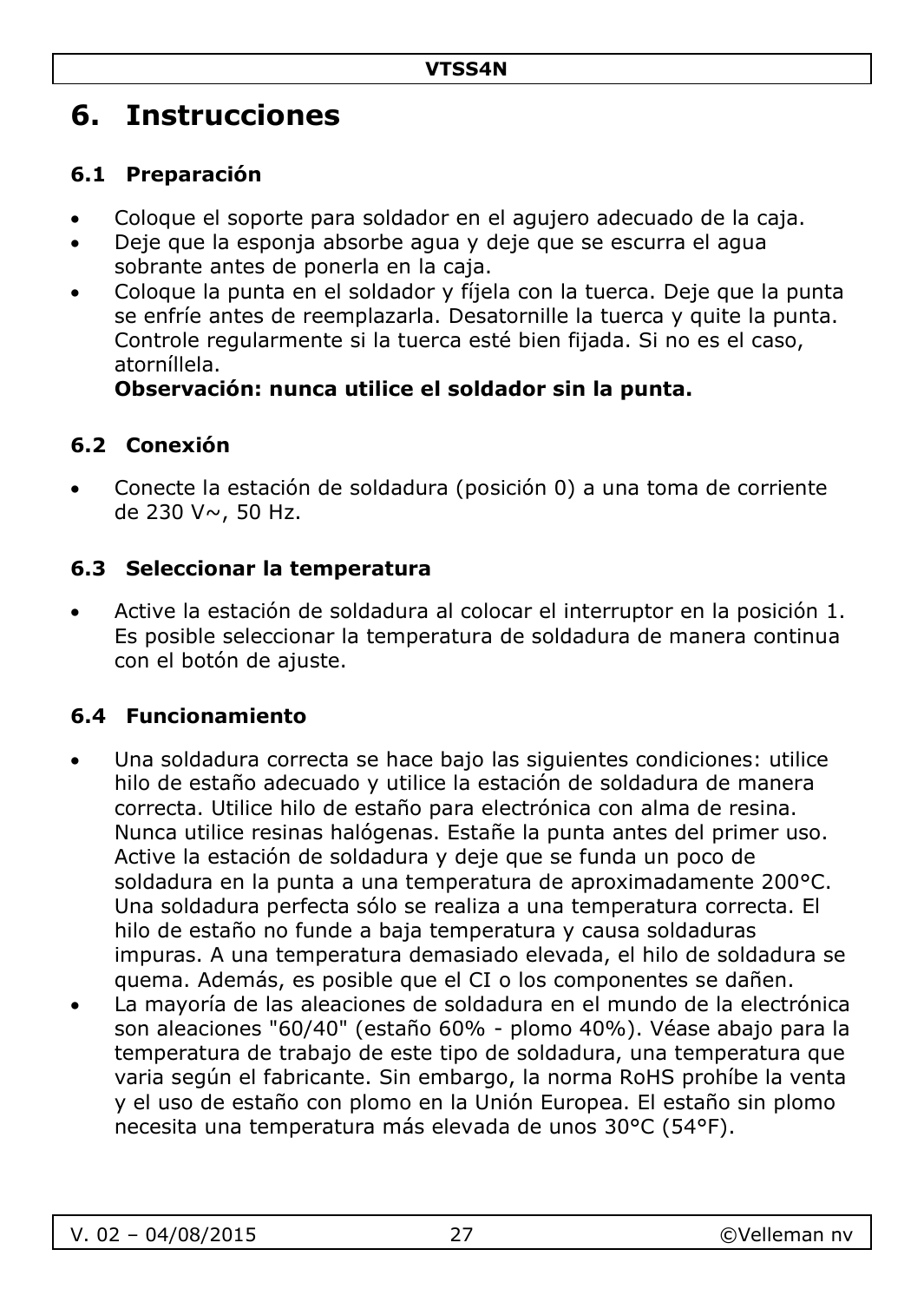|                          | estaño con plomo                           | estaño sin plomo          |
|--------------------------|--------------------------------------------|---------------------------|
| Punta de fusión          | (419°F)<br>215°C                           | 220°C (428°F)             |
| Funcionamiento<br>normal | 270-320°C (518-608°F)                      | 300-360°C (572-<br>680°F) |
|                          | Uso en la producción 320-380°C (608-716°F) | 360-410°C (680-<br>770°F) |

- La punta (incl.) consta de hierro chapado de cobre. Un uso correcto garantiza una larga duración de vida. Limpie la punta al ponerla brevemente en la esponja húmeda antes del uso. Los excedentes de soldadura, oxidación y otras impurezas fijados a la punta se soltarán y no se soldarán.
- Después de haber utilizado el soldador, limpie la punta y ponga un poco de estaño a la punta antes de colocar el soldador en el soporte. Es importante estañar la punta para que quede 'activa'.

### **6.5 Uso**

 El fácil uso y el tiempo de calentamiento reducido contribuyen a un uso sin preocupaciones. ¡Pero sea cuidadoso! Lea cuidadosamente las instrucciones de seguridad, las observaciones y las normas VDE de este manual del usuario para garantizar un uso completamente seguro y para no dañar la estación de soldadura.

## **7. Mantenimiento de la punta**

El soldador alcanza temperaturas muy elevadas. Desconecte el aparato antes de limpiarlo.

Quite y limpie la punta después de cada uso intensivo. Limpie la punta cada día en caso de uso frecuente.

- No se olvide de estañar la punta antes de colocarla en el soporte, antes de desactivar el dispositivo o durante un largo periodo de inactividad. Antes de empezar, limpie la punta con una esponja húmeda o con nuestro limpiador.
- Se disminuye la duración de vida de la punta al utilizar temperaturas excesivas (más de 400°C o 750°F).
- No apoye excesivamente la punta durante la soldadura para evitar daños.
- Nunca limpie la punta con una lima o materiales abrasivos.
- Nunca use flux conteniendo cloruro o ácido. Sólo use flujos que contienen resina.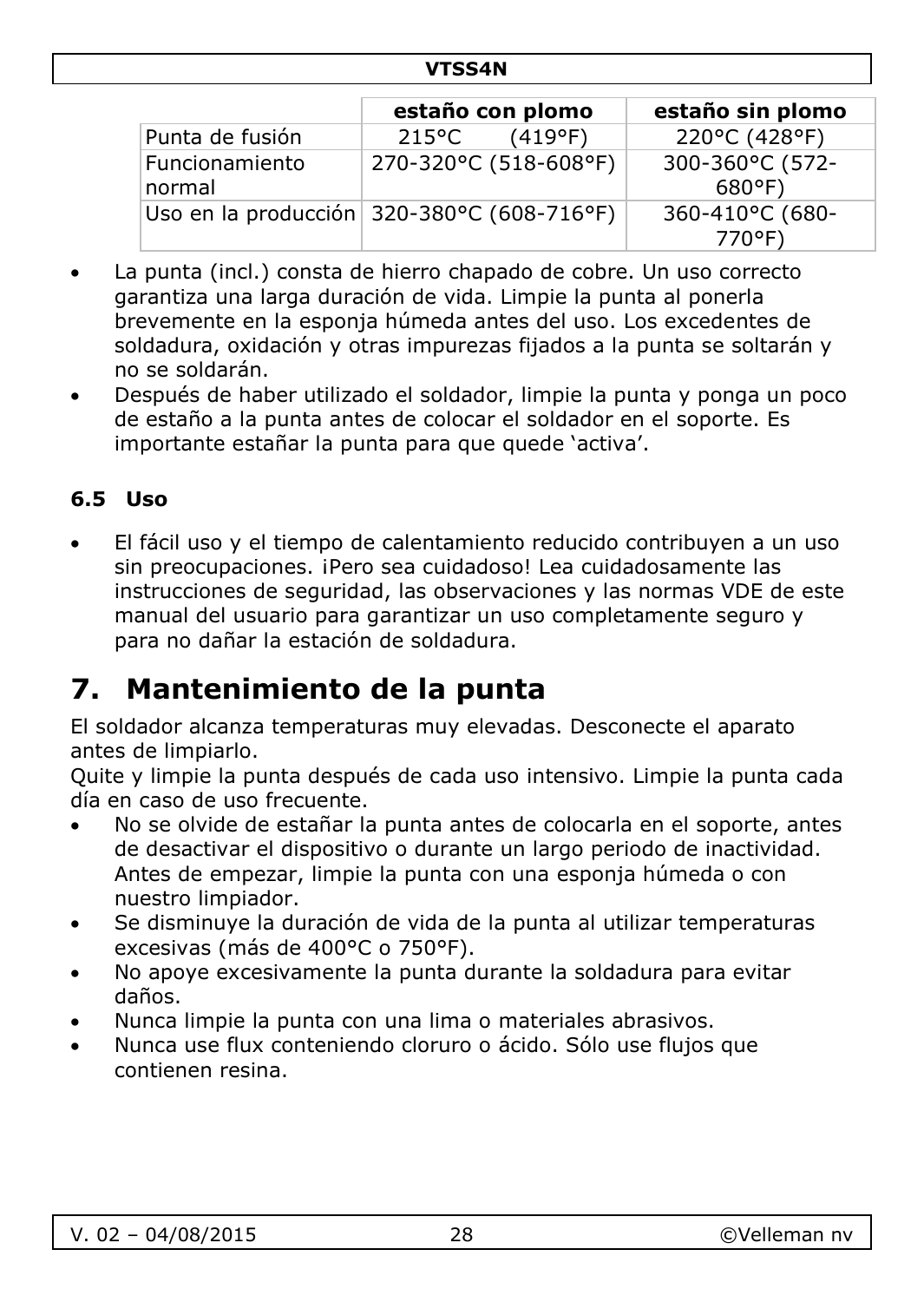- Si se ha formado una película de óxido, quítela cuidadosamente puliéndola con papel de lija con un grano de 600 a 800. Puede usar también alcohol isopropilo al aplicar después una nueva capa de protección de soldadura.
- Ponga la temperatura deseada 3 minutos después de que el aparato haya alcanzado una temperatura de 250°C (482°F). La estación de soldadura está lista para usar después de haber alcanzado la temperatura deseada.
- Sólo moje la esponja con agua.

### **IMPORTANTE**

Limpie la punta diariamente. Elimine todo exceso de soldadura de la punta y del dispositivo de bloqueo. Si no, se arriesga a que se funda, bien la punta y el elemento calentador, bien la punta y el dispositivo de bloqueo.

# **8. Mantenimiento**

- Observación: Antes de limpiar o reemplazar la punta, desactive y desconecte la estación de soldadura. Espere hasta que la estación de soldadura haya alcanzado la temperatura ambiente para no correr el riesgo de quemarse. Es posible dañar la estación de soldadura al dejarla activada sin reemplazar la punta.
- Desatornille la tuerca del soldador y quite cualquier rastro de oxidación en el cilindro del soldador. No quite la punta durante la soldadura (riesgo de quemaduras). Si la punta se suelta del soldador, desconecte la estación de soldadura de la red y deje que se enfríe el soldador hasta que haya alcanzado la temperatura ambiente antes de volver a apretar la tuerca.
- Una vez extraída la punta, elimine el polvo del soporte de la punta. ¡Proteja sus ojos! Introduzca la nueva punta y apriete el tornillo con una pinza para evitar todo contacto con las superficies calientes. ¡OJO!: Puede dañar el elemento o puede hacer fundir el elemento y la punta al apretar demasiado el tornillo.
- Limpie el soldador y la estación con un paño húmedo y un poco de detergente. Nunca sumerja el aparato en un líquido y asegúrese de que no pueda entrar ningún líquido en el interior de la caja. No utilice disolventes.
- Contacte con su distribuidor o representante en caso de una estación de soldadura defectuosa.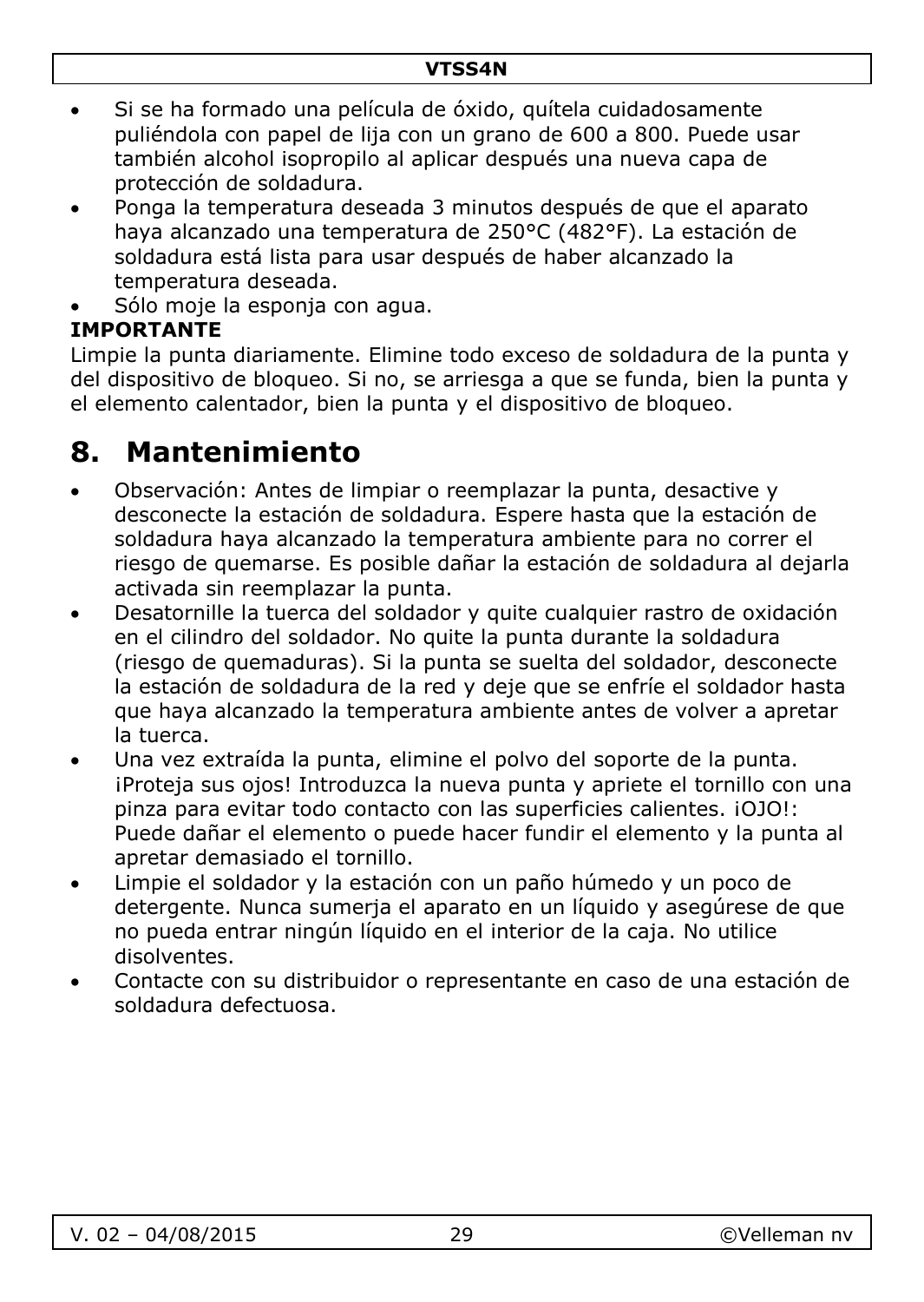# **9. Especificaciones**

| elemento calentador para soldador   48 W |                 |
|------------------------------------------|-----------------|
| temperatura                              | 150 °C - 450 °C |
| alimentación                             | 220-240 VAC     |
| peso                                     | 0.59 kg         |

**Utilice este aparato sólo con los accesorios originales. Velleman NV no será responsable de daños ni lesiones causados por un uso (indebido) de este aparato. Para más información sobre este producto y la versión más reciente de este manual del usuario, visite nuestra página www.velleman.eu. Se pueden modificar las especificaciones y el contenido de este manual sin previo aviso.**

### **© DERECHOS DE AUTOR**

**Velleman NV dispone de los derechos de autor para este manual del usuario. Todos los derechos mundiales reservados.** Está estrictamente prohibido reproducir, traducir, copiar, editar y guardar este manual del usuario o partes de ello sin previo permiso escrito del derecho habiente.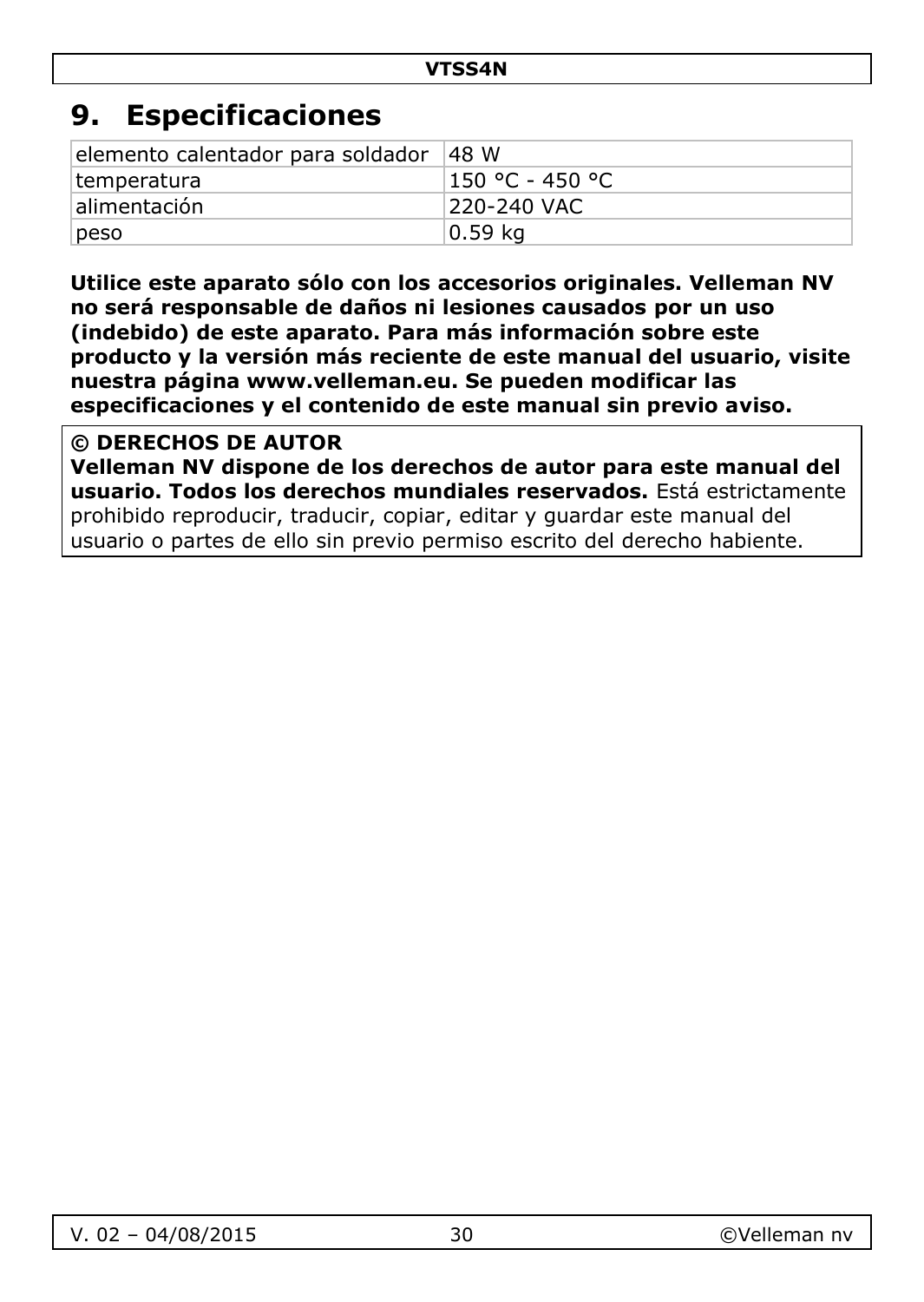# **BEDIENUNGSANLEITUNG**

# <span id="page-30-0"></span>**1. Einführung**

### **An alle Einwohner der Europäischen Union Wichtige Umweltinformationen über dieses Produkt**



Dieses Symbol auf dem Produkt oder der Verpackung zeigt an, dass die Entsorgung dieses Produktes nach seinem Lebenszyklus der Umwelt Schaden zufügen kann. Entsorgen Sie die Einheit (oder verwendeten Batterien) nicht als unsortiertes Hausmüll; die Einheit

oder verwendeten Batterien müssen von einer spezialisierten Firma zwecks Recycling entsorgt werden. Diese Einheit muss an den Händler oder ein örtliches Recycling-Unternehmen retourniert werden. Respektieren Sie die örtlichen Umweltvorschriften.

### **Falls Zweifel bestehen, wenden Sie sich für Entsorgungsrichtlinien an Ihre örtliche Behörde.**

Wir bedanken uns für den Kauf des **VTSS4N**! Lesen Sie diese Bedienungsanleitung vor Inbetriebnahme sorgfältig durch. Überprüfen Sie, ob Transportschäden vorliegen. Sollte dies der Fall sein, verwenden Sie das Gerät nicht und wenden Sie sich an Ihren Händler.

# **2. Sicherheitshinweise**



Dieses Gerät ist nicht für Personen mit körperlich, sensorisch oder geistig eingeschränkten Fähigkeiten, oder für unerfahrene und unwissende Personen geeignet, es sei denn, diese wurden von einer schutzbefohlenen Person in Bezug auf den Gebrauch des Geräts beaufsichtigt oder angeleitet.

Das Produkt ist kein Spielzeug, es gehört nicht in Kinderhände. Lassen Sie in Anwesenheit von Kindern besondere Vorsicht walten.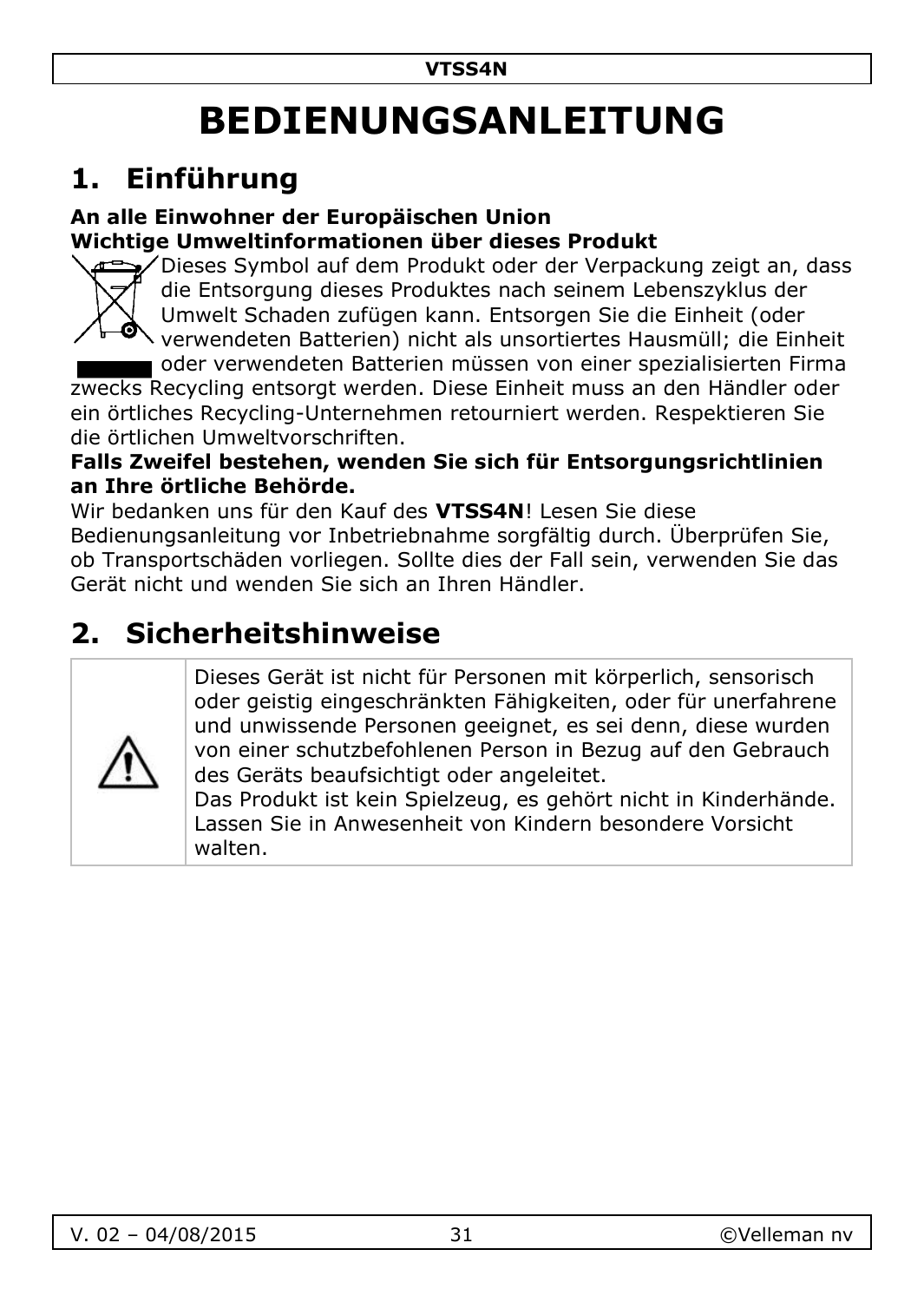| Achten Sie darauf, dass die Netzleitung nicht geguetscht<br>werden kann.<br>Achtung! Ist der Stromkabel beschädigt, dann soll der<br>Hersteller, eine Fachkraft oder eine andere geeignete Person<br>das Kabel ersetzen.<br>Vergewissern Sie sich, dass die anzuschließende Netzspannung<br>nicht höher ist als die Netzspannung beschrieben in dieser<br>Bedienungsanleitung.<br>Stecken Sie den Stecker in die geerdete Steckdose.<br>Stromschlaggefahr beim Öffnen des Gehäuses. Das Berühren<br>von unter Spannung stehenden Leitungen könnte zu<br>lebensgefährlichen elektrischen Schlägen führen. Versuchen<br>Sie nie, selbst das Gerät zu öffnen oder demontieren. Die<br>Reparation darf nur von einer Fachkraft durchgeführt werden.<br>Bedienen Sie das Gerät nicht mit nassen Händen. |
|----------------------------------------------------------------------------------------------------------------------------------------------------------------------------------------------------------------------------------------------------------------------------------------------------------------------------------------------------------------------------------------------------------------------------------------------------------------------------------------------------------------------------------------------------------------------------------------------------------------------------------------------------------------------------------------------------------------------------------------------------------------------------------------------------|
| Trennen Sie das Gerät bei Nichtbenutzung und vor jeder<br>Reinigung vom Netz. Fassen Sie dazu den Netzstecker an der<br>Grifffläche an und ziehen Sie nie an der Netzleitung.<br>Achtung! Nach dem Abschalten, ziehen Sie den Netzkabel<br>nicht sofort vom Netz. Wenn Sie das Gerät ausschalten.<br>dann wird die automatische Kühlfunktion aktiviert und wird<br>kalte Luft durch das Rohr des Heizelements geblasen. Dies<br>schützt das Heizelement vor Schäden und verlängert die<br>Lebensdauer. Trennen Sie das Gerät während des<br>Kühlprozesses nicht vom Netz.                                                                                                                                                                                                                          |
| Verwenden Sie das Gerät nur im Innenbereich. Schützen<br>Sie das Gerät vor Regen und Feuchte. Setzen Sie das Gerät<br>keiner Flüssigkeit wie z.B. Tropf- oder Spritzwasser, aus.<br>Stellen Sie keine mit Flüssigkeit befüllten Gegenstände auf das<br>Gerät.                                                                                                                                                                                                                                                                                                                                                                                                                                                                                                                                      |
| Halten Sie das Gerät von brennbaren Produkten oder<br>explosivem Gas. Hitze kann dafür sorgen, dass brennbare<br>Stoffe sich entzünden, auch wenn diese nicht sichtbar sind.<br>Verwenden Sie das Gerät nur in gut gelüfteten Räumen.                                                                                                                                                                                                                                                                                                                                                                                                                                                                                                                                                              |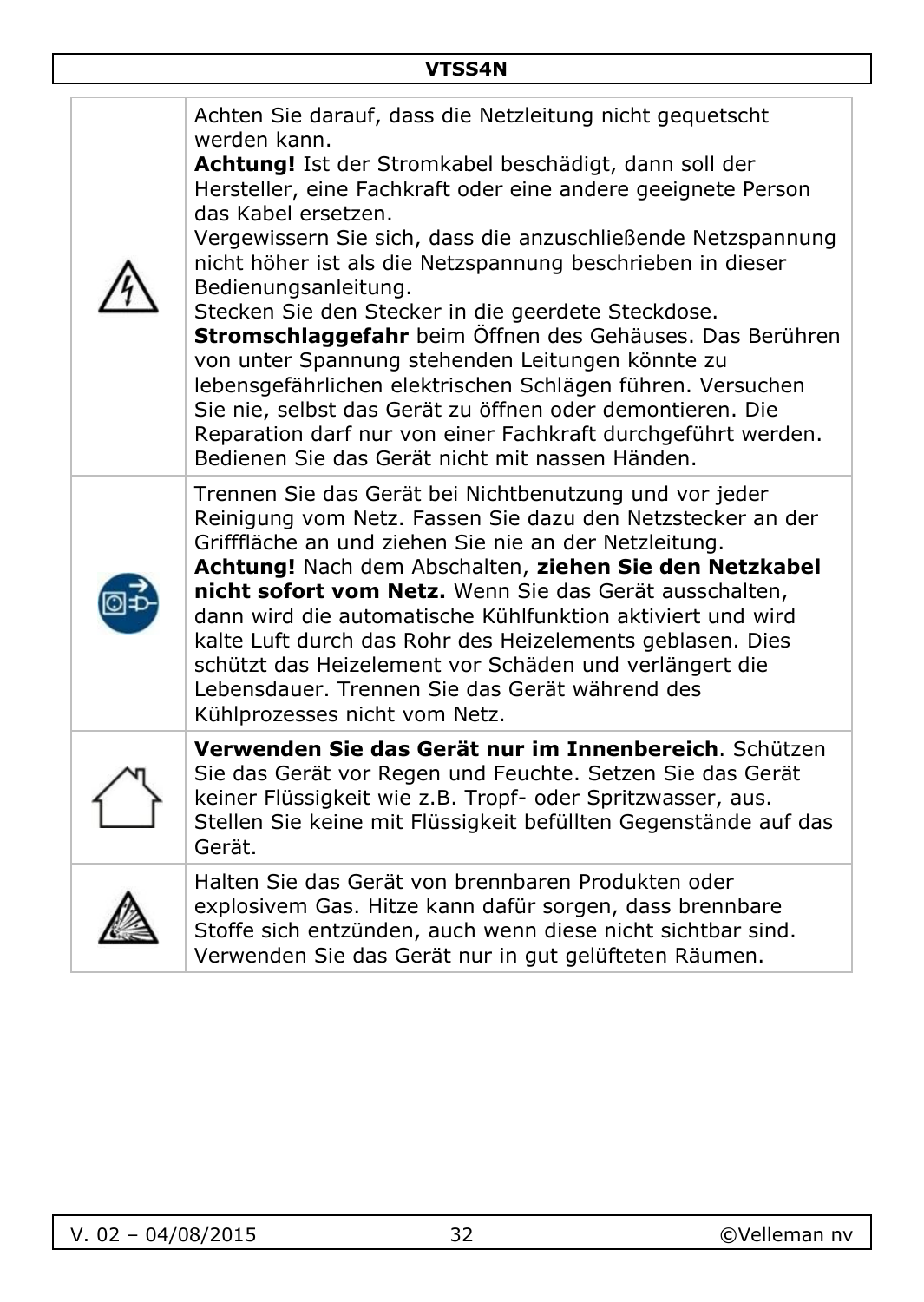| Bei falscher Anwendung entsteht Brandgefahr.<br>Berühren Sie niemals den Ablageständer, die Spitze, usw.<br>Verbrennungsgefahr! Halten Sie die Spitzen und warm Luft von<br>allen Körperteilen, Kleidung oder anderen entflammbaren<br>Materialien fern. Richten Sie das Gerät niemals auf die Augen.<br>Tragen Sie Handschuhe und/oder verwenden Sie<br>hitzebeständige Werkzeuge, um Brandwunden zu vermeiden.<br>Legen Sie den Lötkolben bei Arbeitspausen immer im<br>Ablageständer ab. Lassen Sie das Gerät nach Gebrauch und<br>bevor Sie es lagern immer abkühlen.<br>Platzieren Sie das Gerät auf einer ebenen, stabilen und nicht-<br>brennbaren Oberfläche. |
|-----------------------------------------------------------------------------------------------------------------------------------------------------------------------------------------------------------------------------------------------------------------------------------------------------------------------------------------------------------------------------------------------------------------------------------------------------------------------------------------------------------------------------------------------------------------------------------------------------------------------------------------------------------------------|
| Atmen Sie die Dämpfe nie ein. Die während der Lötarbeiten<br>entstehenden Lötdämpfe sind schädlich. Die Lötarbeiten dürfen<br>daher nur in gut gelüfteten Räumen oder unter einem<br>geeigneten Abzug (Lötdampfabsorber) durchgeführt werden.<br>Entsorgen Sie Lötrückstände und Filter gemäß den örtlichen<br>Umweltvorschriften.                                                                                                                                                                                                                                                                                                                                    |
| Verwenden Sie das Gerät nie wenn der elektronische Kreis<br>unter Spannung steht. Schalten Sie zuerst die<br>Stromversorgung des Kreises ab und entladen Sie alle<br>Kondensatoren.                                                                                                                                                                                                                                                                                                                                                                                                                                                                                   |
| Blockieren Sie die Düse nicht. Dies kann eine<br>Wärmerückstrahlung verursachen und das Gerät beschädigen.                                                                                                                                                                                                                                                                                                                                                                                                                                                                                                                                                            |
| Achtung! Stellen Sie das Gerät immer im Ständer ab wenn Sie<br>es nicht verwenden. Lassen Sie das Gerät in Betrieb nie<br>unbeaufsichtigt zurück.                                                                                                                                                                                                                                                                                                                                                                                                                                                                                                                     |

- Verwenden Sie den Lötkolben auf einer hitzebeständigen Oberfläche.
- Stellen Sie den Lötkolben nach Anwendung in den Halter.
- Lassen Sie die Spitze auf natürlicher abkühlen und tauchen Sie den Lötkolben nie in Wasser ein.

# **3. Allgemeine Richtlinien**

Siehe **Velleman® Service- und Qualitätsgarantie** am Ende dieser Bedienungsanleitung.

- Vermeiden Sie Erschütterungen. Vermeiden Sie rohe Gewalt während der Installation und Bedienung des Gerätes.
- Schützen Sie das Gerät vor Regen und Feuchte. Setzen Sie das Gerät keiner Flüssigkeit wie z.B. Tropf- oder Spritzwasser, aus.
- Nehmen Sie das Gerät erst in Betrieb, nachdem Sie sich mit seinen Funktionen vertraut gemacht haben.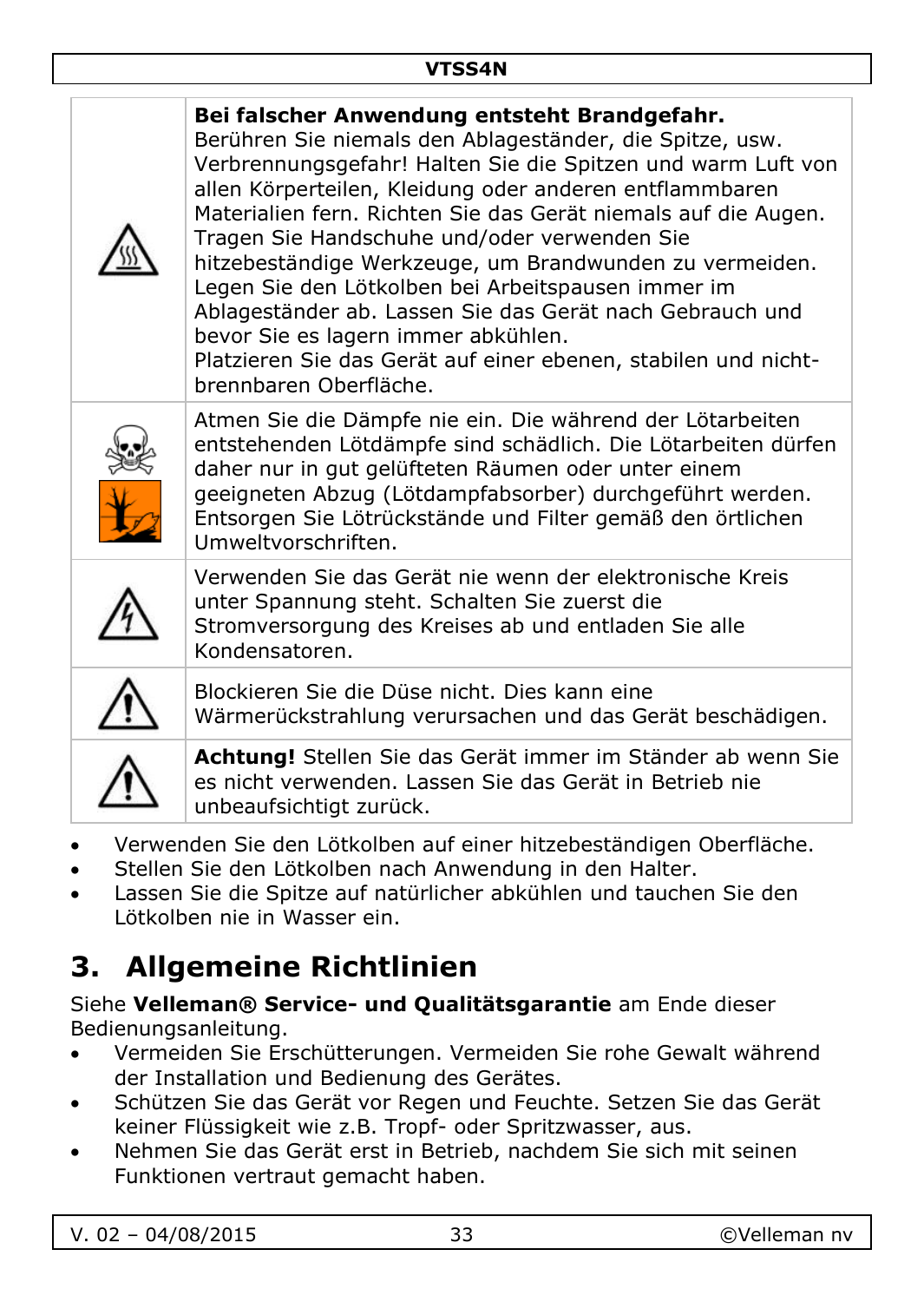- Eigenmächtige Veränderungen sind aus Sicherheitsgründen verboten. Bei Schäden verursacht durch eigenmächtige Änderungen erlischt der Garantieanspruch.
- Verwenden Sie das Gerät nur für Anwendungen beschrieben in dieser Bedienungsanleitung. Sonst kann dies zu Schäden am Produkt führen und erlischt der Garantieanspruch.
- Bei Schäden, die durch Nichtbeachtung der Bedienungsanleitung verursacht werden, erlischt der Garantieanspruch. Für daraus resultierende Folgeschäden übernimmt der Hersteller keine Haftung.
- Weder Velleman nv noch die Händler können für außergewöhnliche, zufällige oder indirekte Schäden irgendwelcher Art (finanziell, physisch, usw.), die durch Besitz, Gebrauch oder Defekt verursacht werden, haftbar gemacht werden.

# **4. Eigenschaften**

- für allgemeine Elektronik und Reparatur
- mit EIN/AUS-Schalter und LED-Anzeige
- Standardspitze: Ø 0.5 mm
- Ersatzbits:
	- o 0.5 mm: **BITC7N1**
	- o 1.5 mm: **BITC7N2**
	- o 3 mm: **BITC7N3**

# **5. Umschreibung**

Siehe Abbildungen, Seite 2 dieser Bedienungsanleitung.

| 1 EIN/AUS-Schalter   | <b>5</b> Lötspitze       |
|----------------------|--------------------------|
| 2 Temperaturregelung | $^{\circ}$ 6 Heizelement |
| 3 Schwamm            | 7 Gleitschutz-Gummi      |
| 4 Ablageständer      | 8 Griff                  |

# **6. Bedienungsanweisungen**

## **6.1 Vorbereitung**

- Setzen Sie den spiralförmigen Lötkolbenhalter in die entsprechende Gehäuseöffnung der Lötstation ein.
- Lassen Sie den Viskose-Reinigungsschwamm mit sauberem Wasser voll saugen und gut abtropfen, bevor Sie ihn wieder in das Schwammtablett einlegen.
- Die Lötspitze wird in den Schaft eingesteckt und durch eine Überwurfmutter am Lötkolben befestigt. Der Wechsel der Lötspitze darf nur am erkalteten Lötkolben durchgeführt werden. Dazu die Überwurfmutter am Lötkolben lösen und die Lötspitze vorsichtig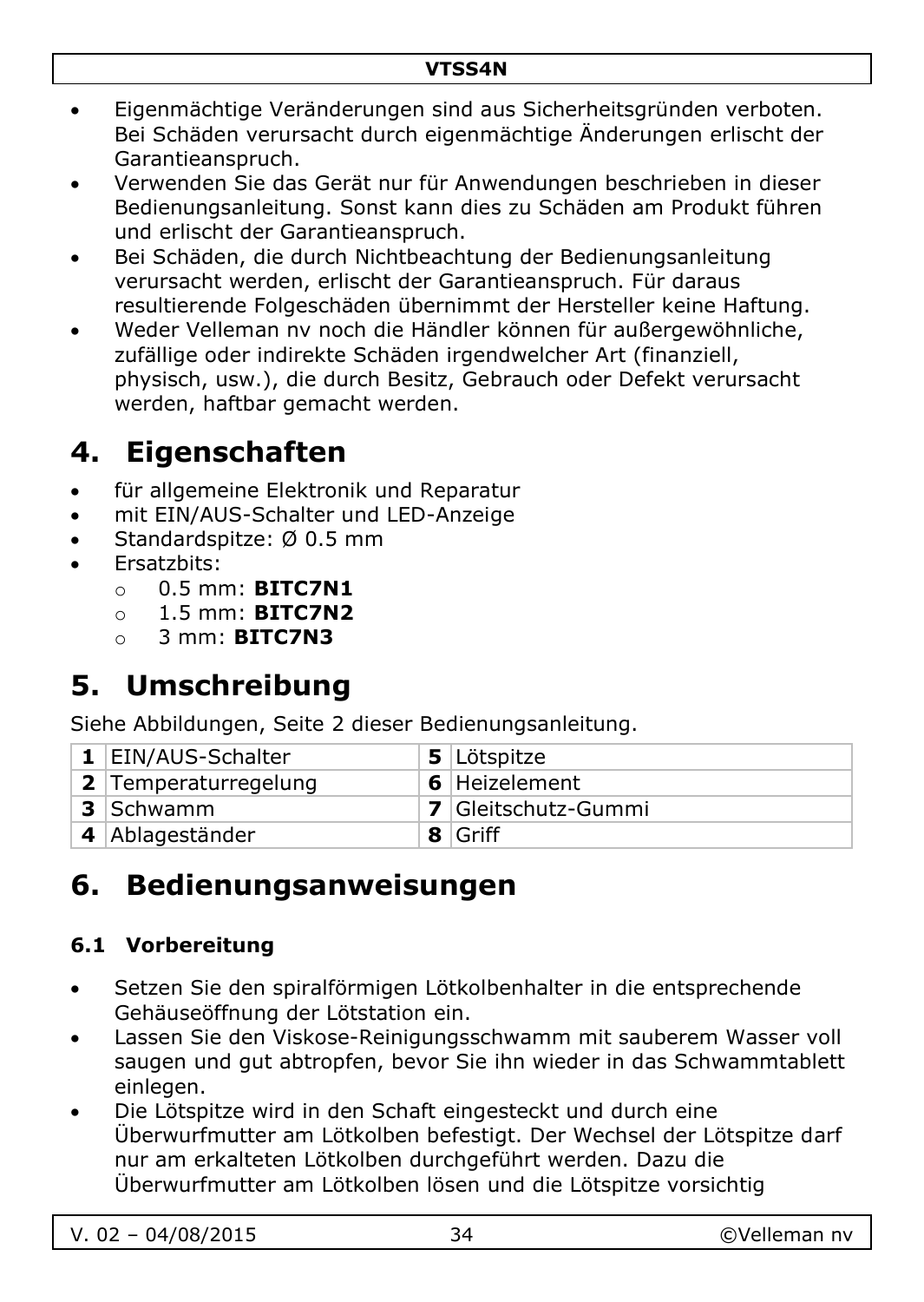herausziehen. Die Schraubverbindung sollte regelmäßig auf einen stabilen Sitz überprüft und gegebenenfalls nachgezogen werden. **Hinweis: der Lötkolben darf auf keinen Fall ohne Lötspitze betrieben werden.**

### **6.2 Elektrische Anschlüsse**

 Verbinden Sie das Netzkabel der Lötstation bei ausgeschaltetem Netzschalter (0-Stellung) mit der 230 V~, 50 Hz Netzsteckdose. Die Lötstation ist nun betriebsbereit.

### **6.3 Temperatureinstellung**

 Schalten Sie die Lötstation ein, indem Sie den Netzschalter in die 1- Stellung bringen (Netzschalterlampe leuchtet rot). Mithilfe des Temperatureinstellreglers kann die Löttemperatur von 150° - 450° C stufenlos eingestellt werden.

### **6.4 Handhabung**

- Voraussetzung für einwandfreie Lötungen ist die Verwendung geeigneter Lötdrähte und die richtige Handhabung der Lötstation. Empfehlenswert ist die Verwendung von Elektronik-Lötdraht mit Kolophonium-Flussmittelseele. Auf keinen Fall sollten halogenhaltige Flussmittel eingesetzt werden. Vor der ersten Verwendung der Lötstation muss die neue Lötspitze zunächst verzinnt werden. Schalten Sie die Lötstation ein, und lassen Sie bei einer Temperatur von Temperatur von etwa 200°C etwas Lötzinn zu einem dünnen, zusammenhängenden Film auf der Lötspitze zerfließen. Perfekte Lötstellen können nur durch die richtige Löttemperatur erreicht werden. Bei zu schwacher Löttemperatur fließt das Lötzinn nicht genügend und verursacht unsaubere Lötstellen (kalte Lötstellen). Durch zu hohen Löttemperaturen verbrennt das Lötmittel und das Lötzinn fließt nicht. Zudem besteht die Gefahr, dass Printplatten und Bauelemente zerstört werden können. Nur bei einer Lötspitzentemperatur, die dem Lötzinn angepasst ist, sind einwandfreien Lötstellen möglich.
- Die meistverwendeten Lötlegierungen in der Elektronikindustrie bestehen aus 60% Zinn und 40% Blei. Unten finden Sie die Betriebstemperatur dieses Lötzinns. Die Temperatur hängt auch vom Hersteller ab. Die Europäische RoHS-Norm verbietet aber die Anwendung und den Verkauf von Lötzinn mit Blei. Das erlaubte bleifreie Lötzinn schmilzt bei einer Temperatur die durchschnittlich um 30°C (54°F) höcher liegt als die von Lötzinn mit Blei.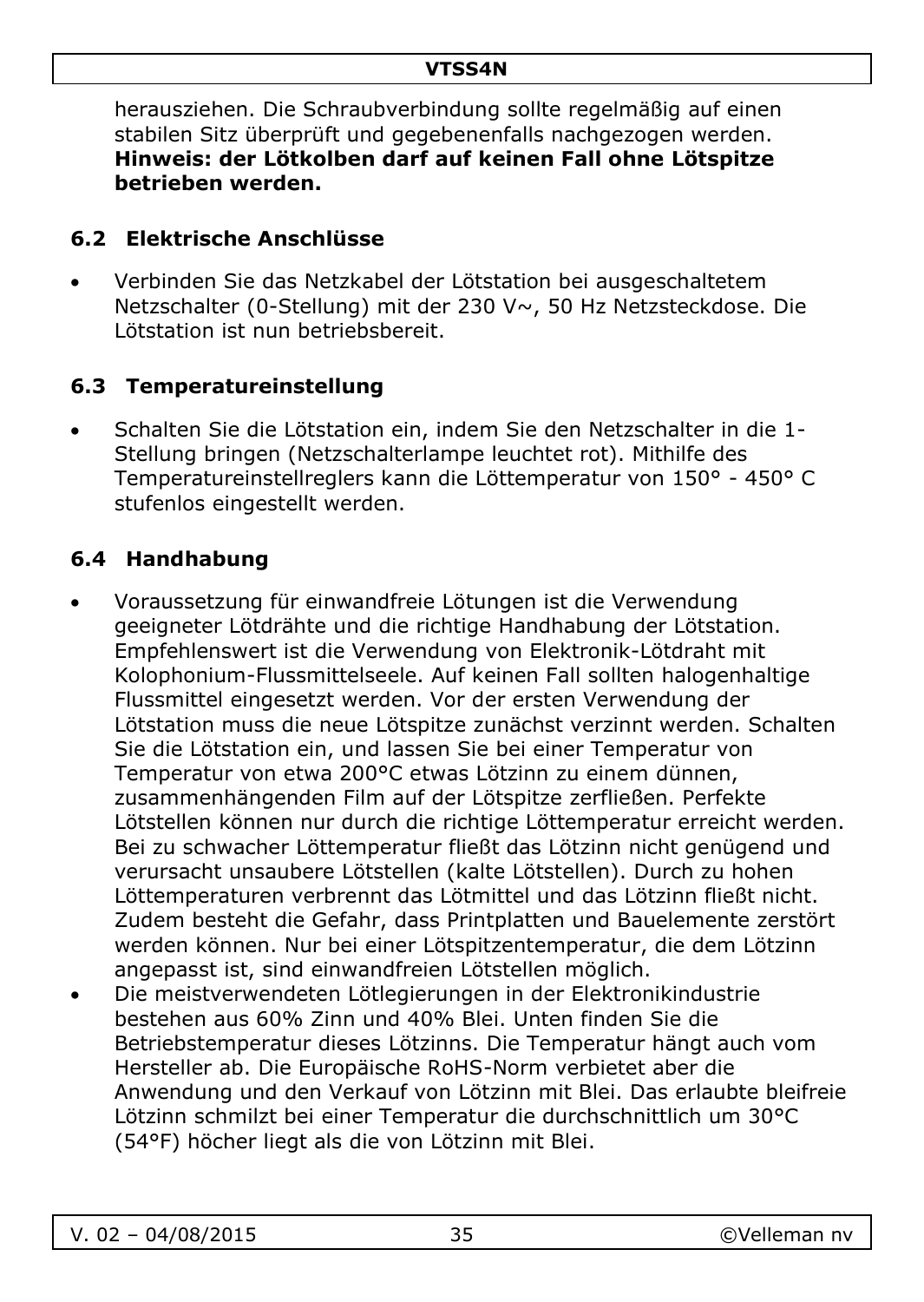|                          | Lötzinn mit Blei          | bleifreies Lötzinn        |
|--------------------------|---------------------------|---------------------------|
| Schmelzpunkt             | $(419^{\circ}F)$<br>215°C | 220°C (428°F)             |
| Normaler Betrieb         | 270-320°C (518-<br>608°F) | 300-360°C (572-<br>680°F) |
| Produktionsapplikationen | 320-380°C (608-<br>716°F) | 360-410°C (680-<br>770°F) |

- Die mitgelieferte Lötspitze besteht aus verkupferten Eisen. Bei richtigem Gebrauch hat diese eine lange Standzeit. Reinigen Sie die Lötspitze unmittelbar vor der Lötung an dem feuchten Reinigungsschwamm. Rückstände aus unvollständig verdampften Flussmittel, Oxiden oder anderen Verunreinigungen werden somit entfernt und können nicht mehr an die Lötstelle gelangen.
- Bevor Sie den Lötkolben nach der Lötung wieder in den Halter ablegen, muss die Lötspitze erneut gereinigt und mit was Lot verzinnt werden. Es ist wichtig, dass die Lötspitze immer mit Lot benetzt gehalten wird, da sie sonst nach einiger zeit passiv wird und dann kein Lot mehr annimmt.

### **6.5 Anwendung**

 Die leichte Handhabung und die kürzen Lötzeiten können zum sorglosen Umgang mit der Lötstation führen. Hiervor sei jedoch nachdrücklich gewarnt! Um einen gefahrlosen Lötbetrieb für den Anwender zu gewährleisten und die Lötstation vor Beschädigungen zu schützen, müssen die Sicherheitshinweise und Warnhinweise in dieser Bedienungsanleitung sowie die geltenden VDE-Bestimmungen bei allen Lötarbeiten genau eingehalten werden.

# **7. Hinweise für die Wartung der Spitze**

Die Lötkolben verwenden extrem hohe Temperaturen. Schalten Sie das Gerät aus wenn Sie es reinigen wollen.

Entfernen und reinigen Sie die Spitze nach intensivem Gebrauch. Sie müssen die Spitze täglich reinigen wenn Sie das Gerät täglich verwenden.

- Sie müssen die Spitze immer verzinnen bevor Sie den Lötkolben in die Halterung stellen, das Gerät ausschalten oder langfristig nicht verwenden. Reinigen Sie die Spitze mit einem nassen Schwamm bevor Sie anfangen oder verwenden Sie unseren Reinigungsschwamm.
- Die Lebensdauer der Spitze nimmt ab wenn Sie überhöhte Temperaturen verwenden (über 400°C oder 750°F).
- Drücken Sie während der Lötarbeiten nicht zu hart um Beschädigung zu vermeiden.
- Benutzen Sie keine Feilen oder scheuernden Materialien um die Spitze zu reinigen.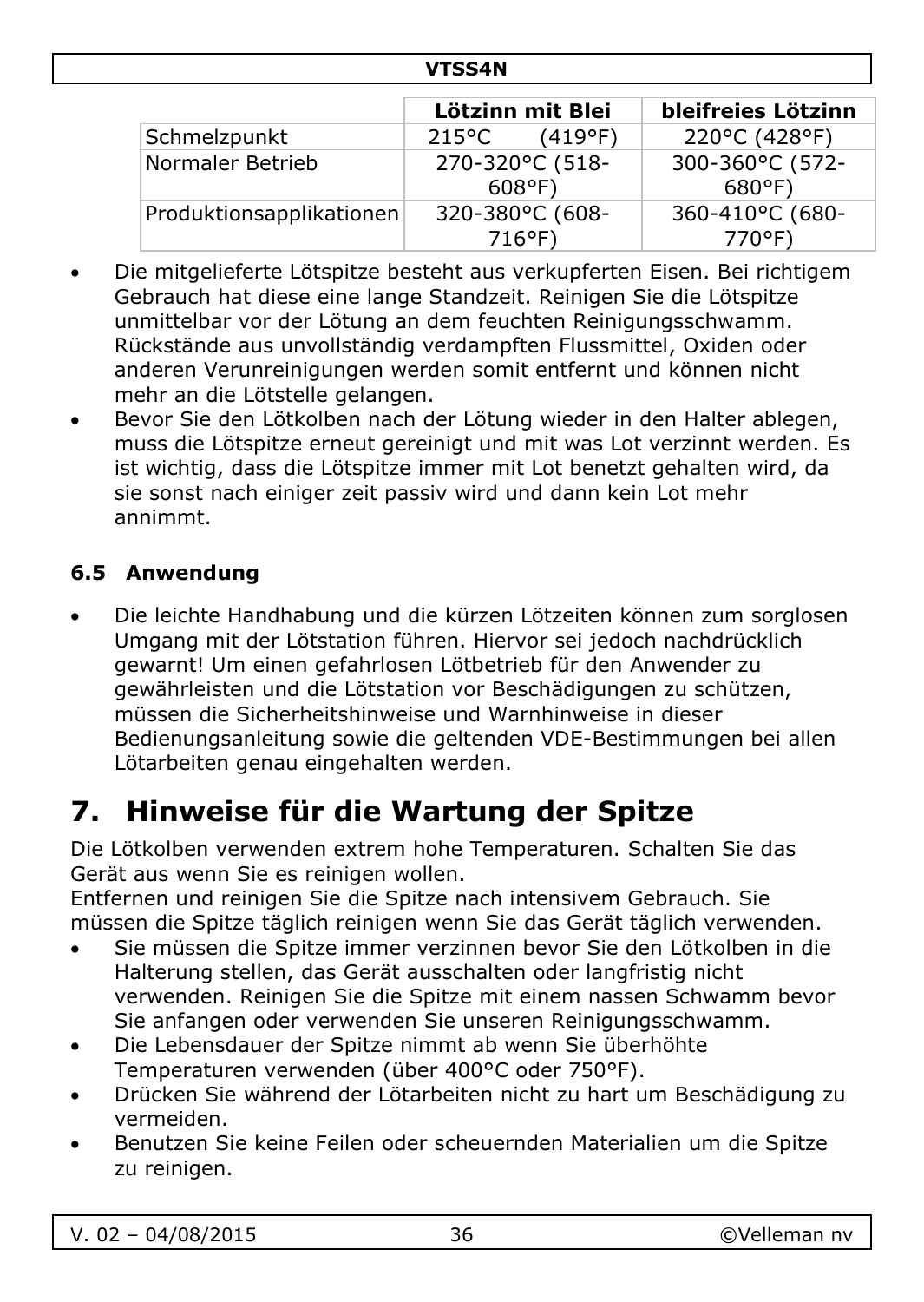- Benutzen Sie keine Flussmittel mit Chlorid oder Säure. Verwenden Sie nur harzige Flussmittel.
- Entfernen Sie mögliche Oxidschichten, indem Sie mit Schmirgelpapier (Korn 600 – 800) polieren. Sie können auch Isopropyl-Alkohol verwenden und danach eine neue Schicht Lötzinn anbringen.
- Lassen Sie das gerät bis 250°C (482°F) erhitzen und stellen Sie nach ungefähr 3 Minuten die gewünschte Temperatur ein. Das Gerät ist betriebsfertig wenn die gewünschte Temperatur erreicht wird.
- Machen Sie den Schwamm nur mit Wasser nass.

## **WICHTIG**

Reinigen Sie die Spitze täglich. Entfernen Sie überflüssiges Lötzinn von der Zylindermutter der Verriegelung, sonst kann die Spitze mit dem Heizelement oder der Verriegelung zusammenschmelzen.

# **8. Wartung**

- Hinweis: Vor dem Auswechseln und Reinigen der Lötspitze, die Lötstation abschalten und den Netzstecker ziehen. Der Lötkolben muss auf Raumtemperatur abgekühlt sein ansonsten besteht Verbrennungsgefahr! Das Gerät kann beschädigt werden wenn es Gerät eingeschaltet ist und die entfernte Spitze nicht gewechselt wurde.
- Die Überwurfmutter am Lötkolbenzylinder aufschrauben und die Spitze den Roststaub der sich im Zylinder gebildet hat entfernen. Während des Betriebs niemals versuchen die Lötspitze zu entfernen (Verbrennungsgefahr). Sollte sich die Spitze während des Betriebs lockern, Lötstation abschalten und den Lötkolben auf Raumtemperatur abkühlen lassen. Erst dann die Überwurfmutter wieder festdrehen.
- Blasen Sie den Oxidstaub aus dem Spitzenhalter wenn Sie die Spitze entfernt haben. Schützen Sie Ihre Augen vor dem Staub. Ersetzen Sie die Spitze und drehen Sie die Schraube fest. Sie können eine Zange verwenden um jeden Kontakt mit heißen Oberflächen zu vermeiden. SEIEN SIE VORSICHTIG, wenn Sie die Schraube zu fest andrehen, kann das Heizelement beschädigt werden und können das Element und die Spitze zusammenschmelzen.
- Reinigen Sie den Lötkolben und die Station mit einem feuchten Tuch und ein bisschen Reinigungsmittel. Tauchen Sie das Gerät nie in Wasser oder eine andere Flüssigkeit und beachten Sie, dass keine Flüssigkeit in das Gehäuse eindringen kann. Verwenden Sie keine Lösungsmittel.
- Bringen Sie ein defektes Gerät zum Händler oder Vertreter zurück.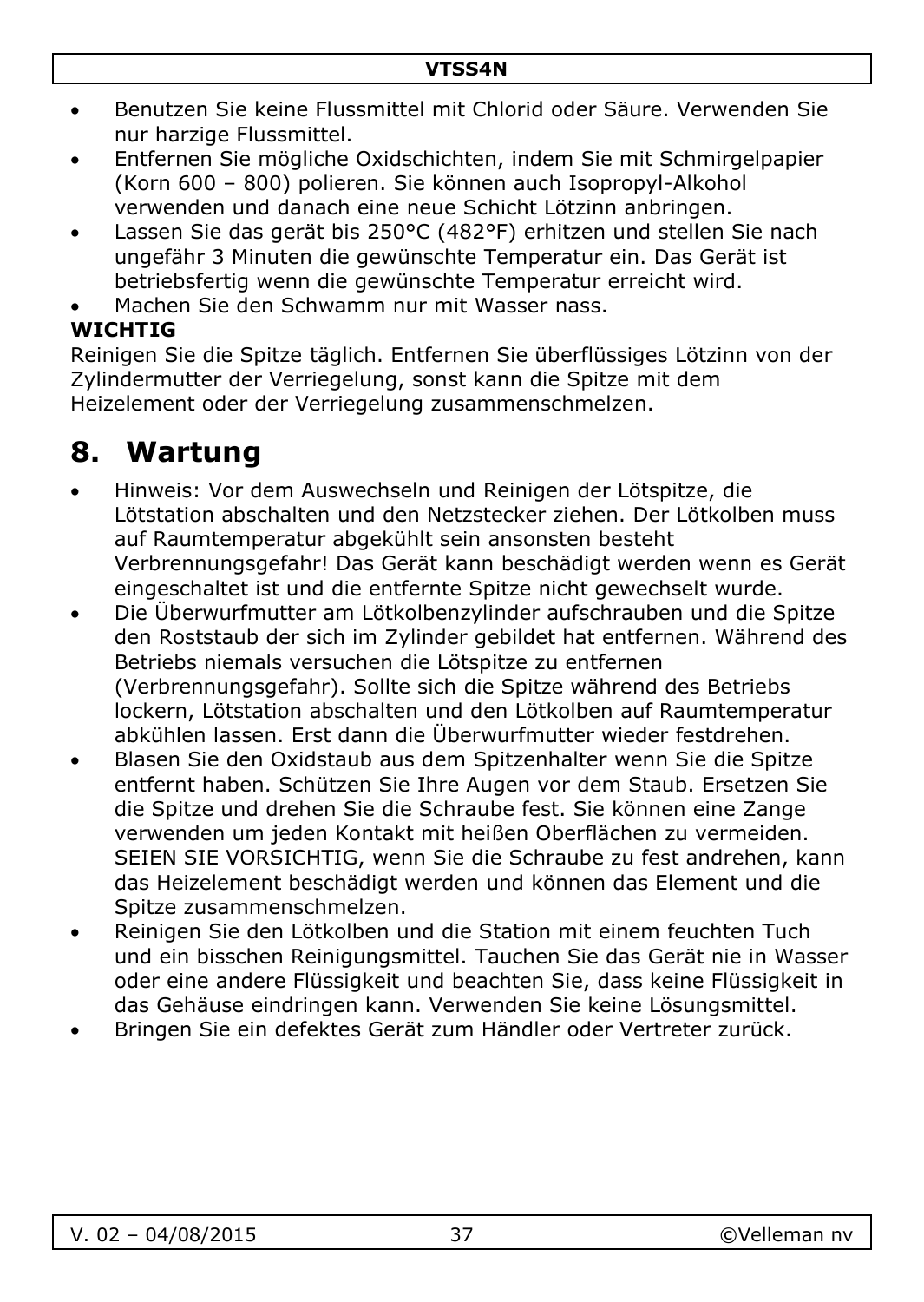# **9. Technische Daten**

| Leistung            | 48 W            |
|---------------------|-----------------|
| Temperatur          | 150 °C - 450 °C |
| Spannungsversorgung | 220-240 VAC     |
| Gewicht             | $0.59$ kg       |

**Verwenden Sie dieses Gerät nur mit originellen Zubehörteilen. Velleman NV übernimmt keine Haftung für Schaden oder Verletzungen bei (falscher) Anwendung dieses Gerätes. Für mehr Informationen zu diesem Produkt und die neueste Version dieser Bedienungsanleitung, siehe www.velleman.eu. Alle Änderungen ohne vorherige Ankündigung vorbehalten.**

### **© URHEBERRECHT**

**Velleman NV besitzt das Urheberrecht für diese Bedienungsanleitung. Alle weltweiten Rechte vorbehalten.** Ohne vorherige schriftliche Genehmigung des Urhebers ist es nicht gestattet, diese Bedienungsanleitung ganz oder in Teilen zu reproduzieren, zu kopieren, zu übersetzen, zu bearbeiten oder zu speichern.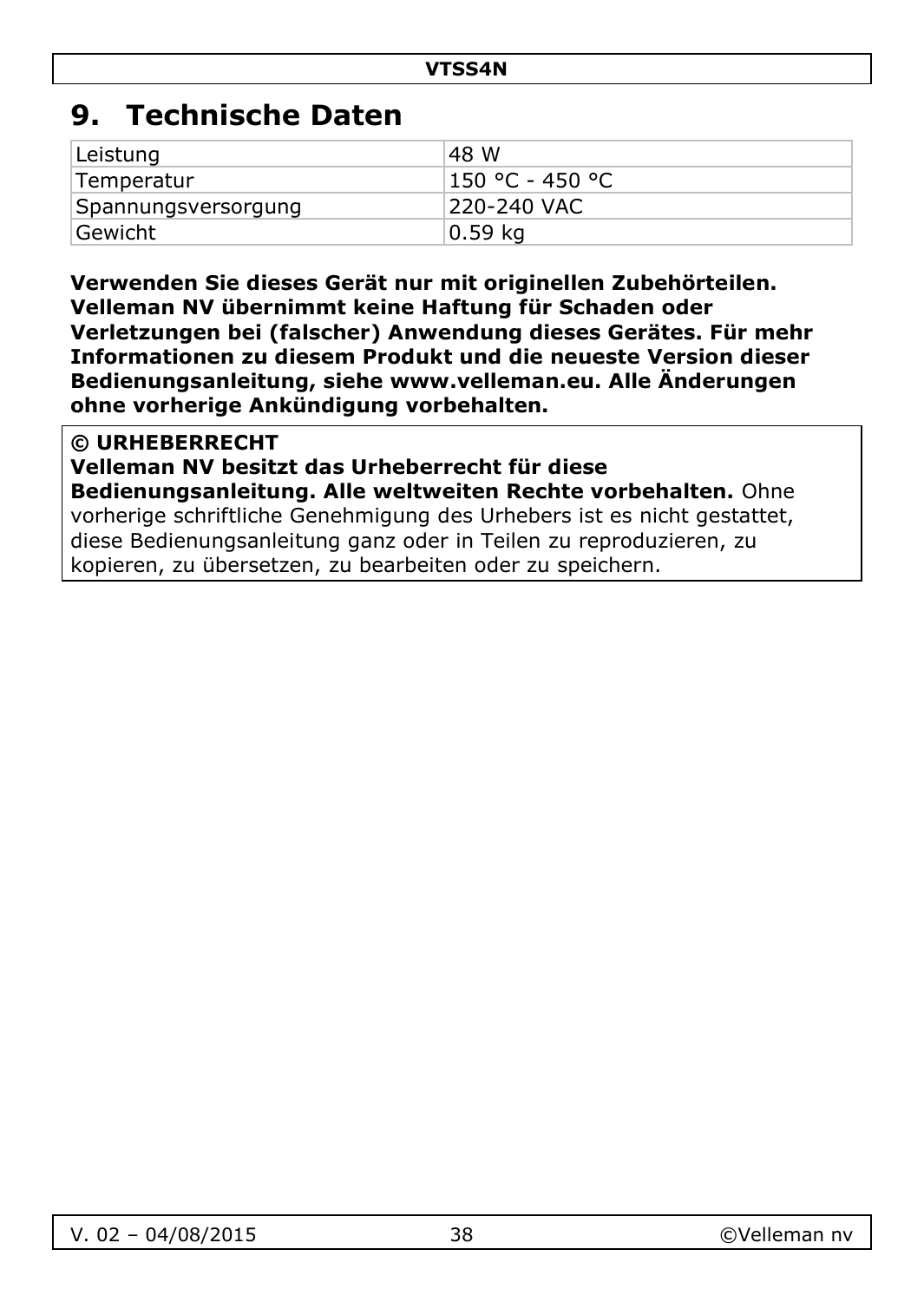# ÆD

**Velleman® Service and Quality Warranty** Since its foundation in 1972, Velleman® acquired extensive experience in the electronics world and currently distributes its products in over 85 countries. All our products fulfil strict quality requirements and legal stipulations in the EU. In order to ensure the quality, our products regularly go through an extra quality check, both by an internal quality department and by specialized external organisations. If, all precautionary measures notwithstanding, problems should occur, please make appeal to our warranty (see guarantee conditions).

#### **General Warranty Conditions Concerning Consumer Products (for EU):**

• All consumer products are subject to a 24-month warranty on production flaws and defective material as from the original date of purchase.

• Velleman® can decide to replace an article with an equivalent article, or to refund the retail value totally or partially when the complaint is valid and a free repair or replacement of the article is impossible, or if the expenses are out of proportion.

You will be delivered a replacing article or a refund at the value of 100% of the purchase price in case of a flaw occurred in the first year after the date of purchase and delivery, or a replacing article at 50% of the purchase price or a refund at the value of 50% of the retail value in case of a flaw occurred in the second year after the date of purchase and delivery.

#### **• Not covered by warranty:**

- all direct or indirect damage caused after delivery to the article (e.g. by oxidation, shocks, falls, dust, dirt, humidity...), and by the article, as well as its contents (e.g. data loss), compensation for loss of profits;

- consumable goods, parts or accessories that are subject to an aging process during normal use, such as batteries (rechargeable, non-rechargeable, built-in or replaceable), lamps, rubber parts, drive belts... (unlimited list);

- flaws resulting from fire, water damage, lightning, accident, natural disaster, etc..

- flaws caused deliberately, negligently or resulting from improper handling, negligent maintenance, abusive use or use contrary to the manufacturer's instructions;

- damage caused by a commercial, professional or collective use of the article (the warranty validity will be reduced to six (6) months when the article is used professionally)

- damage resulting from an inappropriate packing and shipping of the article:

- all damage caused by modification, repair or alteration performed by a third party without written permission by Velleman®.

• Articles to be repaired must be delivered to your Velleman® dealer, solidly packed (preferably in the original packaging), and be completed with the original receipt of purchase and a clear flaw description.

• Hint: In order to save on cost and time, please reread the manual and check if the flaw is caused by obvious causes prior to presenting the article for repair. Note that returning a non-defective article can also involve handling costs.

• Repairs occurring after warranty expiration are subject to shipping costs.

• The above conditions are without prejudice to all commercial warranties.

**The above enumeration is subject to modification according to the article (see article's manual).**



#### **Velleman® service- en kwaliteitsgarantie**

Velleman® heeft sinds zijn oprichting in 1972 een ruime ervaring opgebouwd in de elektronicawereld en verdeelt op dit moment producten in meer dan 85 landen. Al onze producten beantwoorden aan strikte kwaliteitseisen en aan de wettelijke bepalingen geldig in de EU. Om de kwaliteit te waarborgen, ondergaan onze producten op regelmatige tijdstippen een extra kwaliteitscontrole, zowel door onze eigen kwaliteitsafdeling als door externe gespecialiseerde organisaties. Mocht er ondanks deze voorzorgen toch een probleem optreden, dan kunt u steeds een beroep doen op onze waarborg (zie waarborgvoorwaarden).

#### **Algemene waarborgvoorwaarden consumentengoederen (voor Europese Unie):**

• Op alle consumentengoederen geldt een garantieperiode van 24 maanden op productie- en materiaalfouten en dit vanaf de oorspronkelijke aankoopdatum.

• Indien de klacht gegrond is en een gratis reparatie of vervanging van een artikel onmogelijk is of indien de kosten hiervoor buiten verhouding zijn, kan Velleman® beslissen het desbetreffende artikel te vervangen door een gelijkwaardig artikel of de aankoopsom van het artikel gedeeltelijk of volledig terug te betalen. In dat geval krijgt u een vervangend product of terugbetaling ter waarde van 100% van de aankoopsom bij ontdekking van een gebrek tot één jaar na aankoop en levering, of een vervangend product tegen 50% van de kostprijs of terugbetaling van 50 % bij ontdekking na één jaar tot 2 jaar.

#### **• Valt niet onder waarborg:**

alle rechtstreekse of onrechtstreekse schade na de levering veroorzaakt aan het toestel (bv. door oxidatie, schokken, val, stof, vuil, vocht...), en door het toestel, alsook zijn inhoud (bv. verlies van data), vergoeding voor eventuele winstderving.

- verbruiksgoederen, onderdelen of hulpstukken die onderhevig zijn aan veroudering door normaal gebruik zoals bv. batterijen (zowel oplaadbare als niet-oplaadbare, ingebouwd of vervangbaar), lampen, rubberen onderdelen, aandrijfriemen... (onbeperkte lijst).

- defecten ten gevolge van brand, waterschade, bliksem, ongevallen, natuurrampen, enz.

- defecten veroorzaakt door opzet, nalatigheid of door een onoordeelkundige behandeling, slecht onderhoud of abnormaal gebruik of gebruik van het toestel strijdig met de voorschriften van de fabrikant.

- schade ten gevolge van een commercieel, professioneel of collectief gebruik van het apparaat (bij professioneel gebruik wordt de garantieperiode herleid tot 6 maand). - schade veroorzaakt door onvoldoende bescherming bij transport van het apparaat.

- alle schade door wijzigingen, reparaties of modificaties uitgevoerd door derden zonder toestemming van Velleman®.

• Toestellen dienen ter reparatie aangeboden te worden bij uw Velleman®-verdeler. Het toestel dient vergezeld te zijn van het oorspronkelijke aankoopbewijs. Zorg voor een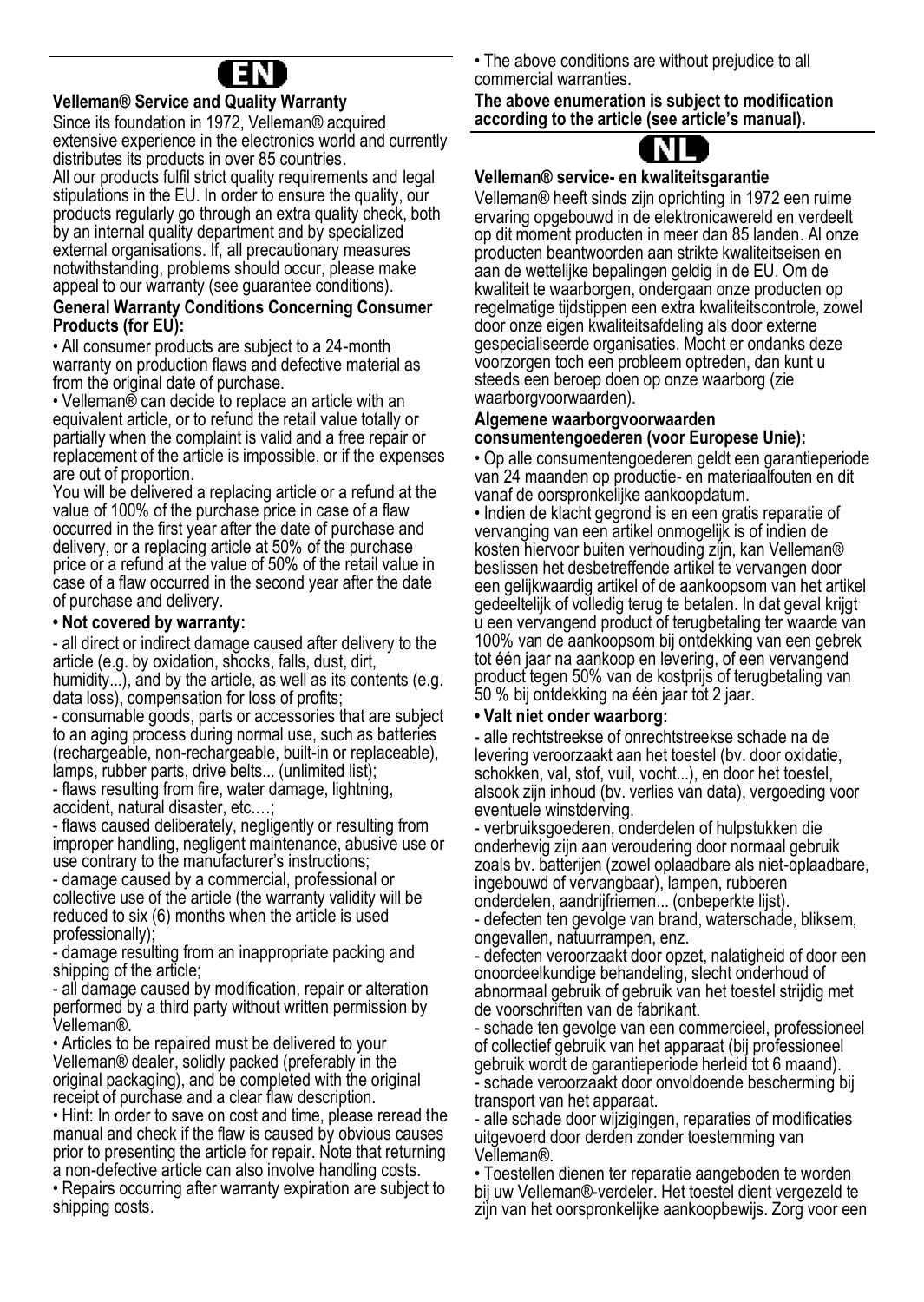degelijke verpakking (bij voorkeur de originele verpakking) en voeg een duidelijke foutomschrijving bij.

• Tip: alvorens het toestel voor reparatie aan te bieden, kijk nog eens na of er geen voor de hand liggende reden is waarom het toestel niet naar behoren werkt (zie handleiding). Op deze wijze kunt u kosten en tijd besparen. Denk eraan dat er ook voor niet-defecte toestellen een kost voor controle aangerekend kan worden.

• Bij reparaties buiten de waarborgperiode zullen transportkosten aangerekend worden.

• Elke commerciële garantie laat deze rechten onverminderd.

**Bovenstaande opsomming kan eventueel aangepast worden naargelang de aard van het product (zie handleiding van het betreffende product).**



#### **Garantie de service et de qualité Velleman®**

Depuis 1972, Velleman® a gagné une vaste expérience dans le secteur de l'électronique et est actuellement distributeur dans plus de 85 pays.

Tous nos produits répondent à des exigences de qualité rigoureuses et à des dispositions légales en vigueur dans l'UE. Afin de garantir la qualité, nous soumettons régulièrement nos produits à des contrôles de qualité supplémentaires, tant par notre propre service qualité que par un service qualité externe. Dans le cas improbable d'un défaut malgré toutes les précautions, il est possible d'invoquer notre garantie (voir les conditions de garantie).

#### **Conditions générales concernant la garantie sur les produits grand public (pour l'UE) :**

• tout produit grand public est garanti 24 mois contre tout vice de production ou de matériaux à dater du jour d'acquisition effective ;

• si la plainte est justifiée et que la réparation ou le remplacement d'un article est jugé impossible, ou lorsque les coûts s'avèrent disproportionnés, Velleman® s'autorise à remplacer ledit article par un article équivalent ou à rembourser la totalité ou une partie du prix d'achat. Le cas échéant, il vous sera consenti un article de remplacement ou le remboursement complet du prix d'achat lors d'un défaut dans un délai de 1 an après l'achat et la livraison, ou un article de remplacement moyennant 50% du prix d'achat ou le remboursement de 50% du prix d'achat lors d'un défaut après 1 à 2 ans.

#### **• sont par conséquent exclus :**

- tout dommage direct ou indirect survenu à l'article après livraison (p.ex. dommage lié à l'oxydation, choc, chute, poussière, sable, impureté…) et provoqué par l'appareil, ainsi que son contenu (p.ex. perte de données) et une indemnisation éventuelle pour perte de revenus : - toute pièce ou accessoire nécessitant un remplacement causé par un usage normal comme p.ex. piles (rechargeables comme non rechargeables, intégrées ou remplaçables), ampoules, pièces en caoutchouc, courroies… (liste illimitée) ;

- tout dommage qui résulte d'un incendie, de la foudre, d'un accident, d'une catastrophe naturelle, etc. ;

- out dommage provoqué par une négligence, volontaire ou non, une utilisation ou un entretien incorrect, ou une utilisation de l'appareil contraire aux prescriptions du fabricant ;

- tout dommage à cause d'une utilisation commerciale, professionnelle ou collective de l'appareil (la période de garantie sera réduite à 6 mois lors d'une utilisation professionnelle) ;

tout dommage à l'appareil qui résulte d'une utilisation incorrecte ou différente que celle pour laquelle il a été initialement prévu comme décrit dans la notice ;

tout dommage engendré par un retour de l'appareil emballé dans un conditionnement non ou insuffisamment protégé.

toute réparation ou modification effectuée par une tierce personne sans l'autorisation explicite de SA Velleman® ; frais de transport de et vers Velleman® si l'appareil n'est plus couvert sous la garantie.

• toute réparation sera fournie par l'endroit de l'achat. L'appareil doit nécessairement être accompagné du bon d'achat d'origine et être dûment conditionné (de préférence dans l'emballage d'origine avec mention du défaut) ;

• tuyau : il est conseillé de consulter la notice et de contrôler câbles, piles, etc. avant de retourner l'appareil. Un appareil retourné jugé défectueux qui s'avère en bon état de marche pourra faire l'objet d'une note de frais à charge du consommateur ;

• une réparation effectuée en-dehors de la période de garantie fera l'objet de frais de transport ;

• toute garantie commerciale ne porte pas atteinte aux conditions susmentionnées.

**La liste susmentionnée peut être sujette à une complémentation selon le type de l'article et être mentionnée dans la notice d'emploi.**



#### **Garantía de servicio y calidad Velleman®**

Desde su fundación en 1972 Velleman® ha adquirido una amplia experiencia como distribuidor en el sector de la electrónica en más de 85 países. Todos nuestros productos responden a normas de calidad rigurosas y disposiciones legales vigentes en la UE. Para garantizar la calidad, sometemos nuestros productos regularmente a controles de calidad adicionales, tanto a través de nuestro propio servicio de calidad como de un servicio de calidad externo. En el caso improbable de que surgieran problemas a pesar de todas las precauciones, es posible recurrir a nuestra garantía (véase las condiciones de garantía).

#### **Condiciones generales referentes a la garantía sobre productos de venta al público (para la Unión Europea):**

• Todos los productos de venta al público tienen un período de garantía de 24 meses contra errores de producción o errores en materiales desde la adquisición original;

• Si la queja está fundada y si la reparación o sustitución de un artículo no es posible, o si los gastos son desproporcionados, Velleman® autoriza reemplazar el artículo por un artículo equivalente o reembolsar la totalidad o una parte del precio de compra. En este caso, usted recibirá un artículo de recambio o el reembolso completo del precio de compra si encuentra algún fallo hasta un año después de la compra y entrega, o un artículo de recambio al 50% del precio de compra o el reembolso del 50% del precio de compra si encuentra un